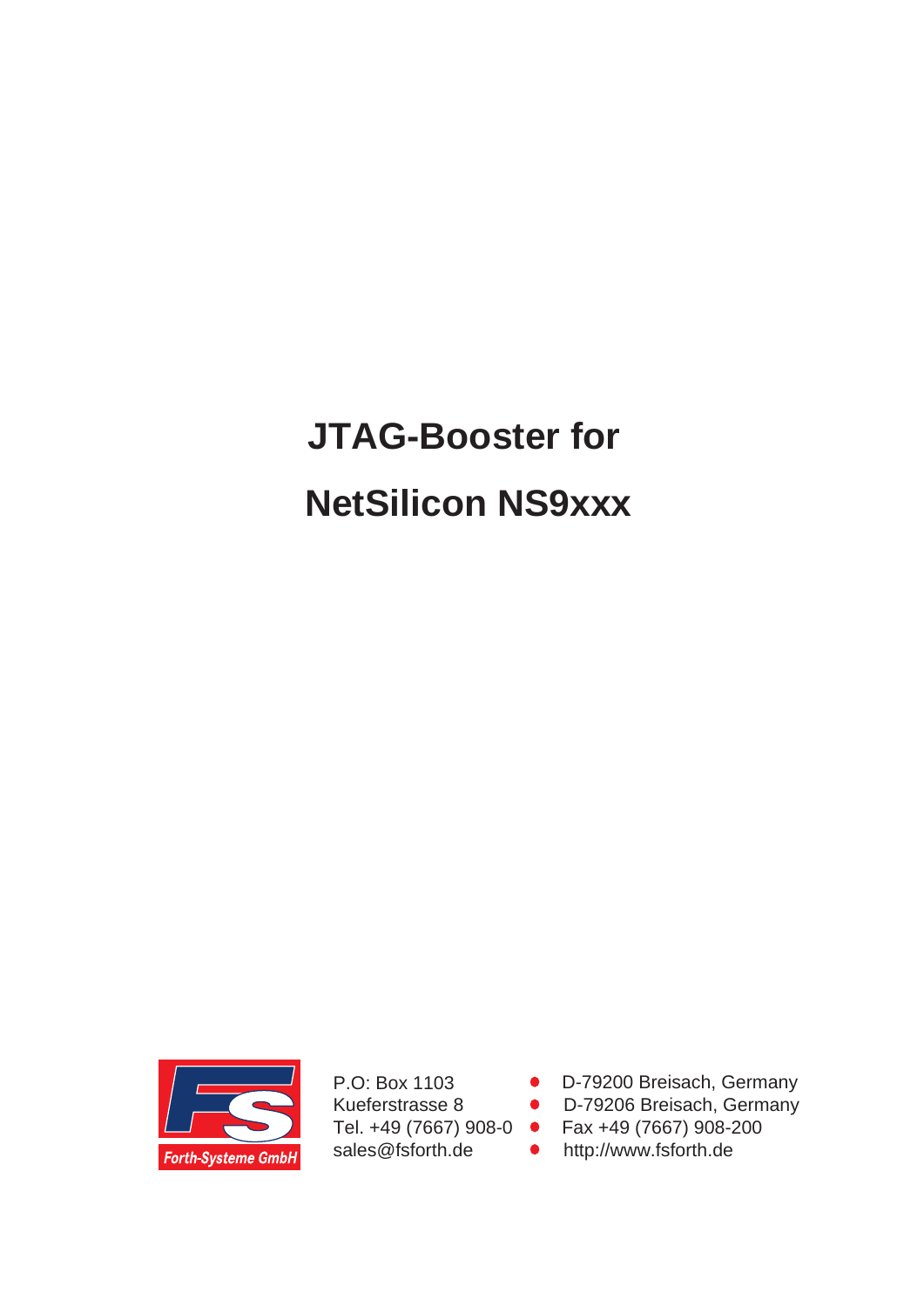Copyright © 1995..2004:

FS FORTH-SYSTEME GmbH Postfach 1103, D-79200 Breisach, Germany

| <b>Release of Document:</b> | November 22, 2004 |
|-----------------------------|-------------------|
| Author:                     | Dieter Fögele     |
| Filename:                   | JTAG NS9xxxb.doc  |
| Program Version:            | 4.xx              |

All rights reserved. No part of this document may be copied or reproduced in any form or by any means without the prior written consent of FS FORTH-SYSTEME GmbH.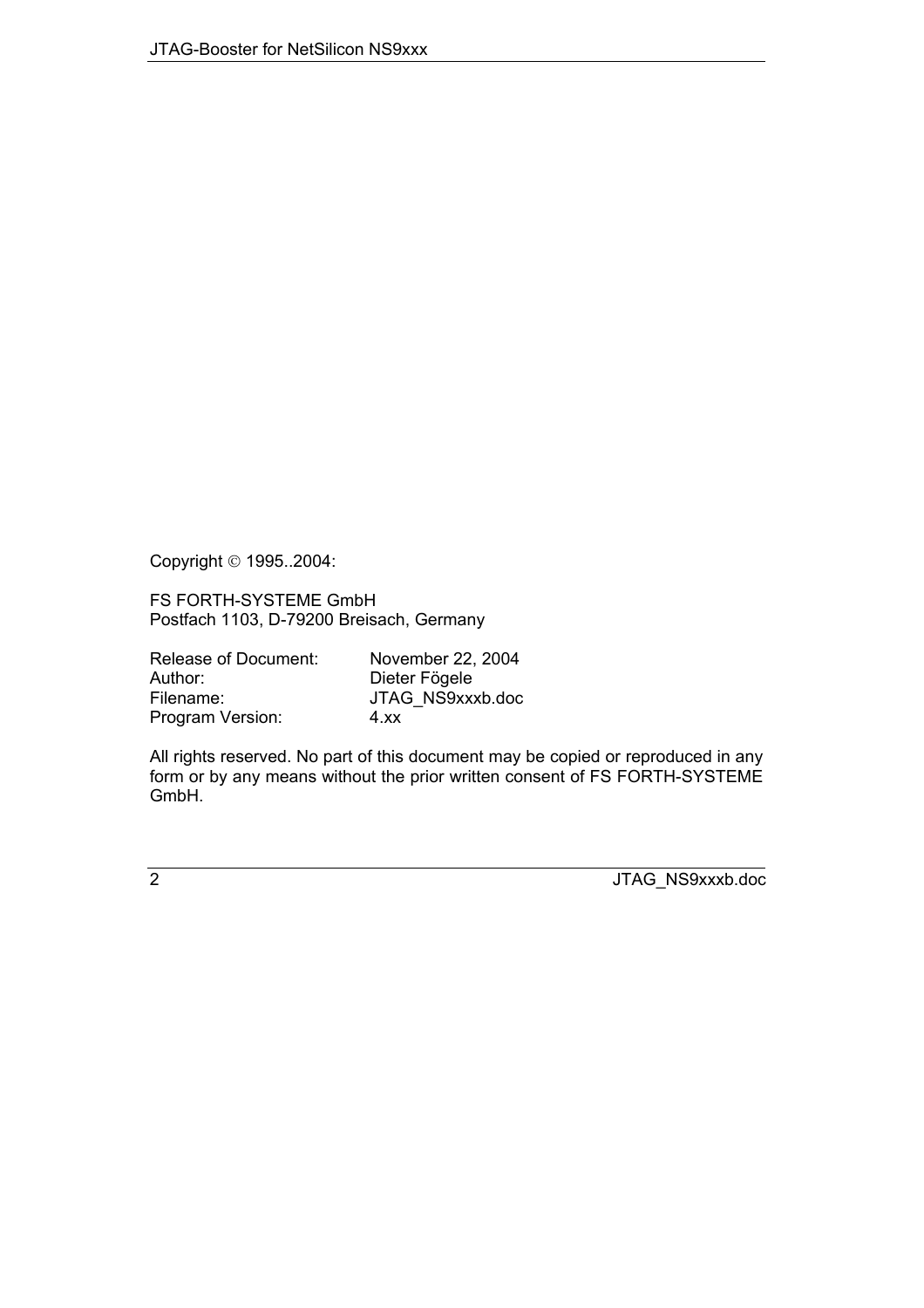# **Table of Contents**

| 2 <sub>1</sub> | 2.7. Verify a Serial Device with file (I <sup>2</sup> C/SPI/MicroWire) 53<br>2.12. Show status of all CPU pins while the CPU is running 60 |  |
|----------------|--------------------------------------------------------------------------------------------------------------------------------------------|--|
| 3.             | 3.1. Implementation Information NetSilicon NS9750/NS9775 64                                                                                |  |
| 4.             |                                                                                                                                            |  |
| 5.             | 5.2. Installation with already installed version 5.x/6.x of Kithara 70                                                                     |  |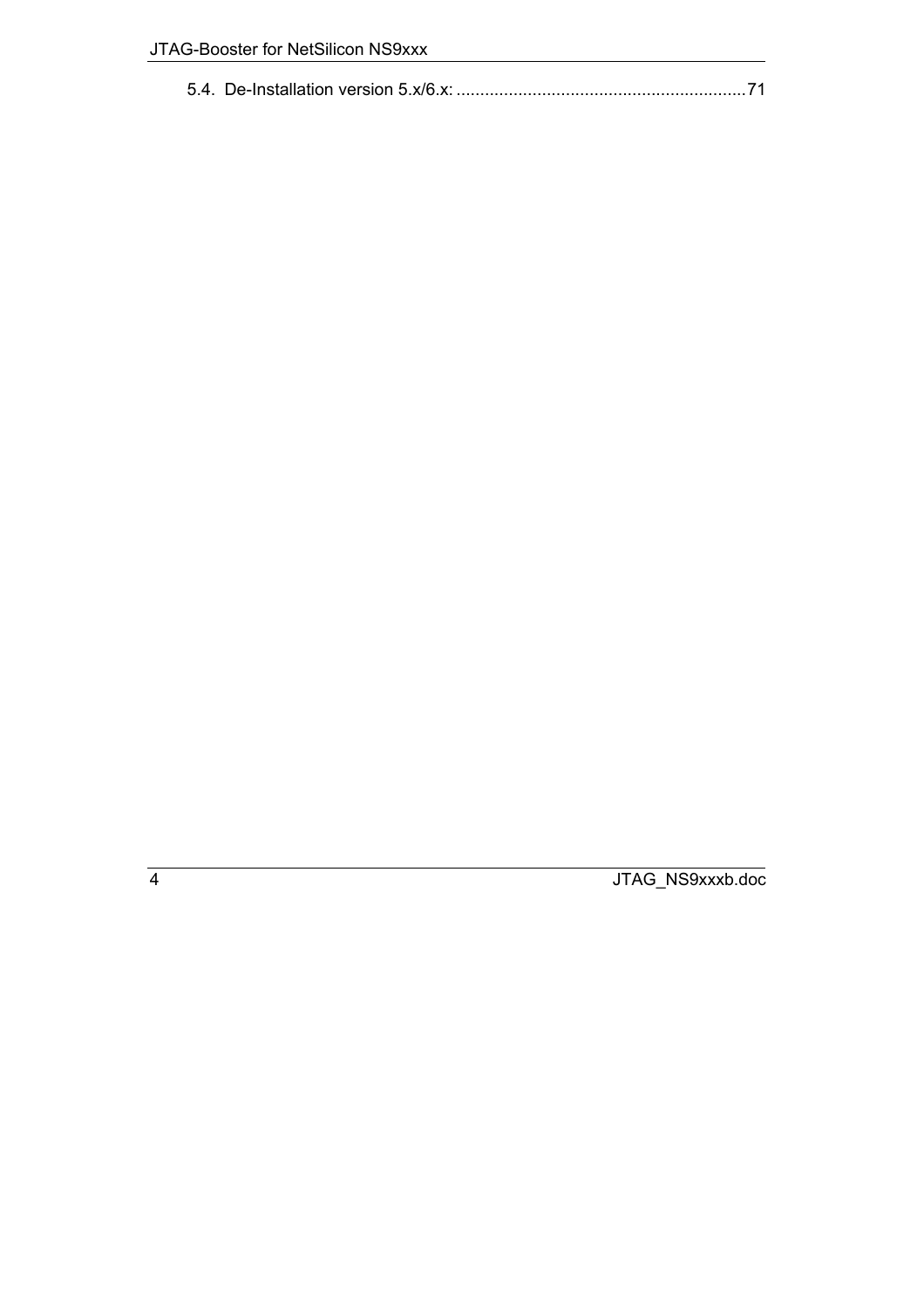# <span id="page-4-0"></span>**1. General**

The programs JTAG9750.EXE and JTAG9360.EXE use the IEEE 1149.1 JTAG port of the NetSilicon NS9xxx microcontrollers in conjunction with the small JTAG-Booster:

- to program data into flash memory
- to verify and read the contents of a flash memory
- to make a memory dump
- to access a serial device (I²C/SPI/MicroWire)
- to test CPU signals

All functions are done without any piece of software running in the target. No firmware or BIOS must be written. Bootstrap software may be downloaded to initially unprogrammed memories.

As this tool uses boundary scan, it is extremely simple and very powerful. It assists you in bringing-up new hardware. Even if there are essential bugs in the hardware (i.e. RAM not reliable working, soldering problems with the BGA package), in many cases you are able to load small test programs into flash, which helps you to analyze hardware problems. Or if you have a flash memory, which is not connected correctly to the, we can support you with a special adapted version of the JTAG-Booster.

The JTAG-BOOSTER' s software is highly optimized to the JTAG chain of a specific target CPU. To give support for all processors of the NetSilicon NS9xxx family, there are two different programs on the distribution disk:

- JTAG9750.EXE : Tool for NetSilicon NS9750/NS9775
- JTAG9360.EXE : Tool for NetSilicon NS9360

Please contact us, if you need support for other members of the NetSilicon NS9xxx family.

For latest documentation please refer to the file README.TXT on the distribution disk.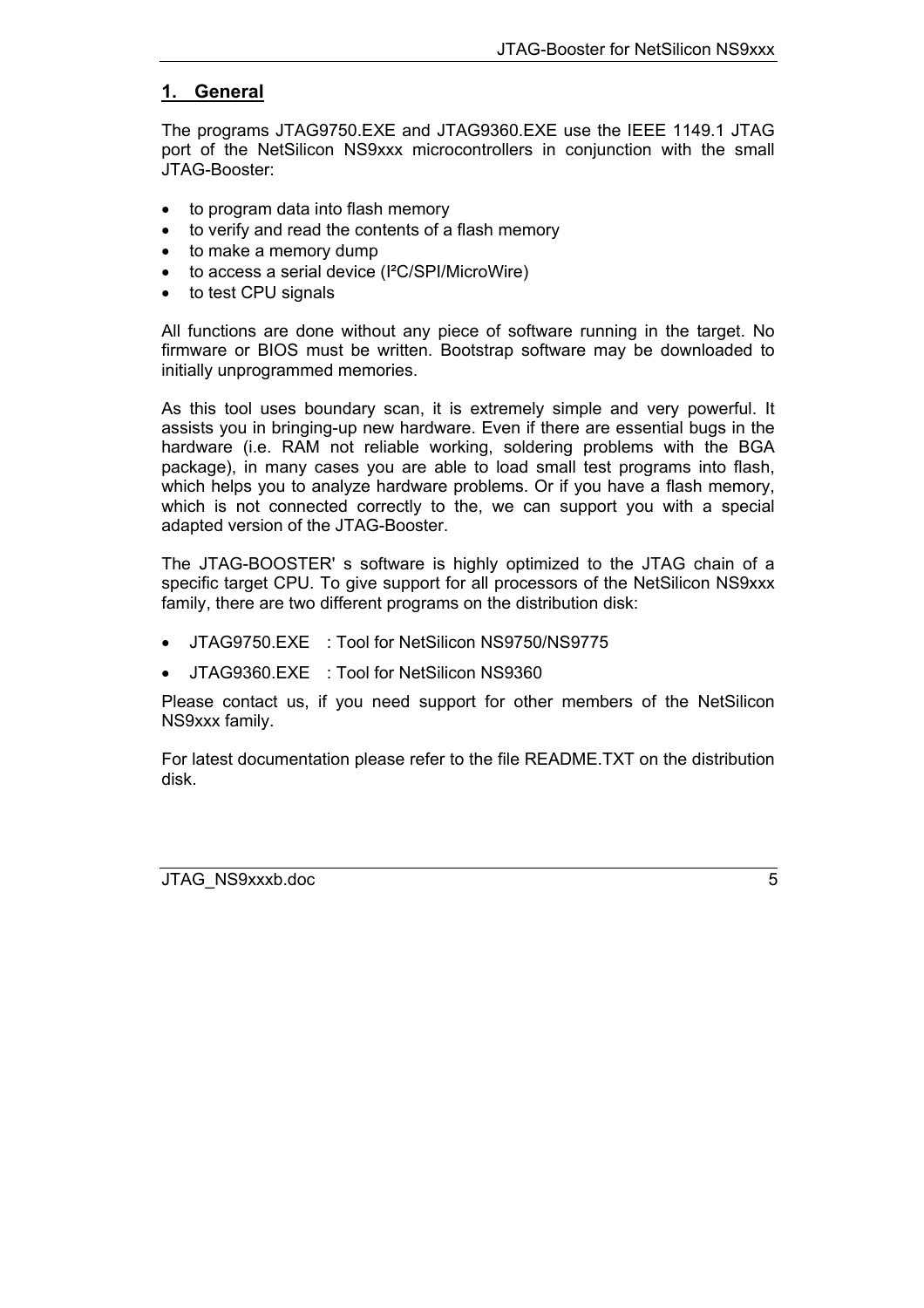# <span id="page-5-0"></span>**1.1. Ordering Information**

The following related products are available

• 9051 JTAG-Booster NetSilicon NS9xxx, 3.3V, NetSilicon NS9750, NS9775, NS9360 DOS/Win9x/WinNT/Win2000/WinXP, delivered with adapter type 285 and adapter/converter for ARM type 360

# <span id="page-5-1"></span>**1.2. System Requirements**

To successfully run this tool the following requirements must be met:

- MSDOS, WIN3.x, WIN9x, WinNT, Win2000 or WindowsXP (WinNT/Win2000/WindowsXP is supported with an additional tool, see chapter 5 "Support for Windows NT, Windows 2000 and Windows  $XP$ ")
- Intel 80386 or higher
- 205 kByte of free DOS memory
- Parallel Port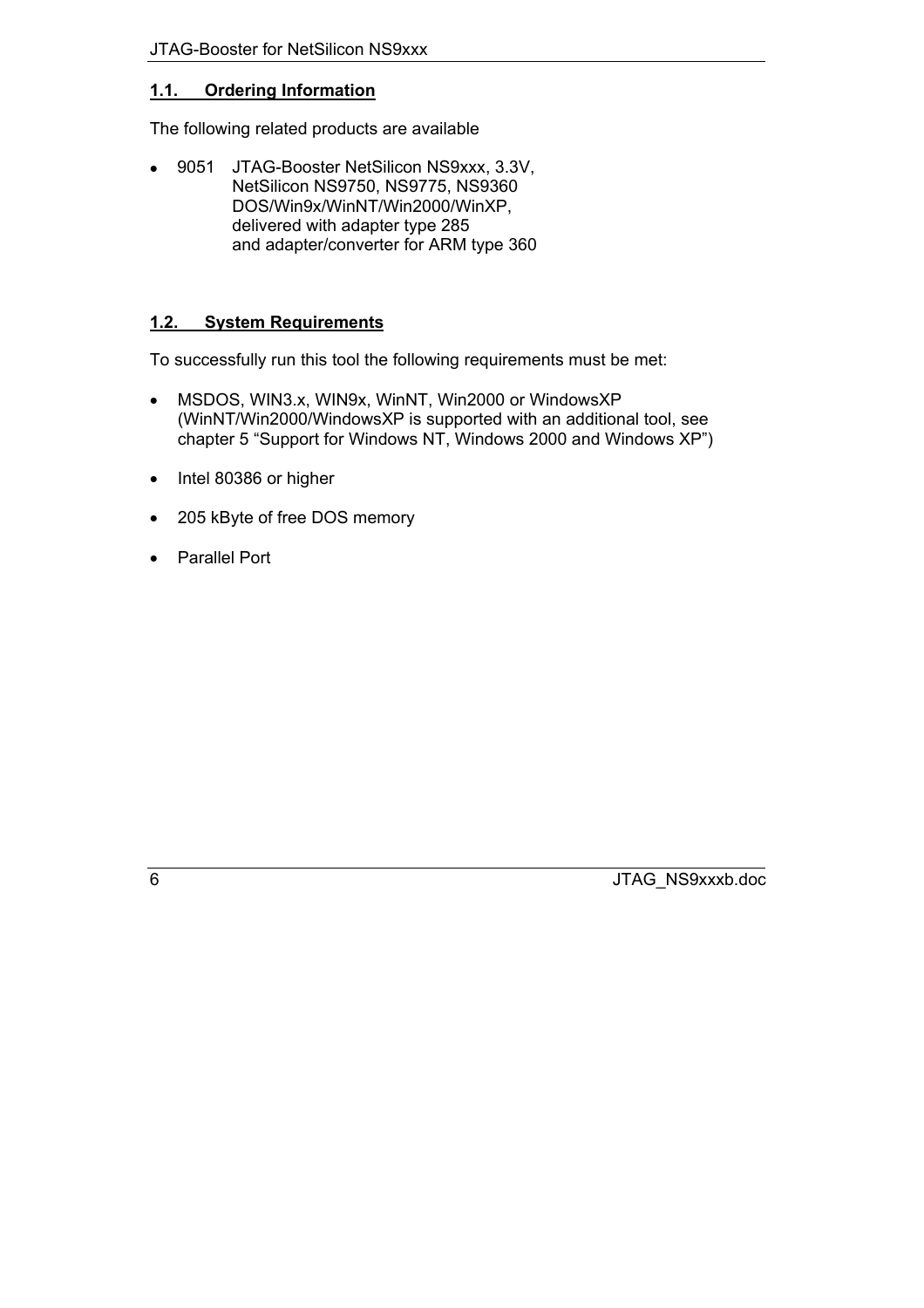# <span id="page-6-0"></span>**1.3. Contents of Distribution Disk**

- JTAG9750.EXE JTAG9750.OVL Tool for NetSilicon NS9750/NS9775
- JTAG9750.INI Template configuration file for NetSilicon NS9750/NS9775. See chapter [1.9](#page-19-0) ["Initialization file](#page-19-0) [JTAG9xxx.INI"](#page-19-0)
- JTAG9360.EXE JTAG9360.OVL Tool for NetSilicon NS9360
- JTAG9360.INI Template configuration file for NetSilicon NS9360. See chapter [1.9](#page-19-0) ["Initialization file JTAG9xxx.INI"](#page-19-0)
- WinNT.zip Support for Windows NT, Windows 2000 and Windows XP. See chapter [5](#page-69-0) ["Support for Windows NT, Windows](#page-69-0) [2000 and Windows XP"](#page-69-0)
- JTAG\_V4xx\_FLAS HES.pdf List of all supported Flash devices
- README.txt Release notes, new features, known problems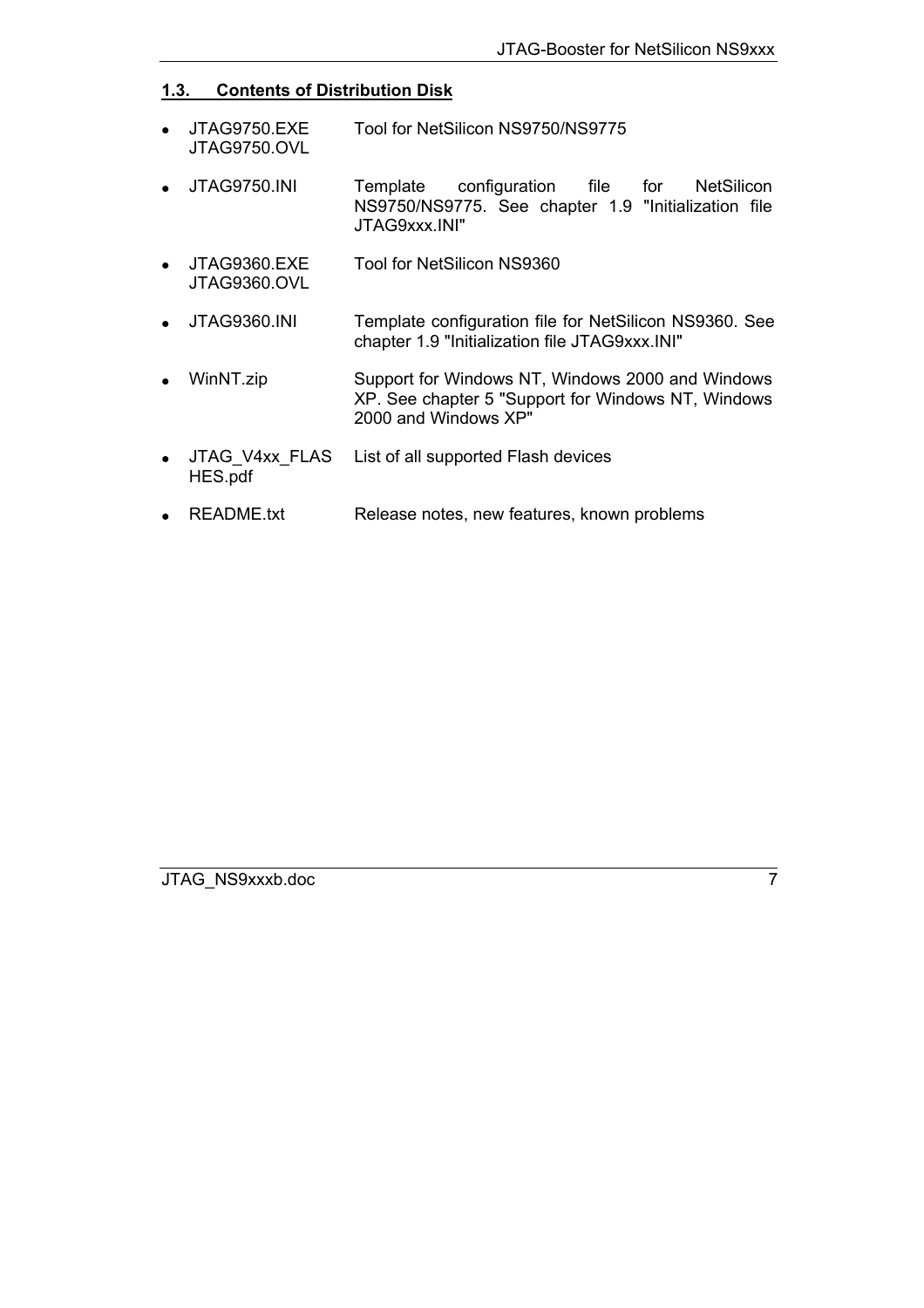# <span id="page-7-0"></span>**1.4. Connecting your PC to the target system**

The JTAG-Booster can be plugged into standard parallel ports (LPT1-3) with a DB25-Connector.



The target end of the cable has the following reference:

|    | ่า∗          |     |                                  |              |    |   |        |
|----|--------------|-----|----------------------------------|--------------|----|---|--------|
| ◡◠ | วNГ<br>. אול | TMS | . — п<br>T<br>$\boldsymbol{\pi}$ | $\sim$<br>ιν | וש | ◡ | $\sim$ |

\*PIN 2 can be detected by the thick cable.

To connect your design to the JTAG-BOOSTER you need a single row berg connector with a spacing of 2.54mm on your PCB. The names refer to the target: Pin 7 is the target's TDO pin and is connected to the JTAG-Booster's TDI pin.

The 3.3V version of the JTAG-Booster (FS part number 285) is delivered together with this package. Don't use the 5V version of the JTAG-Booster (FS part number 227) with a 3.3V target. **Don't apply 5V to the 3.3V version of the JTAG-Booster!**

Your target must be able to power the JTAG-Booster, it draws about 100mA.

Before you start the program, the JTAG-BOOSTER must be plugged to a parallel interface of your PC and to the 8 pin JTAG connector on the target.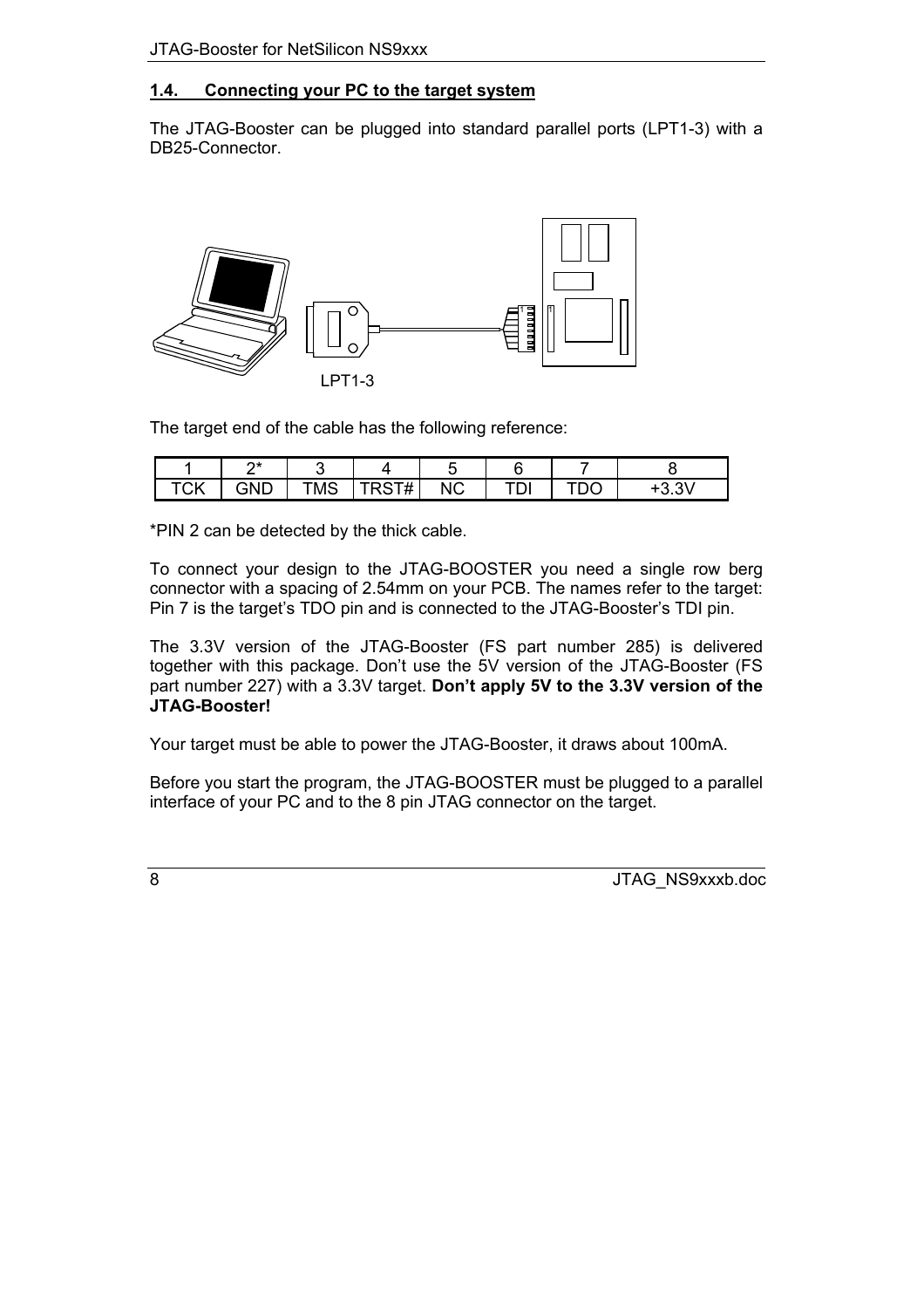The NS9750 must be configured to work in **scan mode**: CPU signals **BIST\_EN#** and SCAN\_EN# must be switched to **low level**, while the signal PLL\_TEST# must be at high level. (For enabling the **ARM debug** mode, **BIST\_EN#** must be switched to **high level**.)

The utility is started with the general command line format: JTAGxxx

JTAG9xxx /function [filename] [/option\_1] ... [/option\_n].

Note that the function must be the first argument followed (if needed) by the filename.

If you want to cancel execution of JTAG9xxx, press CTRL-Break-Key.

On any error the program aborts with an MSDOS error level of one.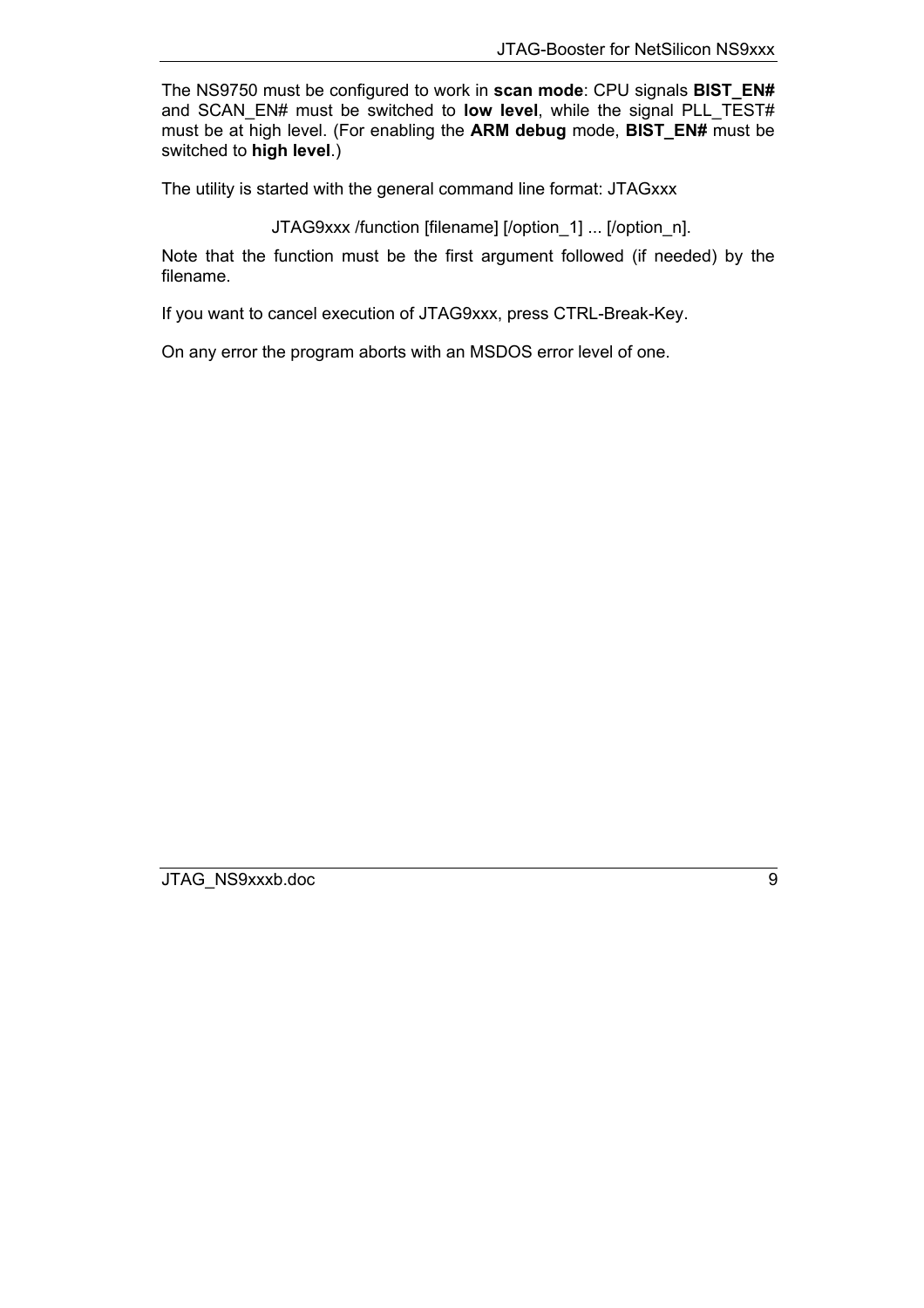# <span id="page-9-0"></span>**1.5. First Example with NetSilicon NS9750/NS9775**

In the following simple example it is assumed that the JTAG-Booster is connected to LPT1 of your PC and target power is on.

Typing

JTAG9750 /P MYAPP.BIN

at the DOS prompt results in the following output:

JTAG9750 --- JTAG utility for NetSilicon NS9750/NS9775 Copyright © FS FORTH-SYSTEME GmbH, Breisach Version 4.xx of mm/dd/yyyy

- (1) Configuration loaded from file JTAG9750.INI
- Target: Generic Target
- (3) Using LPT at I/O-address 0378h
- (4) JTAG Adapter detected
- (5) 1 Device detected in JTAG chain Device 0: IDCODE=09104031 NetSilicon NS9750/NS9775, Scan Mode, Revision 0
- (6) Sum of instruction register bits : 3
- (7) CPU position : 0
- (8) Instruction register offset : 0
- (9) Length of boundary scan reg : 464
- (10) Boundary Scan used

Looking for a known flash device. Please wait..

- (11) Dual STM 29W320B, 3.3V, Boot Block Bottom detected
- (12) Bus size is 32 Bit
- (13) Erasing Flash-EPROM Block #:0 1 2 Programming File MYAPP.BIN 65536 Bytes programmed successfully

| Erase Time              | 0.8 <sub>sec</sub> |
|-------------------------|--------------------|
| <b>Programming Time</b> | xx.8 sec           |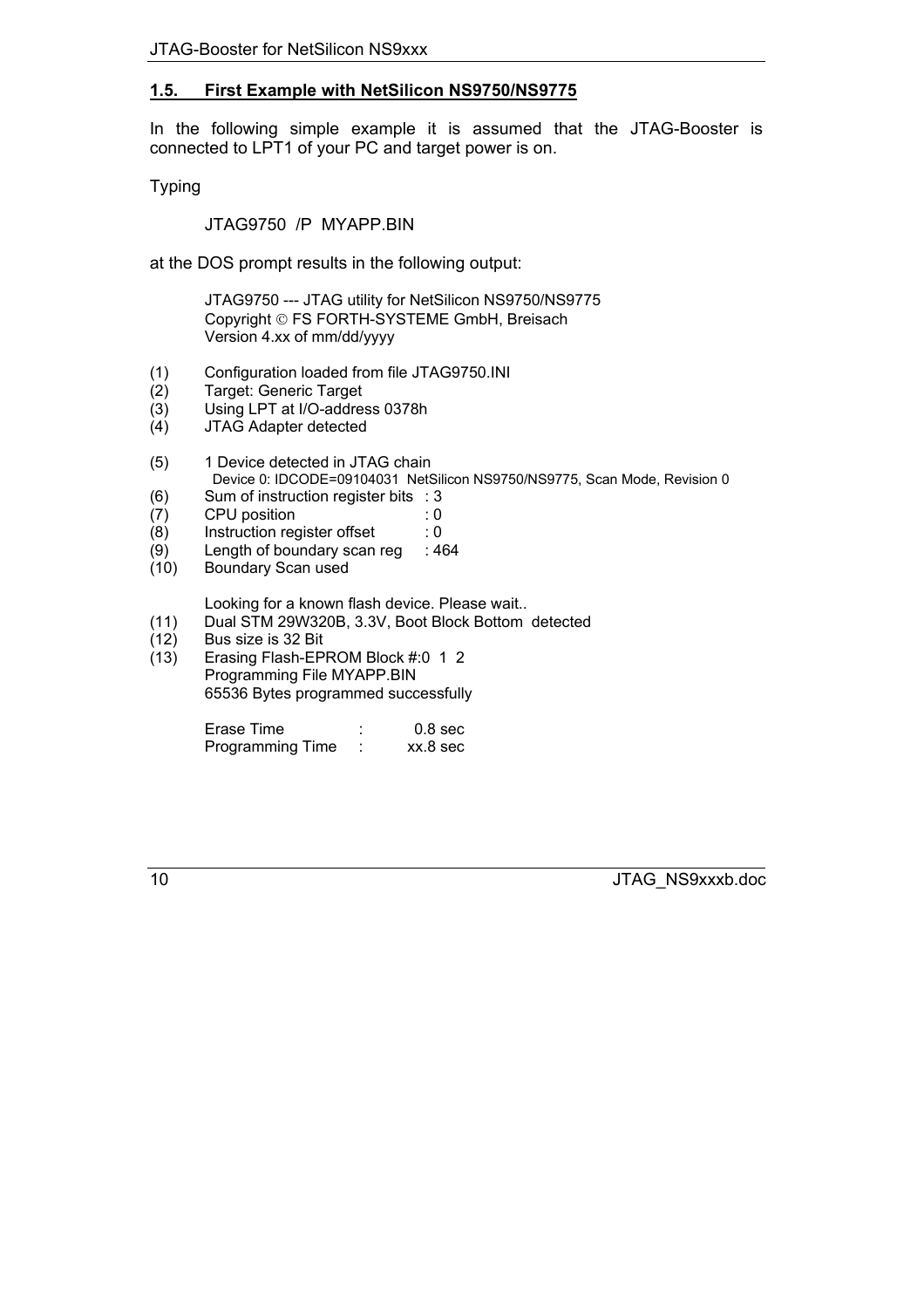- (1) The initialization file JTAG9750.INI was found in the current directory.
- (2) The target identification line of the initialization file is printed here.
- (3) The resulting I/O-address of the parallel port is printed here. With WinNT/Win2000/WinXP you must specify the option /LPT2 to access to the standard address 378h.
- (4) A JTAG-Booster is found on the parallel port
- (5) The JTAG chain is analyzed. There may be several parts in the JTAG chain. The chain is analyzed and all parts except the NetSilicon NS9750/NS9775 are switched to bypass mode.
- (6) The length of all instruction registers in the JTAG chain are added.
- (7) The position of the NetSilicon NS9750/NS9775 in the JTAG chain is assumed to be zero, if not specified in the command line (see option /CPUPOS=).
- (8) The position of the JTAG instruction register of the NetSilicon NS9750/NS9775 is assumed to be zero, if not specified in the command line (see option /IROFFS=).
- (9) The real length of the boundary scan register is displayed here and compared with the boundary scan register length of a NetSilicon NS9750/NS9775.
- (10) The NetSilicon NS9750/NS9775 is configured to work in boundary scan mode instead of working in debug mode by having the configuration pins set to: PLL\_TEST# = 1, BIST\_EN# = 0 and SCAN\_EN# = 0).
- (11) Two flashes STM 29W320B selected with EXT\_CS1# where found.
- (12) The resulting data bus size is printed here.
- (13) In this example 3 blocks must be erased.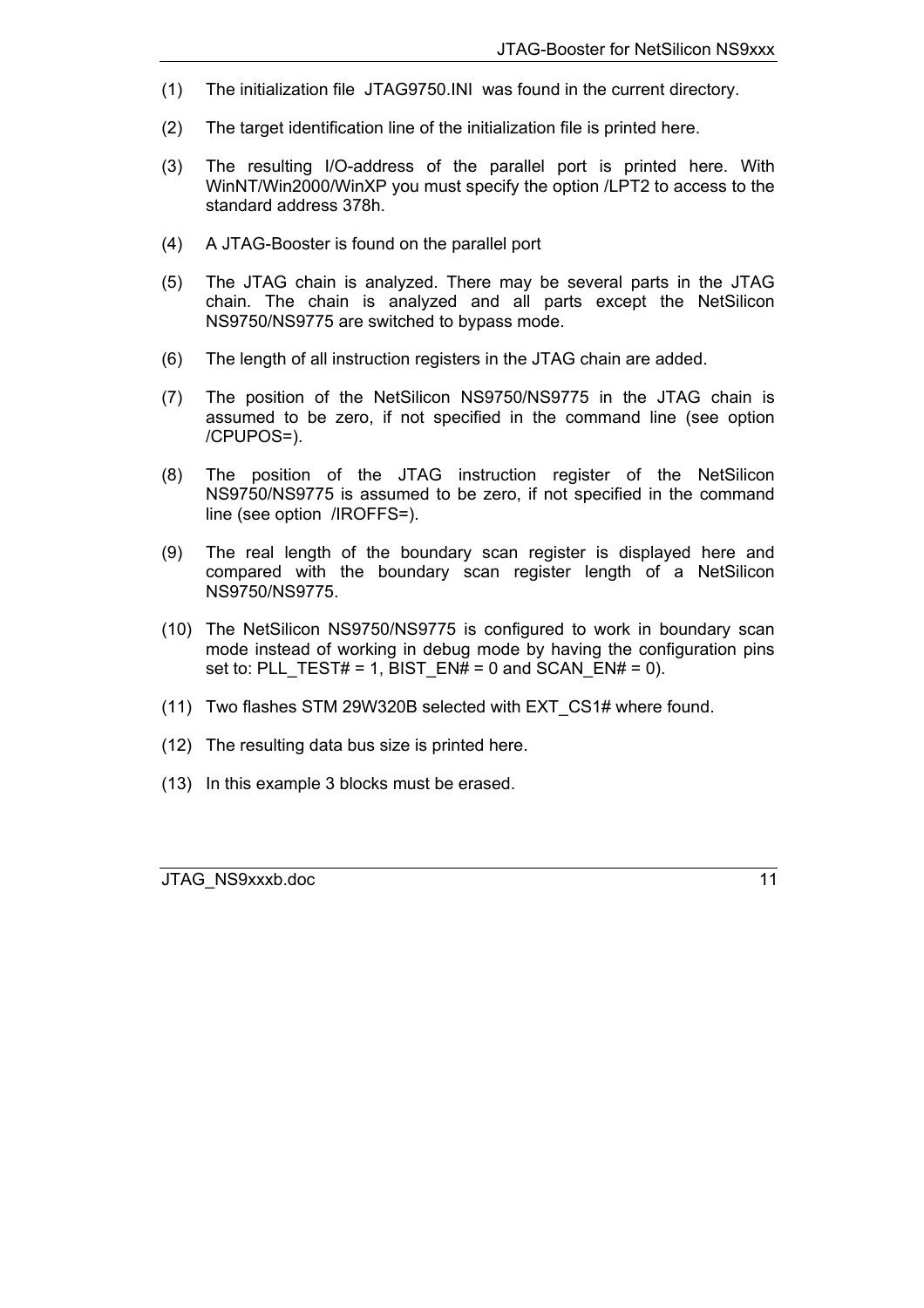# <span id="page-11-0"></span>**1.6. First Example with NetSilicon NS9360**

In the following simple example it is assumed that the JTAG-Booster is connected to LPT1 of your PC and target power is on.

Typing

JTAG9360 /P MYAPP.BIN

at the DOS prompt results in the following output:

JTAG9360 --- JTAG utility for NetSilicon NS9360 Copyright © FS FORTH-SYSTEME GmbH, Breisach Version 4.xx of mm/dd/yyyy

- (1) Configuration loaded from file JTAG9360.INI
- Target: Generic Target
- (3) Using LPT at I/O-address 0378h
- (4) JTAG Adapter detected
- (5) 1 Device detected in JTAG chain Device 0: IDCODE=09105031 NetSilicon NS9360, Scan Mode, Revision 0
- (6) Sum of instruction register bits : 3
- (7) CPU position : 0
- (8) Instruction register offset : 0
- (9) Length of boundary scan reg : 312
- (10) Boundary Scan used

Looking for a known flash device. Please wait..

- (11) Dual STM 29W320B, 3.3V, Boot Block Bottom detected
- (12) Bus size is 32 Bit
- (13) Erasing Flash-EPROM Block #:0 1 2 Programming File MYAPP.BIN 65536 Bytes programmed successfully

| Erase Time              | 0.8 <sub>sec</sub> |
|-------------------------|--------------------|
| <b>Programming Time</b> | xx.9 sec           |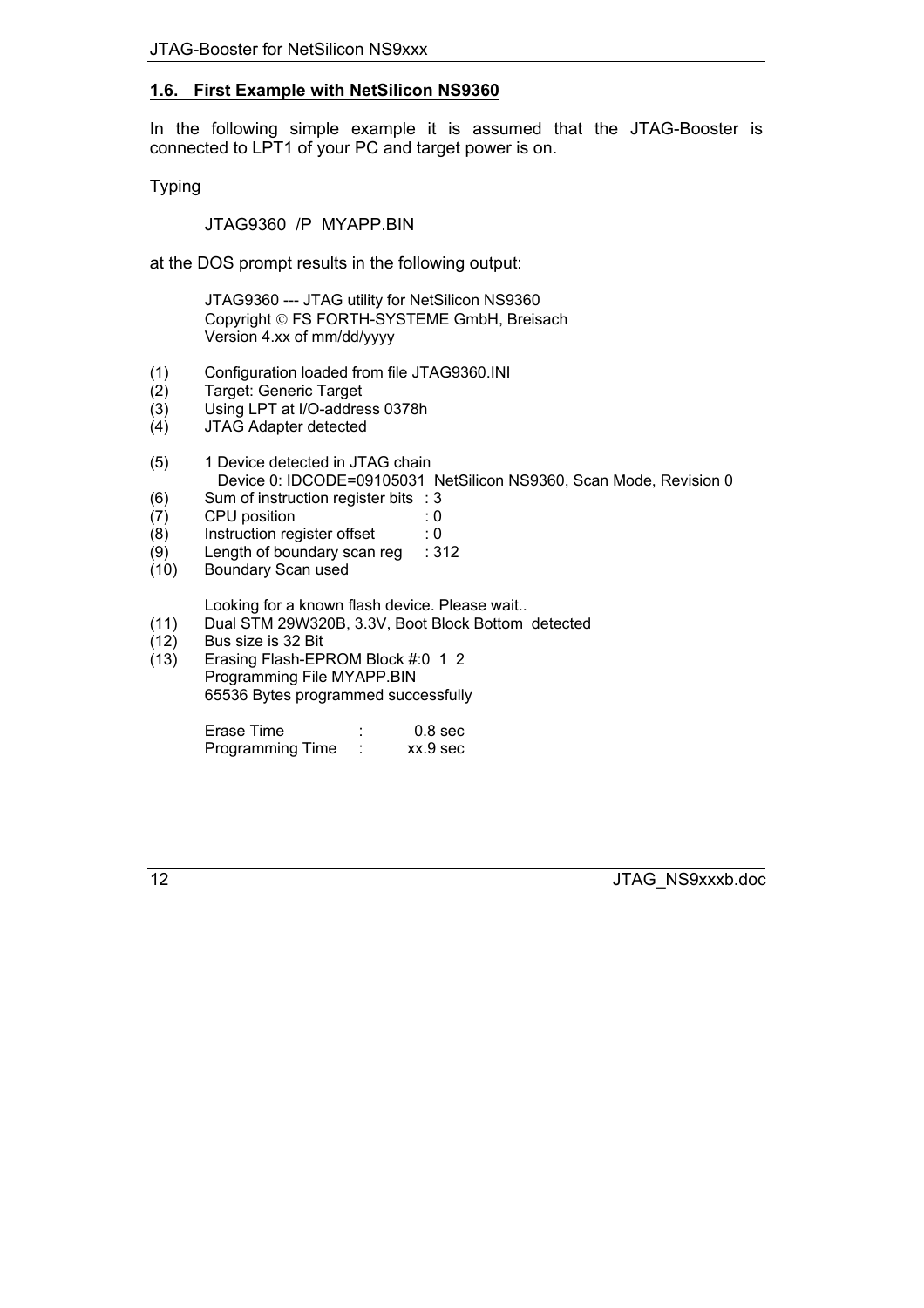- (1) The initialization file JTAG9360.INI was found in the current directory.
- (2) The target identification line of the initialization file is printed here.
- (3) The resulting I/O-address of the parallel port is printed here.
- (4) A JTAG-Booster is found on the parallel port
- (5) The JTAG chain is analyzed. There may be several parts in the JTAG chain. The chain is analyzed and all parts except the NetSilicon NS9360 are switched to bypass mode.
- (6) The length of all instruction registers in the JTAG chain are added.
- (7) The position of the NetSilicon NS9xxx in the JTAG chain is assumed to be zero, if not specified in the command line (see option /CPUPOS=).
- (8) The position of the JTAG instruction register of the NetSilicon NS9xxx is assumed to be zero, if not specified in the command line (see option /IROFFS=).
- (9) The real length of the boundary scan register is displayed here and compared with the boundary scan register length of a NetSilicon NS9360.
- (10) The NetSilicon NS9360 is configured to work in boundary scan mode instead of working in debug mode by having the configuration pins set to: PLL TEST# = 1, BIST EN# = 0 and SCAN EN# = 0).
- (11) Two flashes STM 29W320B selected with EXT\_CS1# where found.
- (12) The resulting data bus size is printed here.
- (13) In this example 3 blocks must be erased.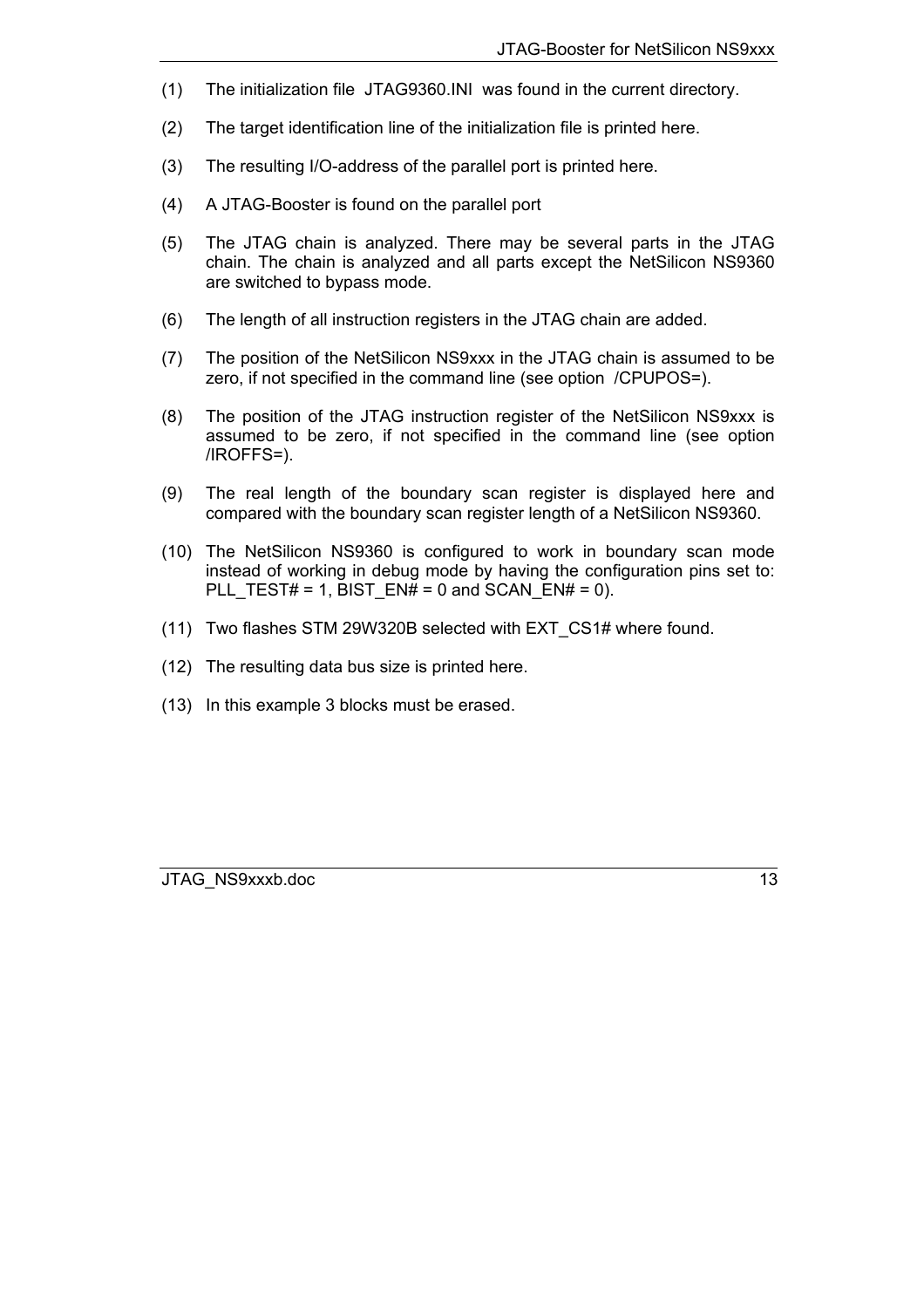# <span id="page-13-0"></span>**1.7. Trouble Shooting**

The NetSilicon NS9xxx must be configured to work in scan mode instead of having ARM debug mode enabled (PLL\_TEST# = 1, BIST\_EN# = 0, SCAN\_EN#  $= 0$ ).

Avoid long distances between your Host-PC and the target. If you are using standard parallel extension cable, the JTAG-BOOSTER may not work. Don't use Dongles between the parallel port and the JTAG-BOOSTER.

Switch off all special modes of your printer port (EPP, ECP, ...) in the BIOS setup. Only standard parallel port (SPP) mode is allowed.

If there are problems with autodetection of the flash devices use the /DEVICE= option. To speed up autodetection specify one of the options /8BIT /16BIT or /32BIT.

Don't use hardware protected flash memories.

The used chip selects must be defined as output and inactive in the initialization file (see chapte[r 1.9](#page-19-0) "Initialization file JTAG9xxx.INI"). Also the address bits must be defined as output.

Use the option /NOWRSETUP to speed up flash programming.

If you have problems using the option /CFI (Common Flash Interface) add the command line option /CFIDEBUG and redirect the program output into a file. Sending us this file helps in solving problems.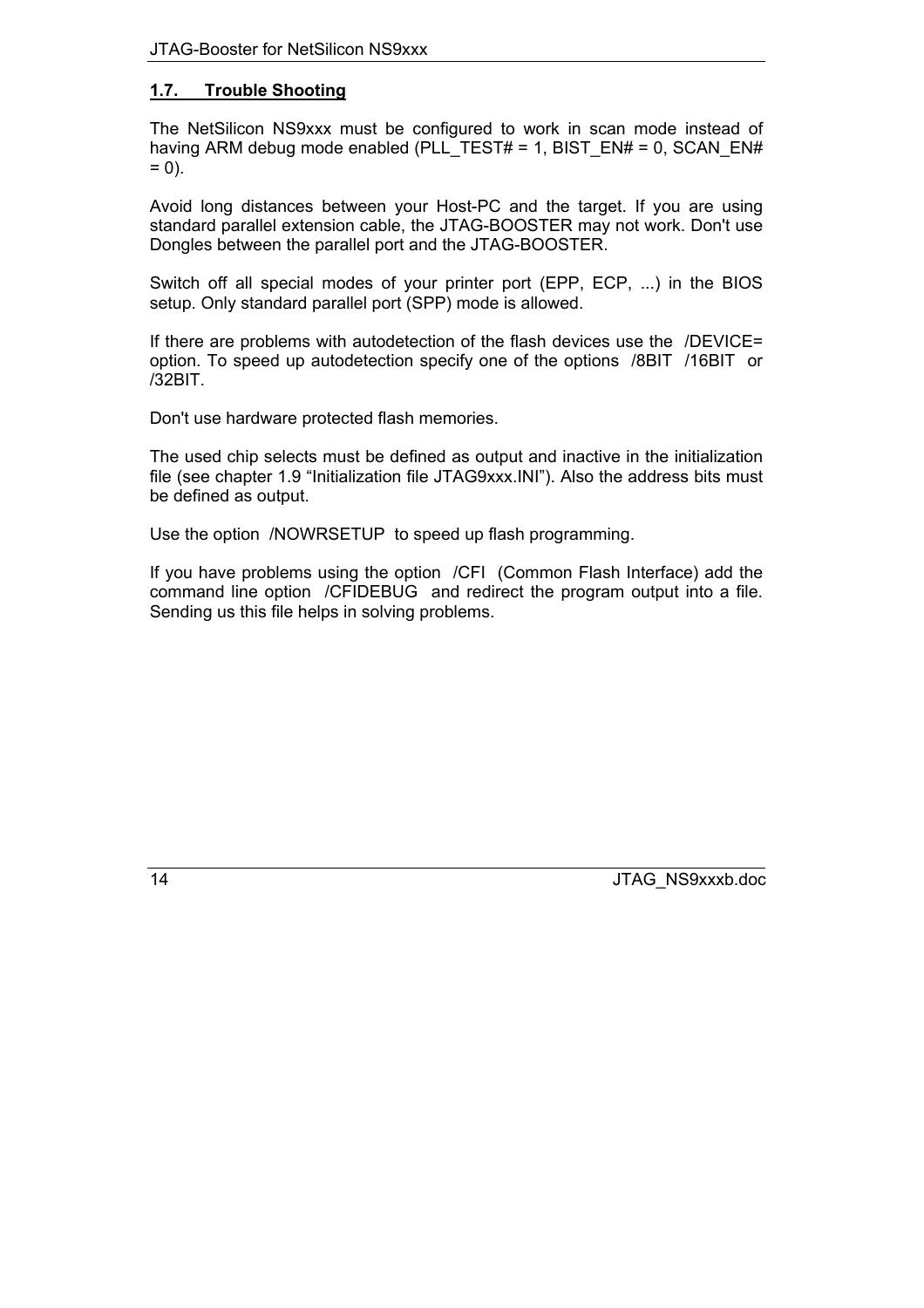# <span id="page-14-0"></span>**1.8. Error Messages**

#### • **80386 or greater required** The JTAG-BOOSTER does not work on a 8088/8086 or a 80286 platform.

# • **Cable not connected or target power fail**

The JTAG-Booster (or one of the simple Parallel Port JTAG adapters selected with the options /LATTICE /WIGGLER /PLS) wasn't found. Please check connection to parallel port and connection to target. Check target power. Check the command line options. Check your BIOS-Setup. If you are using this program with WinNT, Win2000 or WinXP you must specify /LPT2 or /LPT-BASE=378 to get access to the standard printer port.

- **Can't open x:\yyy\zzz\JTAG9xxx.OVL** The overlay file JTAG9xxx.OVL must be in the same directory as JTAG9xxx.EXE.
- **Configuration file XYZ not found.** The file specified with the option /INI= wasn't found.

# • **Device offset out of range**

The value specified with the option /OFFSET= is greater than the size of the detected flash device.

• **Disk full**

Writing a output file was aborted as a result of missing disk space.

- **Do not specify option /NOCS with any other chip select** There is a conflict in the command line.
- **Do not specify option /BYTE-MODE.** *Flash device* **does not have a byte mode pin.**

The flash device specified with the option /DEVICE= does not support switching between 16 (or 32) bit mode and 8 bit mode. In practice it does not have a pin with the name BYTE#

## • **Error creating file:**

The output file could not be opened. Please check free disk space or write protection.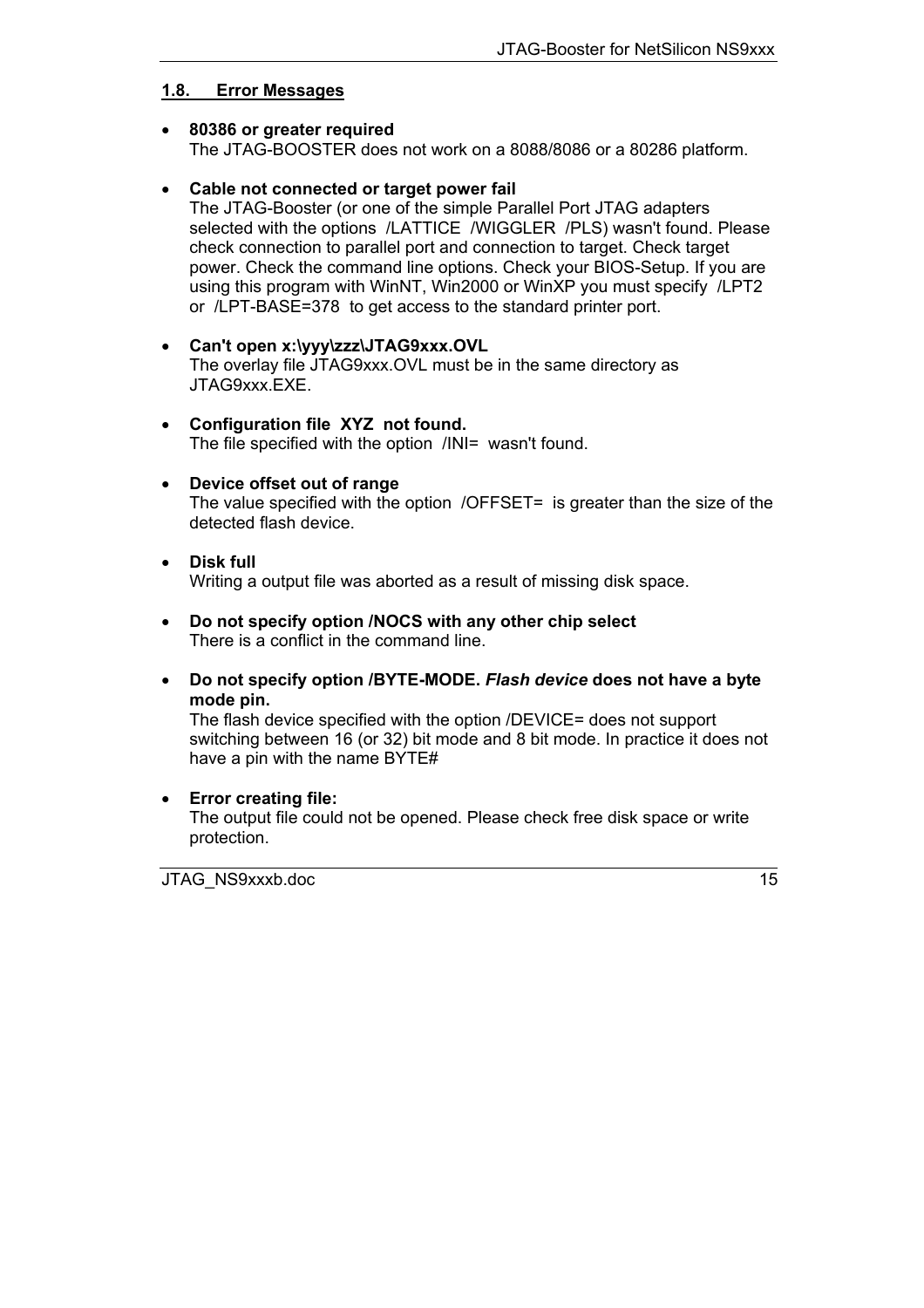## • **Error:** *Pin-Name* **is an output only pin**

The specified pin cannot be sampled. Check the command line. Check the initialization file.

• **Error:** *Pin-Name* **is an input only pin** The specified pin cannot be activated. Check the command line. Check the initialization file.

# • **Error:** *Pin-Name* **may not be read back**

The specified pin can be switched to tristate, but cannot be read back. Check the command line.

# • **illegal function:**

The first parameter of the command line must be a valid function. See chapter 2 "JTAG9xxx Parameter Description" for a list of supported functions.

# • **illegal number:**

The specified number couldn't be interpret as a valid number. Check the relevant number base.

# • **illegal option:**

See chapter 2 "JTAG9xxx Parameter Description" for a list of supported options.

# • **illegal Pin Type:**

The name specified with the option /PIN= must be one of the list of chapter [1.9](#page-19-0) "Initialization file JTAG9xxx.INI"

# • **illegal Flash Type:**

The name specified with the option /DEVICE= must be one of the list of chapter 1.10 "Supported flash devices".

## • **Input file not found:** The specified file cannot be found

• **Input file is empty:** Files with zero length are not accepted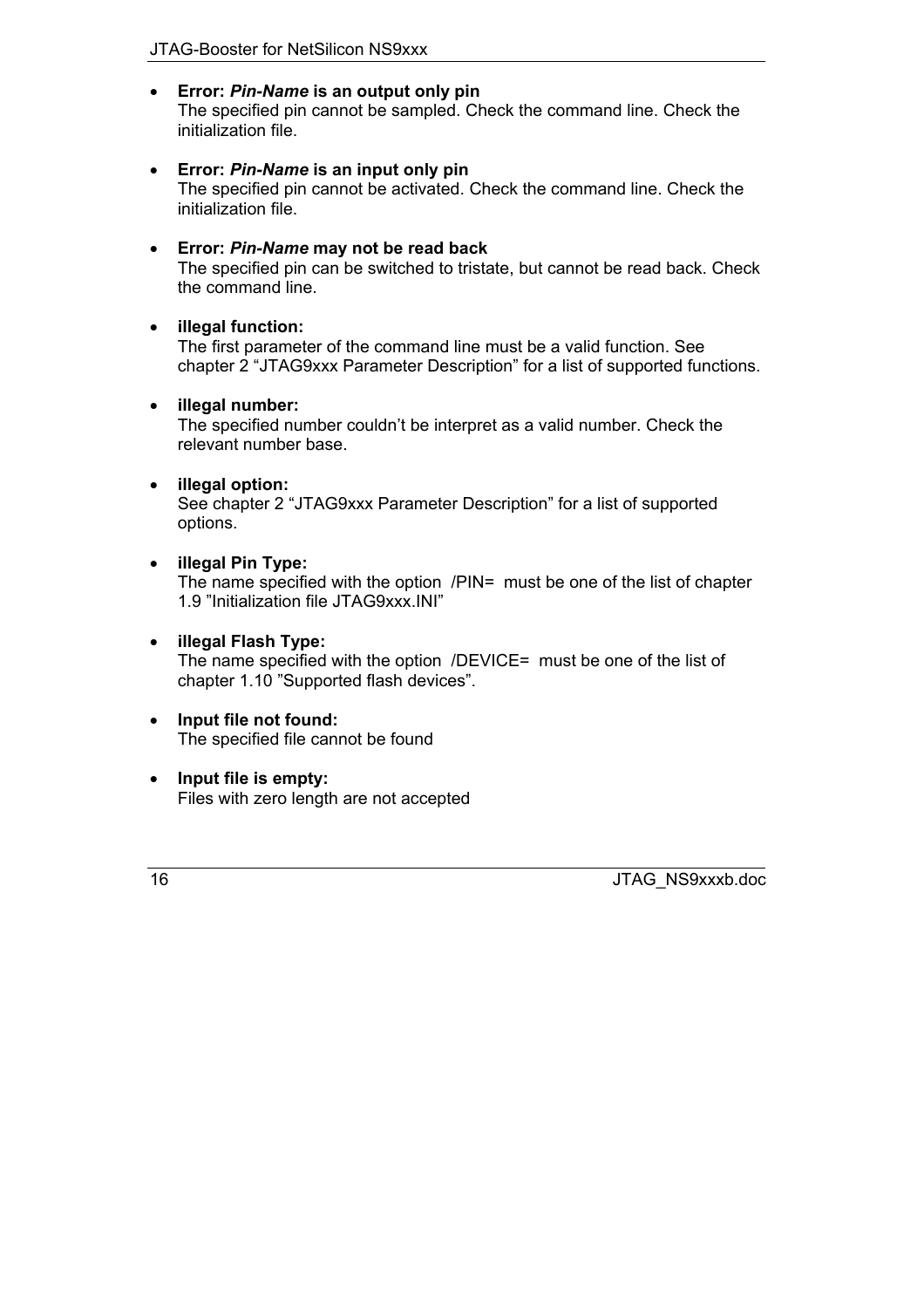# • **" " is undefined**

Please check the syntax in your configuration file. (See chapter [1.9](#page-19-0) "Initialization file JTAG9xxx.INI").

## • **LPTx not installed**

The LPT port specified with /LPTx cannot be found. Please check the LPT port or specify a installed LPT port. Check your BIOS setup. If you are using this program with WinNT, Win2000 or WinXP you  $1<sup>st</sup>$  must install the WinNT support package as described in chapter [5](#page-69-0) "Support for Windows NT. [Windows 2000 and Windows XP"](#page-69-0)

## • **missing filename**

Most functions need a filename as second parameter.

- **missing option /SERCLK=** Some functions need the option /SERCLK= to be defined.
- **missing option /SERDAT=** Some functions need the option /SERDAT= or the options /SERDATO= and /SERDATI= to be defined.
- **missing option /SERCS=** Some functions need the option /SERCS= if the option /SPI or the option /MWIRE is specified.
- **missing option /LENGTH=** Some functions need the option /LENGTH= to be defined.
- **missing option /PIN=** Some functions need the option /PIN= to be defined.
- **More than 9 devices in the JTAG chain or TDO pin stuck at low level** The JTAG chain is limited to 9 parts. Check target power. Check the target's TDO pin.
- **No devices found in JTAG chain or TDO pin stuck at high level** A stream of 32 high bits was detected on the pin TDO. TDO may stuck at high level. Check the connection to your target. Check the target power. Check the target's TDO pin.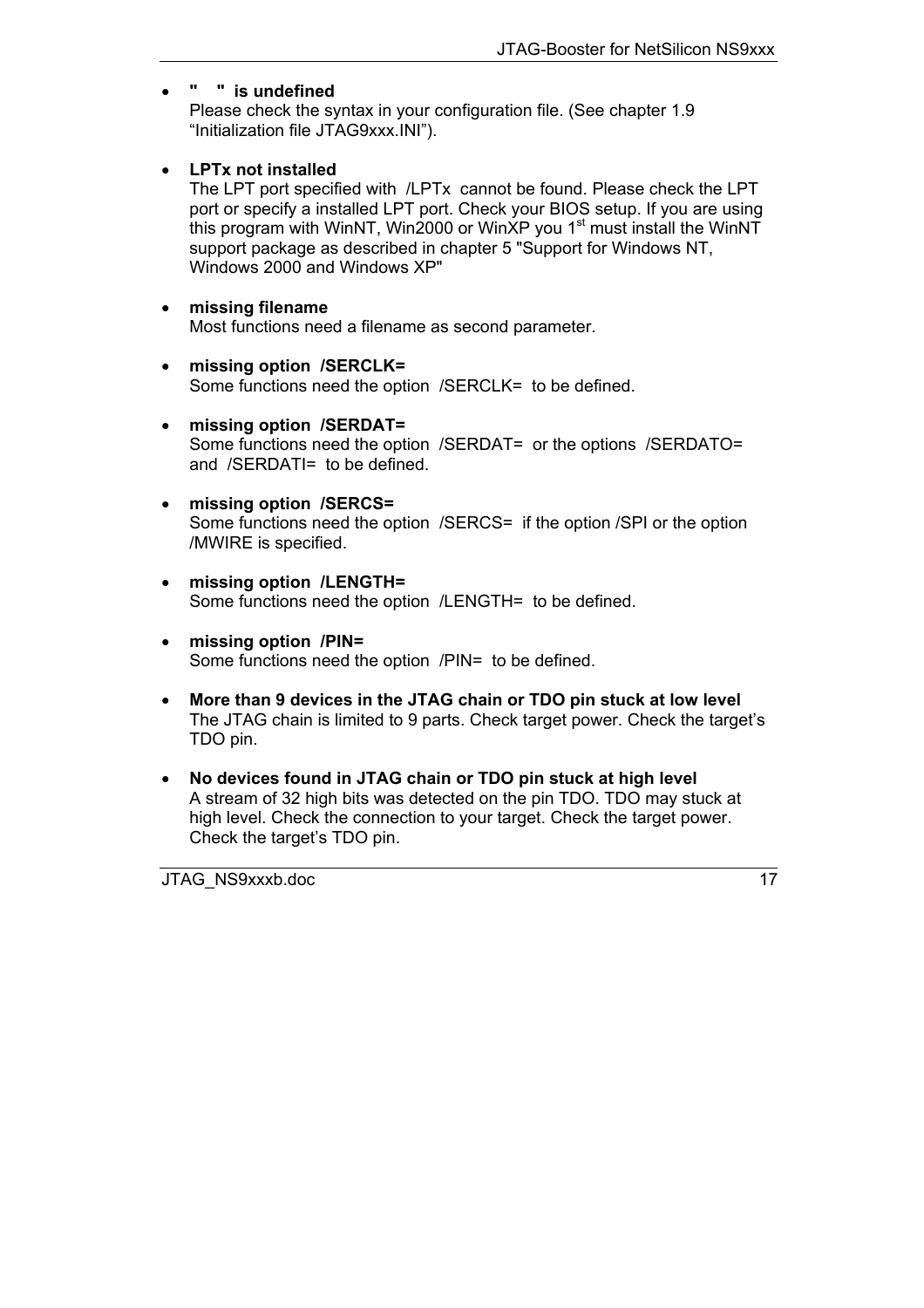- **Option /CPUPOS= out of range** The number specified with the option /CPUPOS= must be less or equal to the number of parts minus 1.
- **Option /IROFFS= out of range** Please specify a smaller value
- **Part at specified position is not a NetSilicon NS9xxx** The option /CPUPOS= points to a part not a NetSilicon NS9xxx
- **Pins specified with /SERCLK= and /SERDAT= must have different control cells**

The pin specified with the option /SERDAT= must be able to be switched to high impedance while the pin specified with option /SERCLK= is an active output. See chapter 1.9 "Initialization file JTAG9xxx.INI".

• **Pins specified with /SERCLK= and /SERDATI= must have different control cells**

The pin specified with the option /SERDATI= must be able to be switched to high impedance while the pin specified with option /SERCLK= is an active output. See chapter 1.9 "Initialization file JTAG9xxx.INI".

• **Pins specified with /SERDATO= and /SERDATI= must have different control cells**

The pin specified with the option /SERDATI= must be able to be switched to high impedance while the pin specified with option /SERDATO= is an active output. See chapter 1.9 "Initialization file JTAG9xxx.INI".

## • **Specify only one of these options:**

Some options are exclusive (i.e. /8BIT and /16BIT). Don't mix them.

• **Sum of instruction register bits to low. Should be at least 3 bits for a NetSilicon NS9xxx**

The sum of all instruction register bits in the JTAG chain does not fit to the NetSilicon NS9xxx. Check the target connection. Check the target CPU type. Check the settings for /IROFFS= and /CPUPOS= , if there are several parts in the JTAG chain.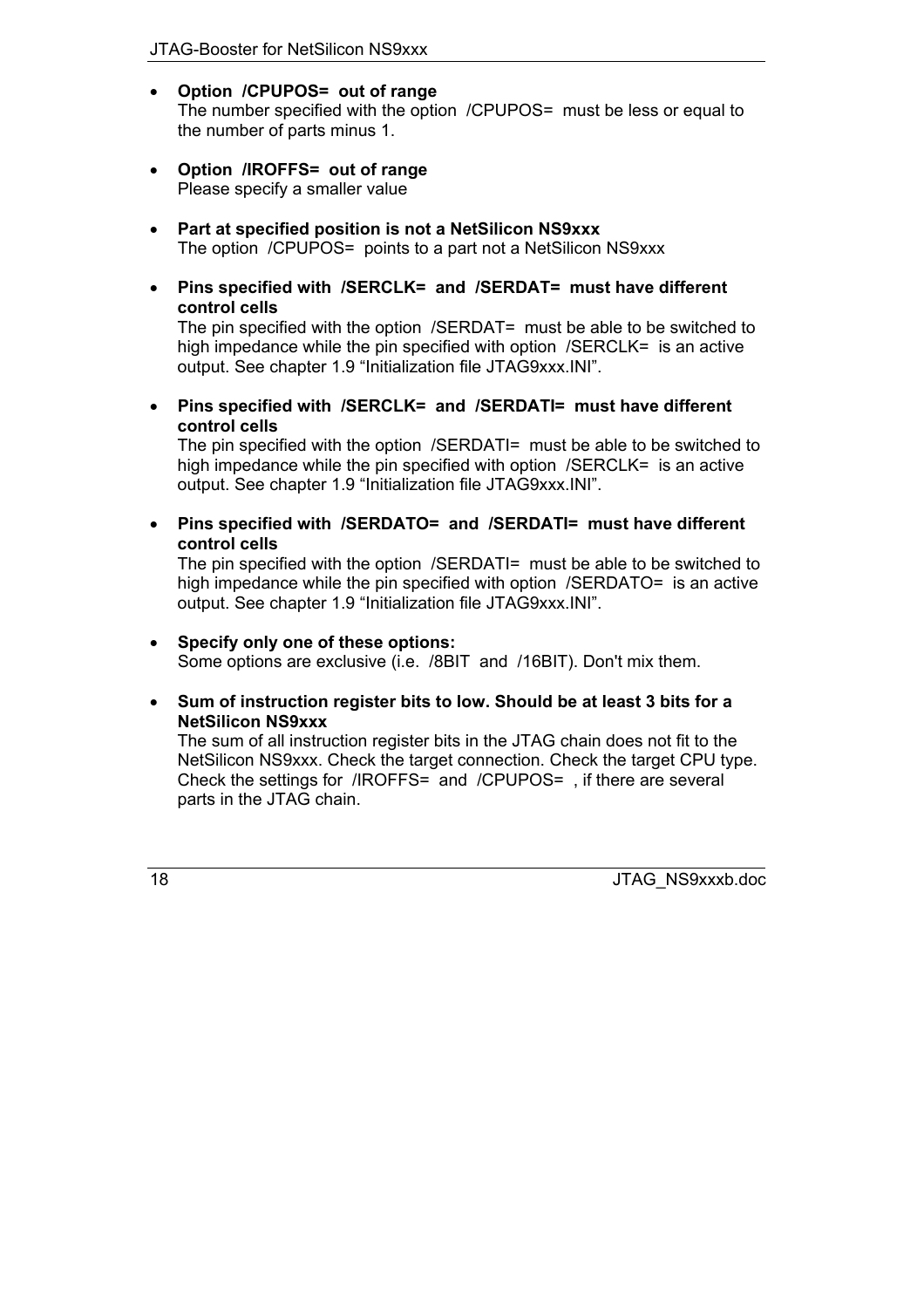## • **Target no longer connected**

There is a cyclic check of the JTAG chain. Check target power. Check target connection.

- **There are unknown parts in the JTAG chain. Please use the option /IROFFS= to specify the instr. reg. offset of the CPU.** If there are unknown parts in the JTAG chain, the program isnít able to determine the logical position of the CPU's instruction register.
- **There is no NetSilicon NS9xxx in the JTAG chain** No NetSilicon NS9xxx was found in the JTAG chain. Check the target power. Try with option /DRIVER=4 again.
- **Value of option /FILE-OFFSET out of range** The value of the option /FILE-OFFSET= points behind end of file.
- **wrong driver #** The value specified with the option /DRIVER= is out of range.
- **Wrong Flash Identifier (xxxx)**

No valid identifier found. Check the specified chip select signal and the bus width. Try with the option /DEVICE= . Use the option /8BIT or /16BIT or /32BIT to specify the correct data bus size.

• **Wrong length of boundary scan register. Should be 464 for a NetSilicon NS9750/NS9775. (Should be 312 for a NetSilicon NS9360.)** The length of the boundary scan register of the selected part (if there are more than one in the chain) does not fit to the NetSilicon NS9xxx. Check the target connection. Check the target CPU type. Check the settings for /IROFFS= and /CPUPOS= , if there are several parts in the JTAG chain.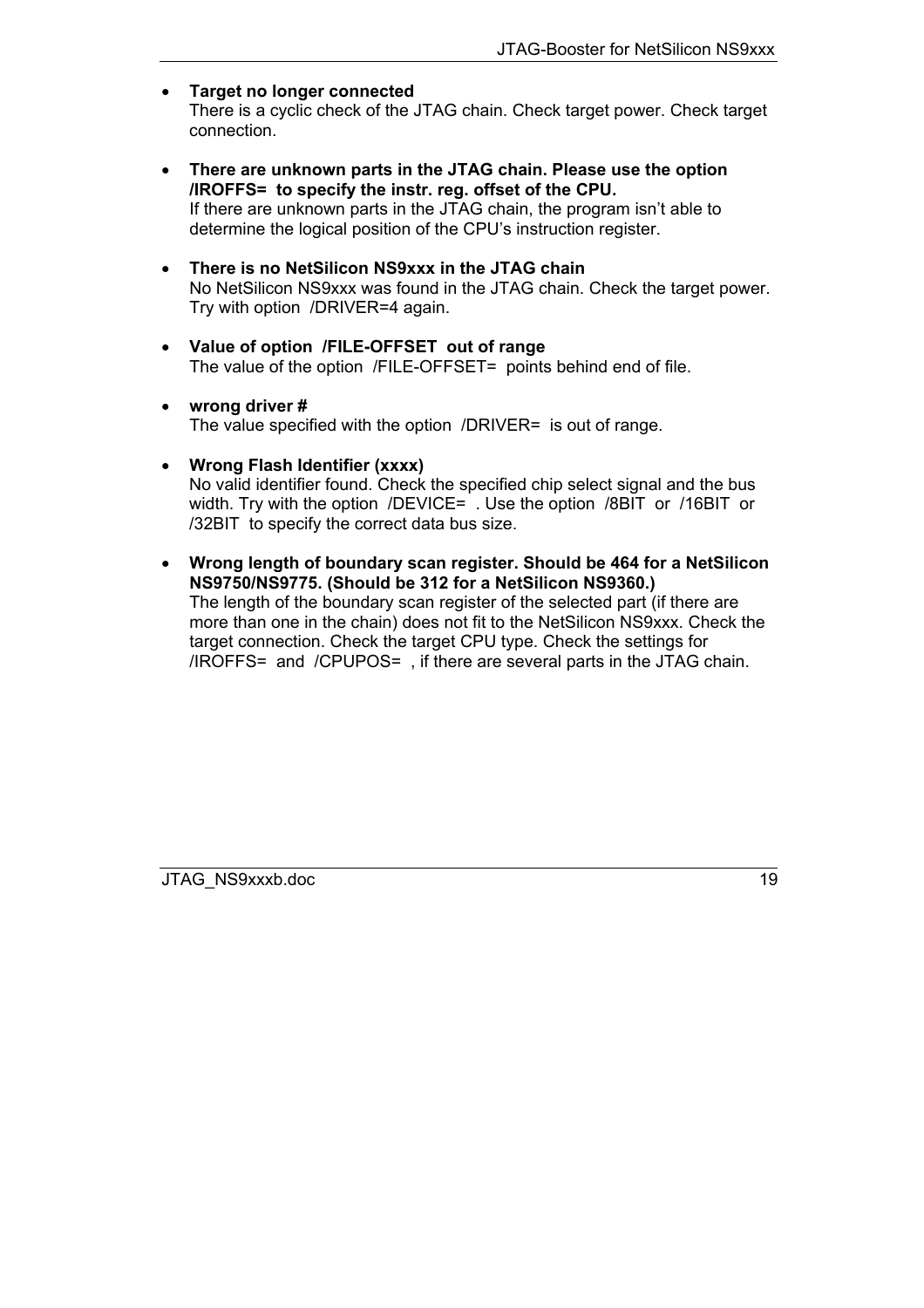# <span id="page-19-0"></span>**1.9. Initialization file JTAG9xxx.INI**

This file is used to define the default direction and level of all CPU signals. This file **must be carefully adapted** to your design with the NetSilicon NS9xxx. The Target-Entry is used to identify your design which is displayed with most commands.

When the program JTAG9xxx.EXE is started it scans the current directory for an existing initialization file named JTAG9xxx.INI. If no entry is found the default values are used. You may also specify the initialization file with the option /INI= . If the specified file isn't found, the program aborts with an error message.

The CPU pins can also be used with the functions /BLINK (chapter [2.9](#page-56-0)), /PIN? (chapter [2.10](#page-57-0)) and /SAMPLE (chapter [2.11\)](#page-58-0) to test the signals on your design.

The sample file below represents the values which are used for default initialization when no initialization file could be found in the current directory and no initialization file is specified with the option /INI=.

Changes to the structure of the file could result in errors. Remarks can be added by using //.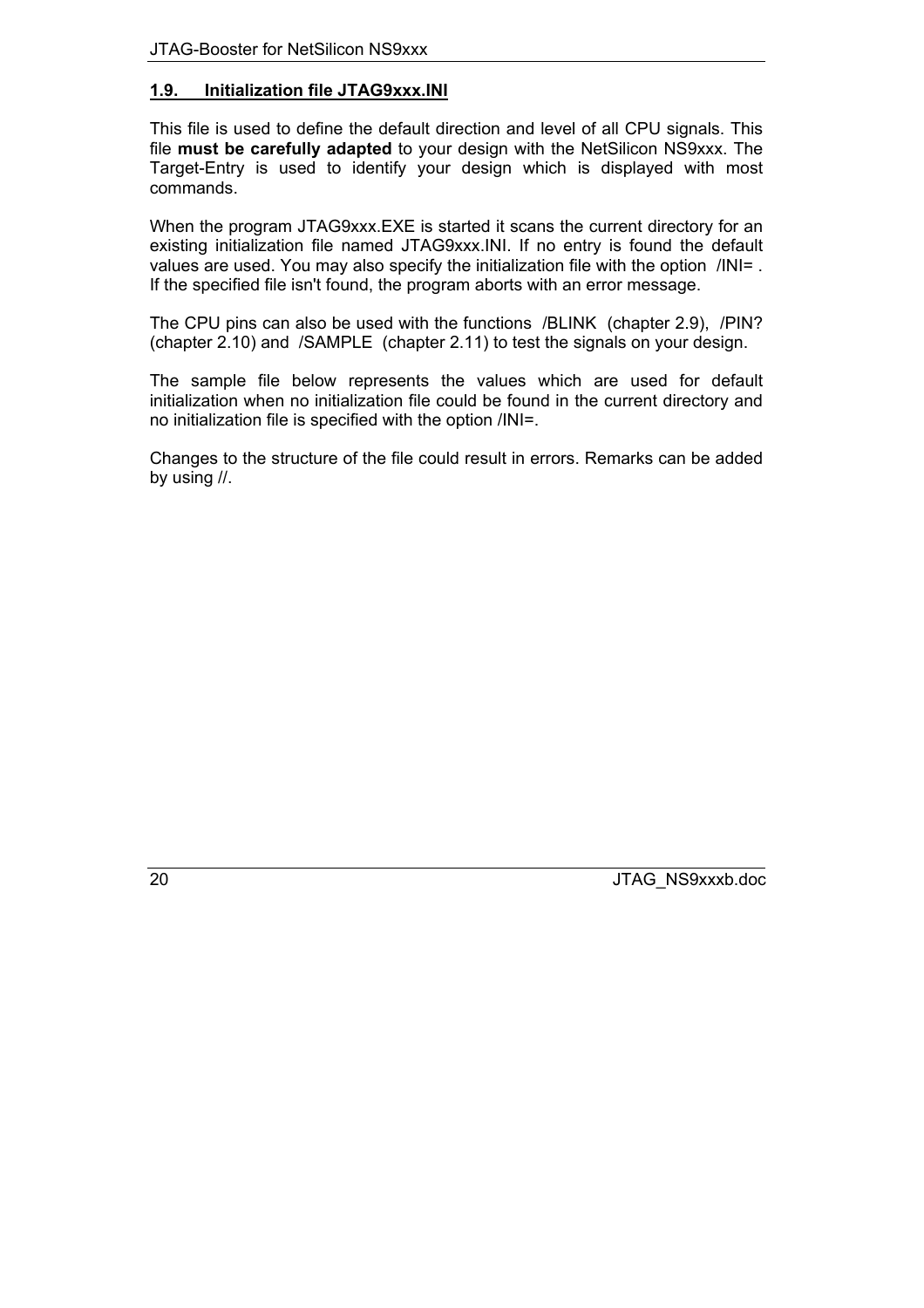## **Sample File JTAG9750.INI:**

// Description file for NetSilicon NS9750/ns9775

Target: Generic Target, 2004/09/22

// Adapt this file carefully to your design!!

// All chip select signals are set to output and inactive.

// All signals should be defined. Undefined signals are set to their defaults.

// Pin names are defined in upper case.

// Low active signals are signed with a trailing #.

// The following pins are complete bidirectional pins.

// The direction of each pin can be set independent of the other pins.

// Each pin can be used as an input.

// During flash programming these pins are switched between

// input/inactive and output/active.

// For Flash programming and other memory accesses

// these pins should be set to Input

| DATA0              | Inp | // Data Bus for SDRAM, Static Memory, Peripherals |
|--------------------|-----|---------------------------------------------------|
| DATA1              | Inp | 11                                                |
| DATA <sub>2</sub>  | Inp | $\ensuremath{\mathnormal{/\!/}}$                  |
| DATA3              | Inp | 11                                                |
| DATA4              | Inp | 11                                                |
| DATA5              | Inp | 11                                                |
| DATA6              | Inp | $\ensuremath{\mathnormal{II}}$                    |
| DATA7              | Inp | 11                                                |
| DATA8              | Inp | $\ensuremath{\mathnormal{/\!/}}$                  |
| DATA9              | Inp | 11                                                |
| DATA10             | Inp | $\ensuremath{\mathnormal{/\!/}}$                  |
| DATA <sub>11</sub> | Inp | 11                                                |
| DATA <sub>12</sub> | Inp | 11                                                |
| DATA <sub>13</sub> | Inp | $\ensuremath{\mathnormal{/\!/}}$                  |
| DATA <sub>14</sub> | Inp | $\ensuremath{\mathnormal{II}}$                    |
| DATA <sub>15</sub> | Inp | $\ensuremath{\mathnormal{II}}$                    |
| DATA <sub>16</sub> | Inp | $\ensuremath{\mathnormal{/\!/}}$                  |
| DATA17             | Inp | $\ensuremath{\mathnormal{/\!/}}$                  |
| DATA <sub>18</sub> | Inp | //                                                |
| DATA19             | Inp | 11                                                |
| DATA <sub>20</sub> | Inp | 11                                                |
| DATA21             | Inp | 11                                                |
| DATA22             | Inp | $\ensuremath{\mathnormal{II}}$                    |
| DATA <sub>23</sub> | Inp | $\ensuremath{\mathnormal{II}}$                    |
| DATA24             | Inp | 11                                                |
| DATA25             | Inp | 11                                                |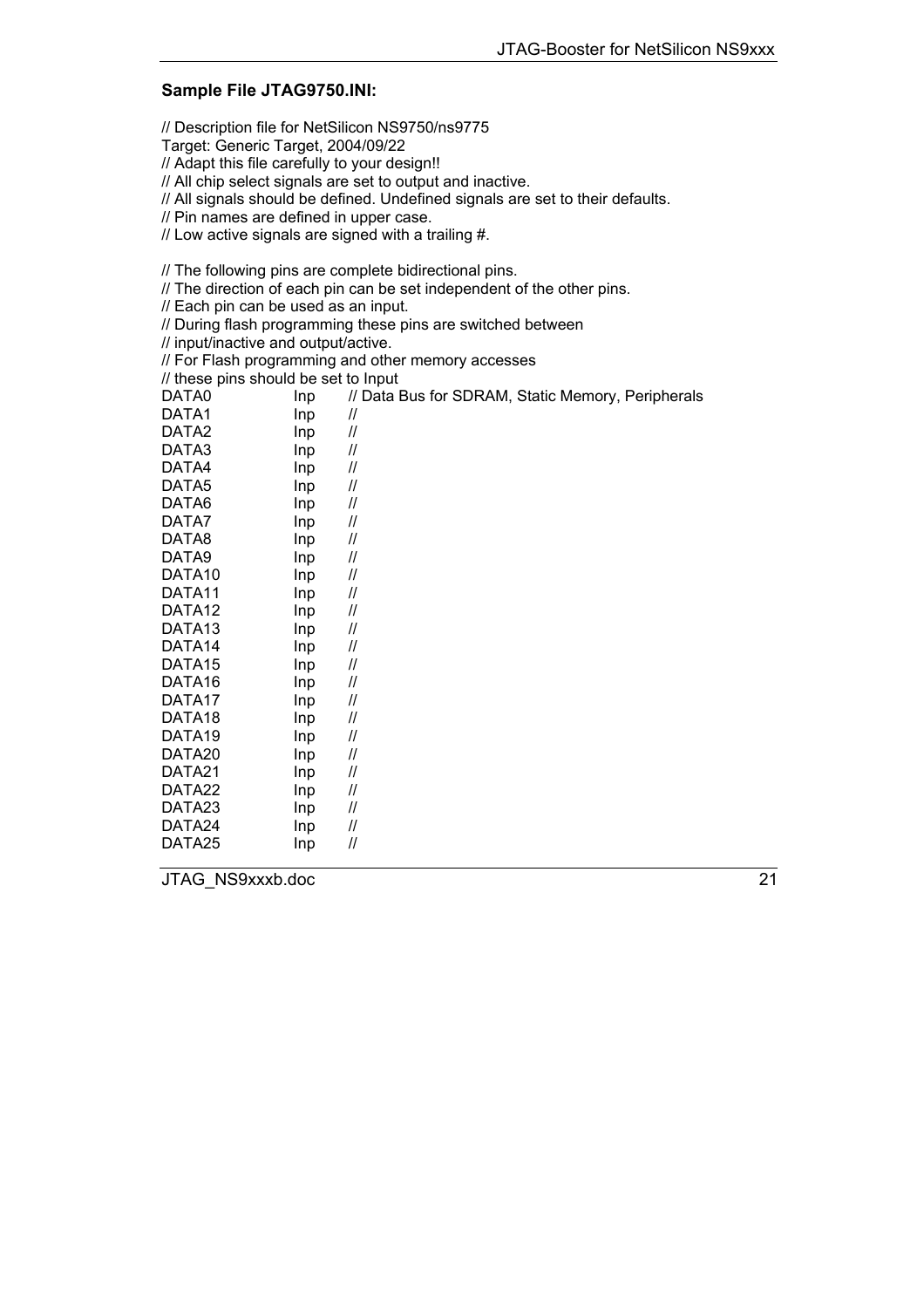| DATA26 | Inp | 11 |
|--------|-----|----|
| DATA27 | Inp | 11 |
| DATA28 | Inp | 11 |
| DATA29 | Inp | 11 |
| DATA30 | Inp | 11 |
| DATA31 | Inp | // |

// The following pins are tristateable outputs. // These pins are tristateable outputs but can not be read back. // Each pin can be disabled independent of the other pins. // For Flash Programming these pins must be set to output<br>ADDR0 Out.Lo // Data Bus for SDRAM. Static n Out,Lo // Data Bus for SDRAM, Static memory, Peripherals ADDR1 Out,Lo // ADDR2 Out,Lo // ADDR3 Out,Lo // ADDR4 Out,Lo // ADDR5 Out,Lo // ADDR6 Out,Lo // ADDR7 Out,Lo // ADDR8 Out,Lo //<br>ADDR9 Out,Lo // Out,Lo  $\sqrt{l}$ ADDR10 Out,Lo // ADDR11 Out,Lo // ADDR12 Out,Lo // ADDR13 Out,Lo // ADDR14 Out,Lo // ADDR15 Out,Lo //<br>ADDR16 Out.Lo // ADDR16 Out,Lo //<br>ADDR17 Out.Lo // Out,Lo  $\sqrt{l}$ ADDR18 Out,Lo // ADDR19 Out,Lo // ADDR20 Out,Lo // ADDR21 Out,Lo // ADDR22 Out,Lo // ADDR23 Out,Lo // ADDR24 Out,Lo // ADDR25 Out,Lo // ADDR26 Out,Lo //

ADDR27 Out,Lo //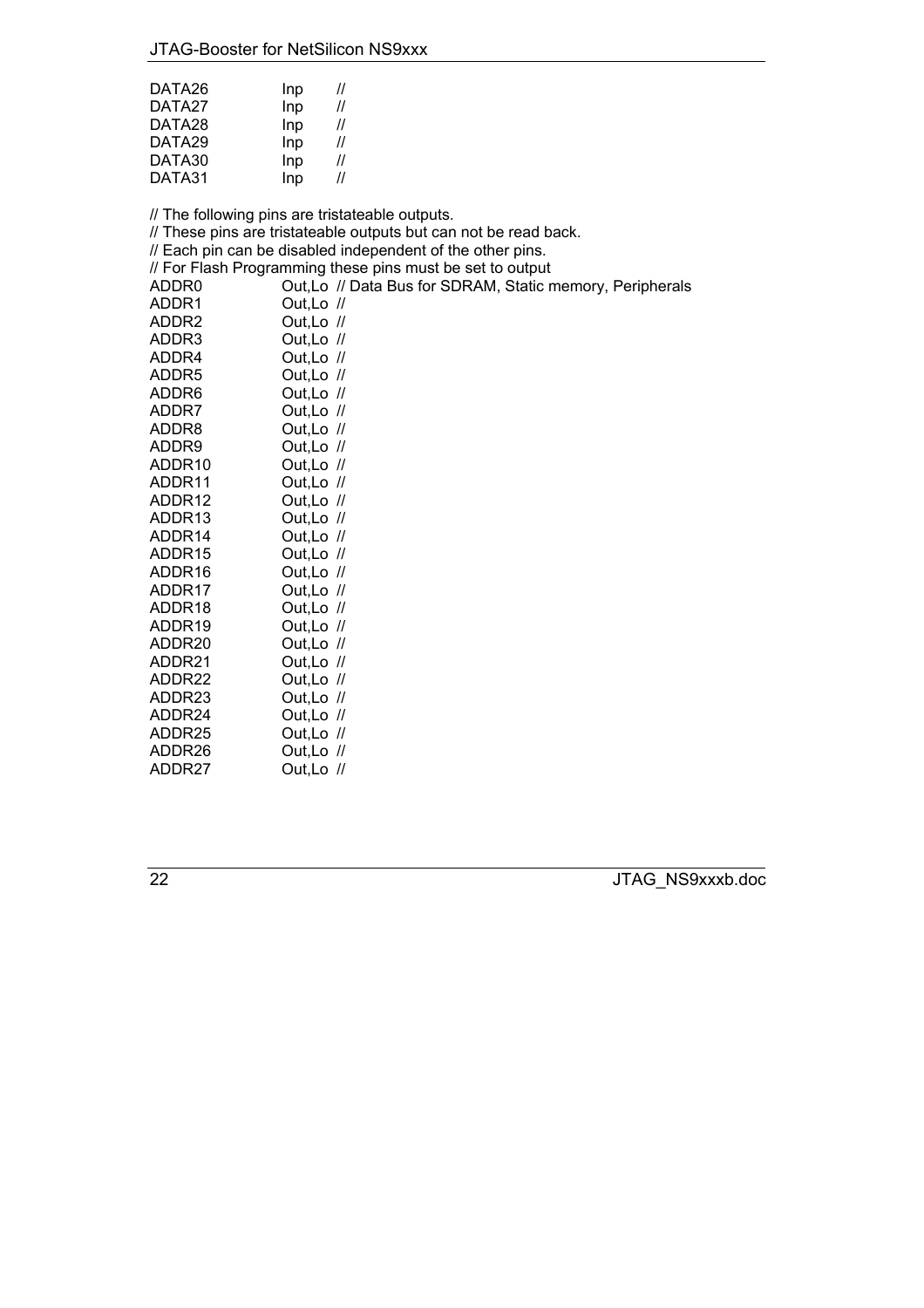| // The following pins are complete bidirectional pins. |     |                                                                        |  |
|--------------------------------------------------------|-----|------------------------------------------------------------------------|--|
|                                                        |     | // The direction of each pin can be set independent of the other pins. |  |
| // Each pin can be used as an input.                   |     |                                                                        |  |
| RTCK_OUT                                               | Inp | ???                                                                    |  |
| RESET_DONE                                             | Inp | 11.222                                                                 |  |
| PCI INTA#                                              | Inp | $^{\prime\prime}$                                                      |  |
| PCI INTB#                                              | Inp | // CCLKRUN#                                                            |  |
| PCI RESET#                                             | Inp | $^{\prime\prime}$                                                      |  |
| PCI AD0                                                | Inp | 11                                                                     |  |
| PCI AD1                                                | Inp | 11                                                                     |  |
| PCI AD2                                                | Inp | $^{\prime\prime}$                                                      |  |
| PCI_AD3                                                | Inp | $^{\prime\prime}$                                                      |  |
| PCI_AD4                                                | Inp | $\ensuremath{\mathnormal{II}}$                                         |  |
| PCI AD5                                                | Inp | $\ensuremath{\mathnormal{II}}$                                         |  |
| PCI AD6                                                | Inp | $^{\prime\prime}$                                                      |  |
| PCI AD7                                                | Inp | $^{\prime\prime}$                                                      |  |
| PCI_AD8                                                | Inp | 11                                                                     |  |
| PCI AD9                                                | Inp | $\mathcal{U}$                                                          |  |
| PCI AD10                                               | Inp | $^{\prime\prime}$                                                      |  |
| PCI AD11                                               | Inp | $\ensuremath{\mathnormal{/\!/}}$                                       |  |
| PCI AD12                                               | Inp | $^{\prime\prime}$                                                      |  |
| PCI AD13                                               | Inp | $\mathcal{U}$                                                          |  |
| PCI AD14                                               | Inp | $\mathcal{U}$                                                          |  |
| PCI AD15                                               | Inp | $\mathcal{U}$                                                          |  |
| PCI AD16                                               | Inp | $\ensuremath{\mathnormal{/\!/}}$                                       |  |
| PCI AD17                                               | Inp | $^{\prime\prime}$                                                      |  |
| PCI AD18                                               | Inp | $\ensuremath{\mathnormal{II}}$                                         |  |
| PCI AD19                                               | Inp | $\ensuremath{\mathnormal{II}}$                                         |  |
| PCI AD20                                               | Inp | 11                                                                     |  |
| PCI AD21                                               | Inp | $^{\prime\prime}$                                                      |  |
| PCI_AD22                                               | Inp | $\mathcal{U}$                                                          |  |
| PCI AD23                                               | Inp | $^{\prime\prime}$                                                      |  |
| PCI AD24                                               | Inp | 11                                                                     |  |
| PCI AD25                                               | Inp | $\ensuremath{\mathnormal{/\!/}}$                                       |  |
| PCI AD26                                               | Inp | 11                                                                     |  |
| PCI_AD27                                               | Inp | 11                                                                     |  |
| PCI AD28                                               | Inp | 11                                                                     |  |
| PCI AD29                                               | Inp | 11                                                                     |  |
| PCI AD30                                               | Inp | $\ensuremath{\mathnormal{/\!/}}$                                       |  |
| PCI AD31                                               | Inp | $^{\prime\prime}$                                                      |  |
| PCI CBE0#                                              | Inp | $\ensuremath{\mathnormal{II}}$                                         |  |
| PCI CBE1#                                              | Inp | $\ensuremath{\mathnormal{II}}$                                         |  |

JTAG\_NS9xxxb.doc 23

PCI\_CBE2# Inp //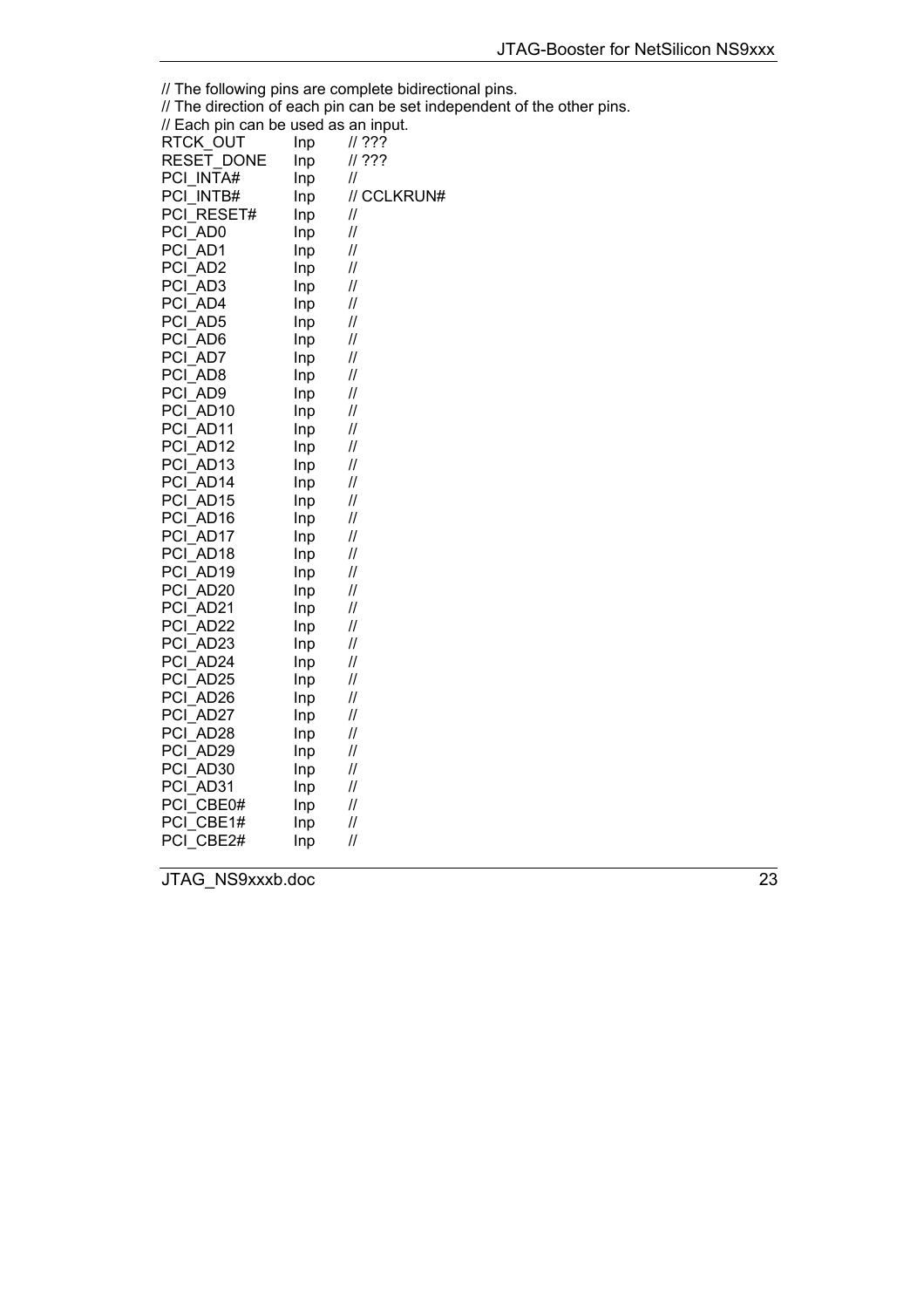|     | 11                                                                                                                                                                                                             |
|-----|----------------------------------------------------------------------------------------------------------------------------------------------------------------------------------------------------------------|
|     | 11                                                                                                                                                                                                             |
|     | 11                                                                                                                                                                                                             |
|     | $\mathcal{U}$                                                                                                                                                                                                  |
| Inp | $\mathcal{U}$                                                                                                                                                                                                  |
|     | $\ensuremath{\mathnormal{II}}$                                                                                                                                                                                 |
| Inp | $\mathcal{U}$                                                                                                                                                                                                  |
| Inp | 11                                                                                                                                                                                                             |
| Inp | $\ensuremath{\mathnormal{II}}$                                                                                                                                                                                 |
| Inp | 11                                                                                                                                                                                                             |
| Inp | $\mathcal{U}$                                                                                                                                                                                                  |
| Inp | $\mathcal{U}$                                                                                                                                                                                                  |
| Inp | 11                                                                                                                                                                                                             |
| Inp | 11                                                                                                                                                                                                             |
|     | 11                                                                                                                                                                                                             |
|     | 11                                                                                                                                                                                                             |
|     | $\mathcal{U}$                                                                                                                                                                                                  |
| Inp | $\mathcal{U}$                                                                                                                                                                                                  |
|     | 11                                                                                                                                                                                                             |
|     | 11                                                                                                                                                                                                             |
|     | $\mathcal{U}$                                                                                                                                                                                                  |
|     | 11                                                                                                                                                                                                             |
|     | 11                                                                                                                                                                                                             |
|     | 11                                                                                                                                                                                                             |
|     | 11                                                                                                                                                                                                             |
|     | $\mathcal{U}$                                                                                                                                                                                                  |
|     | 11<br>11                                                                                                                                                                                                       |
|     | 11                                                                                                                                                                                                             |
|     | $\mathcal{U}$                                                                                                                                                                                                  |
|     | 11                                                                                                                                                                                                             |
|     | $\mathcal{U}$                                                                                                                                                                                                  |
|     | $\mathcal{U}$                                                                                                                                                                                                  |
|     | 11                                                                                                                                                                                                             |
|     | //                                                                                                                                                                                                             |
|     | $\mathcal{U}$                                                                                                                                                                                                  |
|     | $\mathcal{U}$                                                                                                                                                                                                  |
|     | $\ensuremath{\mathnormal{II}}$                                                                                                                                                                                 |
| Inp | $\mathcal{U}$                                                                                                                                                                                                  |
| Inp | $\mathcal{U}$                                                                                                                                                                                                  |
|     | $\mathcal{U}$                                                                                                                                                                                                  |
|     | 11                                                                                                                                                                                                             |
| Inp | $\mathcal{U}$                                                                                                                                                                                                  |
|     | Inp<br>Inp<br>Inp<br>Inp<br>Inp<br>Inp<br>Inp<br>Inp<br>Inp<br>Inp<br>Inp<br>Inp<br>Inp<br>Inp<br>Inp<br>Inp<br>Inp<br>Inp<br>Inp<br>Inp<br>Inp<br>Inp<br>Inp<br>Inp<br>Inp<br>Inp<br>Inp<br>Inp<br>Inp<br>Inp |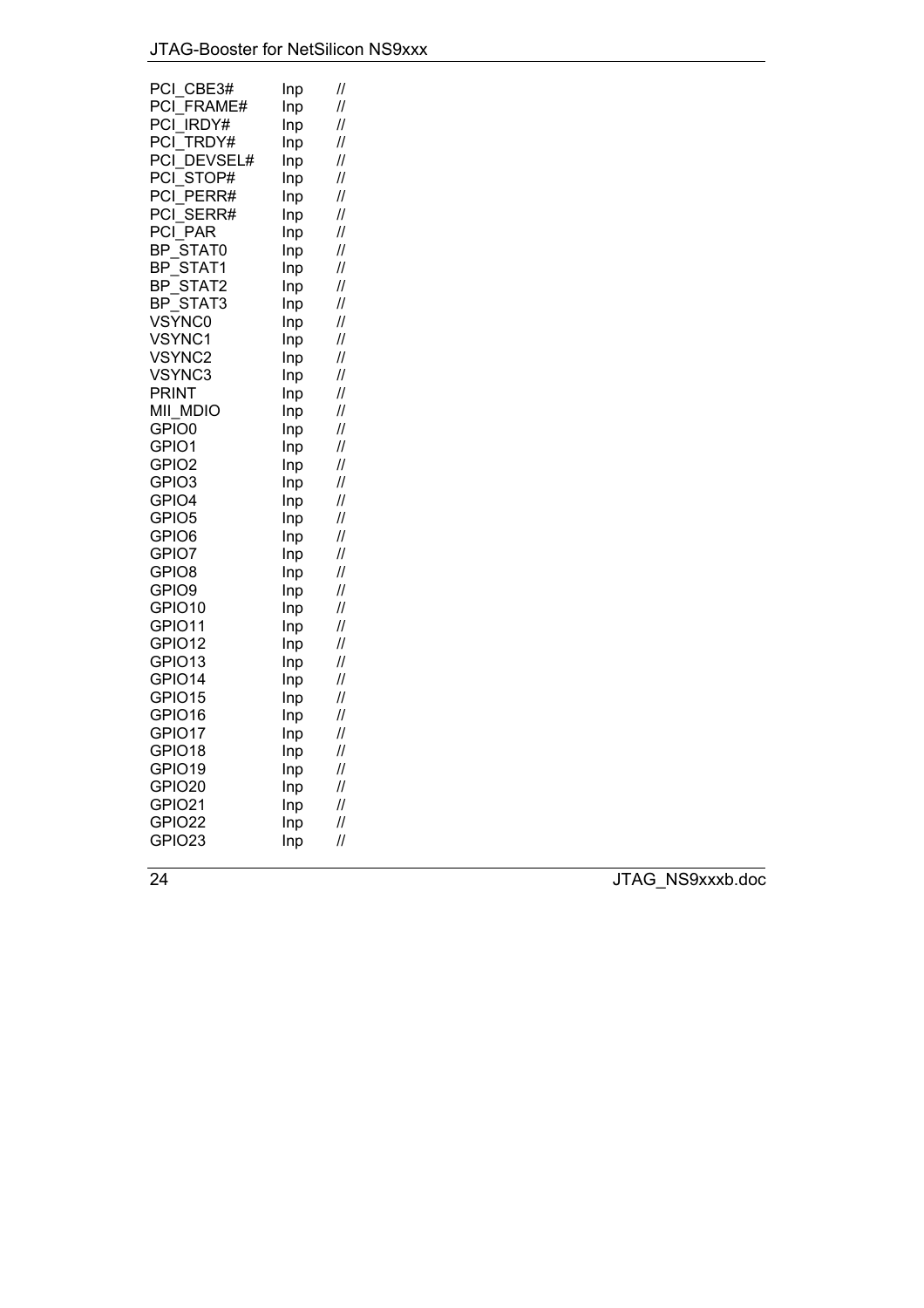| GPIO24                             | Inp | 11                |
|------------------------------------|-----|-------------------|
| GPIO25                             | Inp | //                |
| GPIO26                             | Inp | 11                |
| GPIO27                             | Inp | 11                |
| GPIO28                             | Inp | //                |
| GPIO29                             | Inp | //                |
| GPIO30                             | Inp | 11                |
| GPIO31                             | Inp | 11                |
| GPIO32                             | Inp | //                |
| GPIO33                             | Inp | //                |
| GPIO34                             | Inp | 11                |
| GPIO35                             | Inp | 11                |
| GPIO36                             | Inp | 11                |
| GPIO37                             | Inp | 11                |
| GPIO38                             | Inp | //                |
| GPIO39                             | Inp | 11                |
| GPIO40                             | Inp | //                |
| GPIO41                             | Inp | 11                |
| GPIO42                             | Inp | 11                |
| GPIO43                             | Inp | 11                |
| GPIO44                             | Inp | //                |
| GPIO45                             | Inp | $^{\prime\prime}$ |
| GPIO46                             | Inp | 11                |
| GPIO47                             | Inp | 11                |
| GPIO48                             | Inp | //                |
| GPIO49                             | Inp | 11                |
| I2C SCL                            | Inp | //                |
| I2C SDA                            | Inp | 11                |
| Il Tho following pine are trietate |     |                   |

// The following pins are tristateable outputs.

// These pins are tristateable outputs but can not be read back.

// Each pin can be disabled independent of the other pins.

| PCI GNT1#          | Out, Hi //                        |
|--------------------|-----------------------------------|
| PCI GNT2#          | Out, Hi //                        |
| PCI GNT3#          | Out, Hi //                        |
| PCI CLKOUT         | Inp<br>11                         |
| SDM CLKOUT0        | Out, Lo // SDRAM clock output     |
| SDM CLKOUT1        | Out, Lo // SDRAM clock output     |
| SDM CLKOUT2        | Out, Lo // SDRAM clock output     |
| <b>SDM CLKOUT3</b> | Out, Lo // SDRAM clock output     |
| EXT CS0#           | Out, Hi // Peripheral chip select |
| EXT CS1#           | Out, Hi // Peripheral chip select |
| EXT CS2#           | Out, Hi // Peripheral chip select |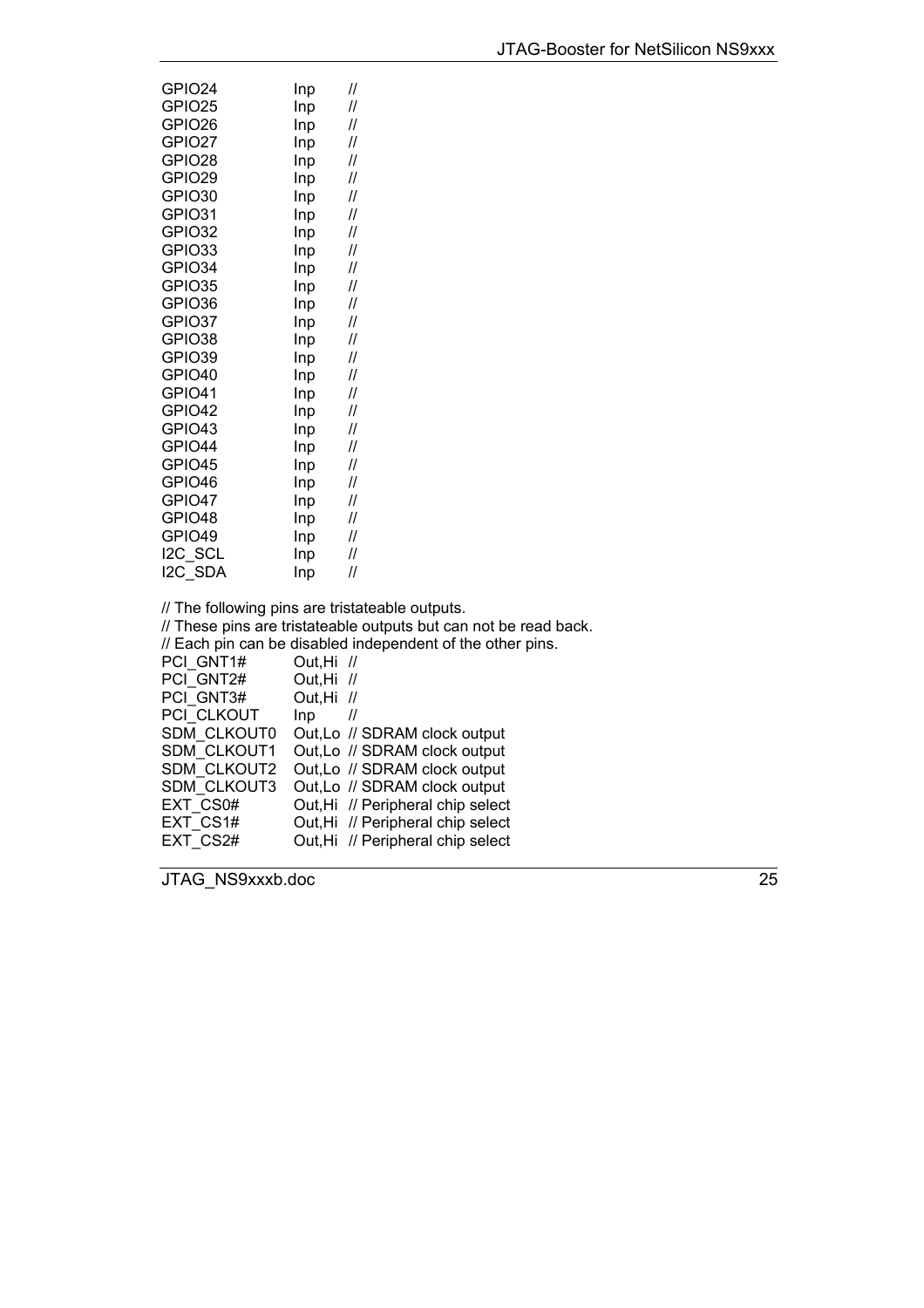# JTAG-Booster for NetSilicon NS9xxx

| EXT CS3#           |     | Out, Hi // Peripheral chip select         |
|--------------------|-----|-------------------------------------------|
| SDM CS0#           |     | Out, Hi // SDRAM chip select              |
| SDM CS1#           |     | Out, Hi // SDRAM chip select              |
| SDM CS2#           |     | Out, Hi // SDRAM chip select              |
| SDM CS3#           |     | Out, Hi // SDRAM chip select              |
| WE#                |     | Out, Hi // Write Enable, SDRAM/Peripheral |
| EXT OE#            |     | Out, Hi // Peripheral output enable       |
| SDM CAS#           |     | Out, Hi // SDRAM column address strobe    |
| SDM RAS#           |     | Out.Hi // SDRAM row address strobe        |
| EXT BE0#           |     | Out, Lo // Periperal Byte Enable          |
| EXT BE1#           |     | Out, Lo // Periperal Byte Enable          |
| EXT BE2#           |     | Out, Lo // Periperal Byte Enable          |
| EXT BE3#           |     | Out, Lo // Periperal Byte Enable          |
| SDM DQM0           |     | Out, Lo // SDRAM Data Mask                |
| SDM DQM1           |     | Out, Lo // SDRAM Data Mask                |
| SDM DQM2           |     | Out, Lo // SDRAM Data Mask                |
| SDM DQM3           |     | Out, Lo // SDRAM Data Mask                |
| <b>SDM CKE0</b>    |     | Out, Hi // SDRAM clock enable             |
| SDM CKE1           |     | Out, Hi // SDRAM clock enable             |
| SDM CKE2           |     | Out, Hi // SDRAM clock enable             |
| SDM CKE3           |     | Out, Hi // SDRAM clock enable             |
| <b>VIDEO DATA0</b> | Inp | $^{\prime\prime}$                         |
| VIDEO_DATA1        | Inp | $^{\prime\prime}$                         |
| <b>VIDEO DATA2</b> | Inp | $\prime\prime$                            |
| <b>VIDEO DATA3</b> | Inp | $^{\prime\prime}$                         |
| MII TXD0           | Inp | $\prime\prime$                            |
| MII TXD1           | Inp | $^{\prime\prime}$                         |
| MII TXD2           | Inp | $^{\prime\prime}$                         |
| MII TXD3           | Inp | $^{\prime\prime}$                         |
| MII TXEN           | Inp | $^{\prime\prime}$                         |
| <b>MII TXER</b>    | Inp | 11                                        |
| MII MDC            | Inp | 11                                        |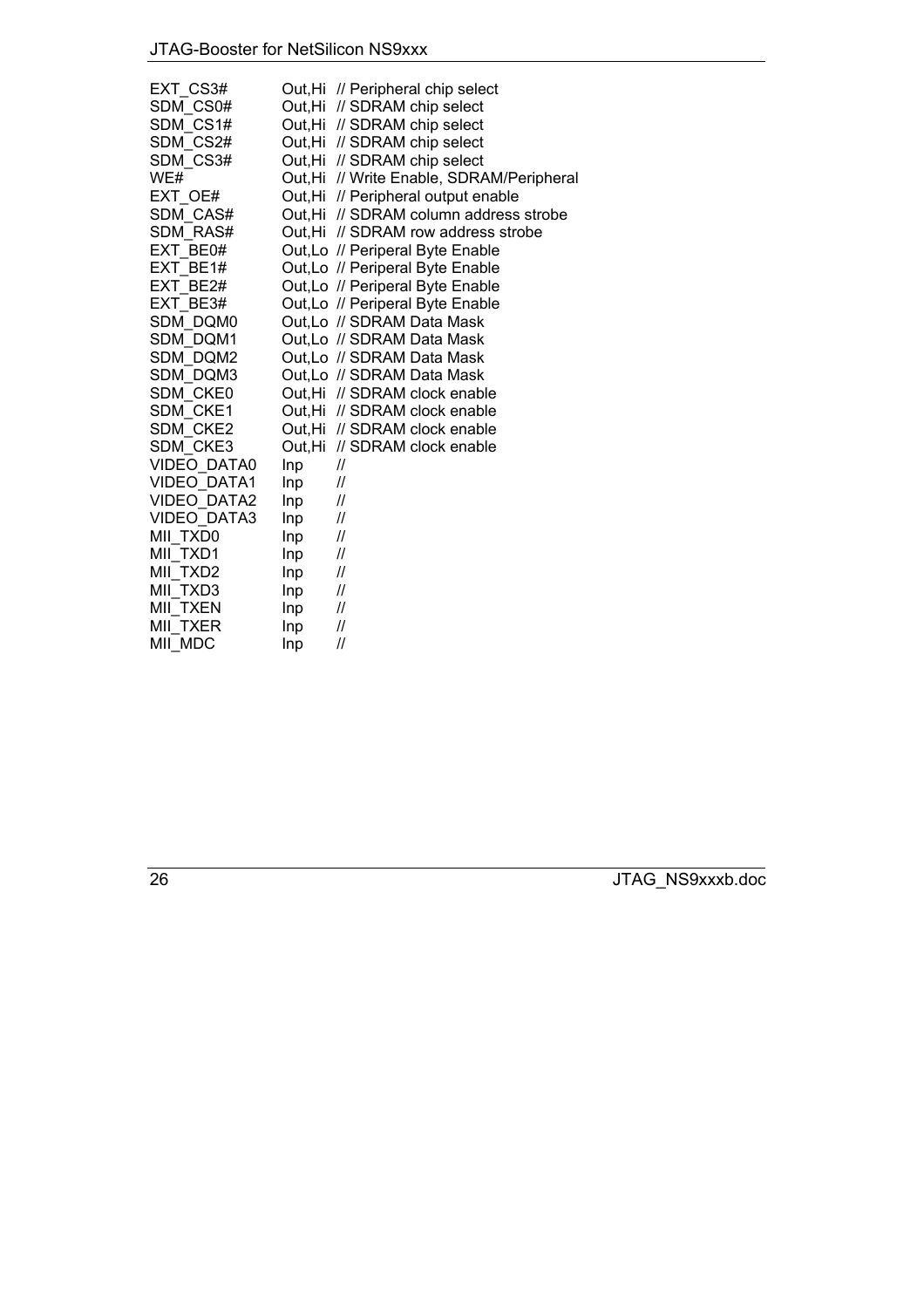| // The following pins are input only. |                                                            |                                                                |  |  |  |  |
|---------------------------------------|------------------------------------------------------------|----------------------------------------------------------------|--|--|--|--|
|                                       |                                                            | // Setting to output of one of these pins results in an error. |  |  |  |  |
|                                       | // Declaration of the direction of these pins is optional. |                                                                |  |  |  |  |
| PCI CENTRAL#                          | Inp                                                        | $^{\prime\prime}$                                              |  |  |  |  |
| PCI INTD#                             | Inp                                                        | $^{\prime\prime}$                                              |  |  |  |  |
| PCI INTC#                             | Inp                                                        | $^{\prime\prime}$                                              |  |  |  |  |
| PCI REQ1#                             | Inp                                                        | $^{\prime\prime}$                                              |  |  |  |  |
| PCI REQ2#                             | Inp                                                        | $^{\prime\prime}$                                              |  |  |  |  |
| PCI REQ3#                             | Inp                                                        | $^{\prime\prime}$                                              |  |  |  |  |
| PCI CLKIN                             | Inp                                                        | $\mathcal{U}$                                                  |  |  |  |  |
| PCI IDSEL                             | Inp                                                        | $\prime$                                                       |  |  |  |  |
| <b>SDM CLKIN0</b>                     | Inp                                                        | $\mathcal{U}$                                                  |  |  |  |  |
| <b>SDM CLKIN1</b>                     | Inp                                                        | $\mathcal{U}$                                                  |  |  |  |  |
| <b>SDM CLKIN2</b>                     | Inp                                                        | $\mathcal{U}$                                                  |  |  |  |  |
| SDM_CLKIN3                            | Inp                                                        | $\mathcal{U}$                                                  |  |  |  |  |
| EXT_TACK                              | Inp                                                        | // slow peripheral transfer acknowledge                        |  |  |  |  |
| LCD CLK                               | Inp                                                        | // External LCD clock input                                    |  |  |  |  |
| <b>HSYNC0</b>                         | Inp                                                        | $\prime$                                                       |  |  |  |  |
| HSYNC1                                | Inp                                                        | $\prime$                                                       |  |  |  |  |
| HSYNC2                                | Inp                                                        | $^{\prime\prime}$                                              |  |  |  |  |
| HSYNC3                                | Inp                                                        | $^{\prime\prime}$                                              |  |  |  |  |
| <b>VCLK0</b>                          | Inp                                                        | $^{\prime\prime}$                                              |  |  |  |  |
| VCLK1                                 | Inp                                                        | $^{\prime\prime}$                                              |  |  |  |  |
| VCLK2                                 | Inp                                                        | $^{\prime\prime}$                                              |  |  |  |  |
| VCLK3                                 | Inp                                                        | $\prime$                                                       |  |  |  |  |
| MII RXCLK                             | Inp                                                        | $\prime$                                                       |  |  |  |  |
| MII RXD0                              | Inp                                                        | $^{\prime\prime}$                                              |  |  |  |  |
| MII RXD1                              | Inp                                                        | $^{\prime\prime}$                                              |  |  |  |  |
| MII RXD2                              | Inp                                                        | $^{\prime\prime}$                                              |  |  |  |  |
| MII RXD3                              | Inp                                                        | $^{\prime\prime}$                                              |  |  |  |  |
| <b>MII RXDV</b>                       | Inp                                                        | $^{\prime\prime}$                                              |  |  |  |  |
| <b>MII RXER</b>                       | Inp                                                        | $\prime$                                                       |  |  |  |  |
| MII_TXCLK                             | Inp                                                        | 11                                                             |  |  |  |  |
| MII CRS                               | Inp                                                        | 11                                                             |  |  |  |  |
| MII COL                               | Inp                                                        | $\prime$                                                       |  |  |  |  |
| MII INT#                              | Inp                                                        | // PHY interrupt input                                         |  |  |  |  |
|                                       |                                                            |                                                                |  |  |  |  |

JTAG\_NS9xxxb.doc 27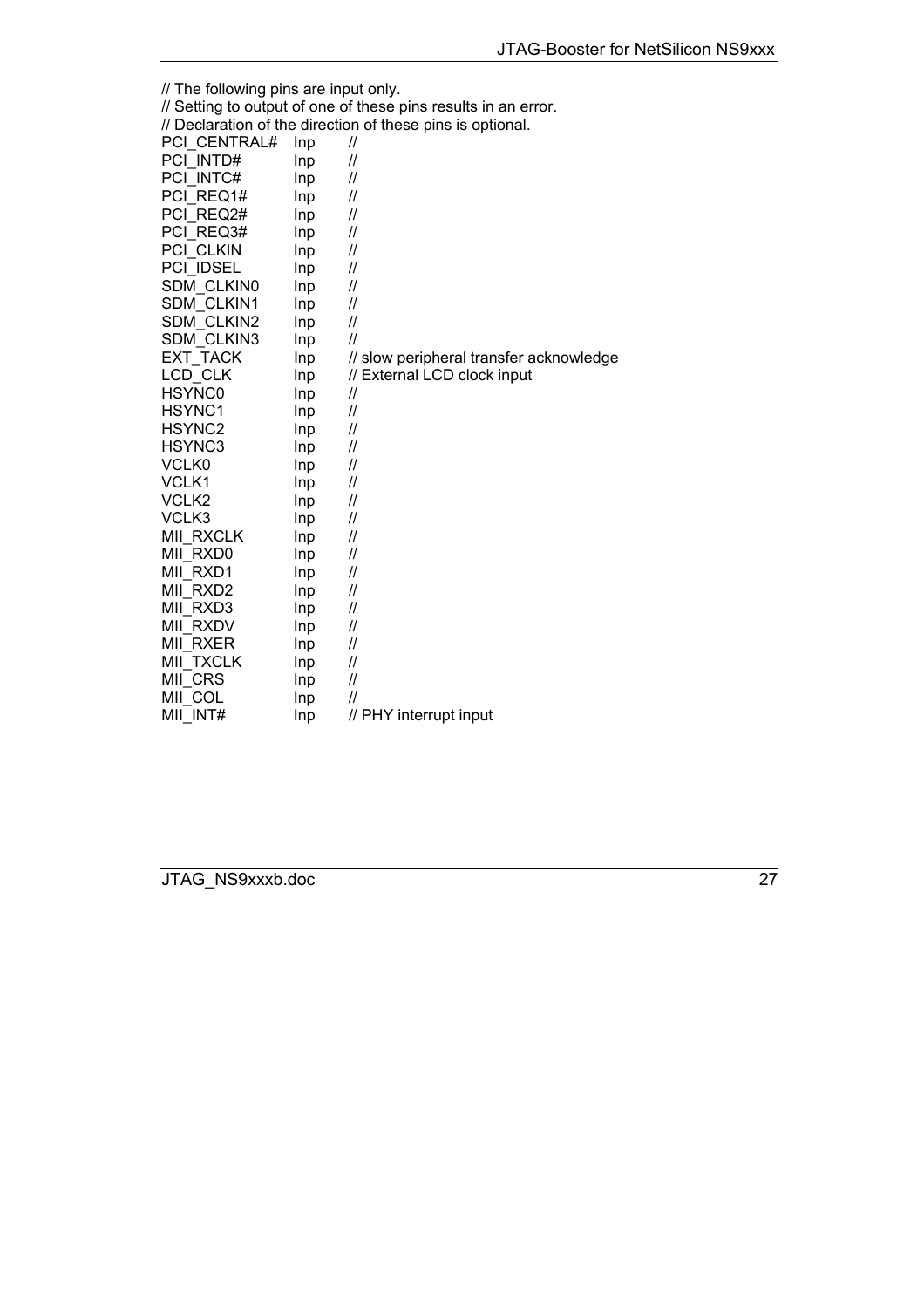# **Sample File JTAG9360.INI:**

// Description file for NetSilicon NS9360

Target: Generic Target, 2004/11/05

// Adapt this file carefully to your design!!

// All chip select signals are set to output and inactive.

// All signals should be defined. Undefined signals are set to their defaults.

// Pin names are defined in upper case.

// Low active signals are signed with a trailing #.

// The following pins are complete bidirectional pins.

// The direction of each pin can be set independent of the other pins.

// Each pin can be used as an input.

// During flash programming these pins are switched between

// input/inactive and output/active.

// For Flash programming and other memory accesses

// these pins should be set to Input

| SDM CS0#           |     | Out, Hi // SDRAM chip select                      |
|--------------------|-----|---------------------------------------------------|
| DATA0              | Inp | // Data Bus for SDRAM, Static Memory, Peripherals |
| DATA1              | Inp | $^{\prime\prime}$                                 |
| DATA <sub>2</sub>  | Inp | $\ensuremath{\mathnormal{II}}$                    |
| DATA3              | Inp | 11                                                |
| DATA4              | Inp | 11                                                |
| DATA5              | Inp | $^{\prime\prime}$                                 |
| DATA6              | Inp | 11                                                |
| DATA7              | Inp | $^{\prime\prime}$                                 |
| DATA8              | Inp | $^{\prime\prime}$                                 |
| DATA9              | Inp | $^{\prime\prime}$                                 |
| DATA10             | Inp | $^{\prime\prime}$                                 |
| DATA11             | Inp | 11                                                |
| DATA <sub>12</sub> | Inp | $^{\prime\prime}$                                 |
| DATA <sub>13</sub> | Inp | 11                                                |
| DATA14             | Inp | $^{\prime\prime}$                                 |
| DATA <sub>15</sub> | Inp | 11                                                |
| DATA <sub>16</sub> | Inp | $^{\prime\prime}$                                 |
| DATA17             | Inp | $^{\prime\prime}$                                 |
| DATA <sub>18</sub> | Inp | 11                                                |
| DATA <sub>19</sub> | Inp | 11                                                |
| DATA <sub>20</sub> | Inp | 11                                                |
| DATA21             | Inp | 11                                                |
| DATA22             | Inp | 11                                                |
| DATA23             | Inp | $^{\prime\prime}$                                 |
| DATA24             | Inp | $\mathcal{U}$                                     |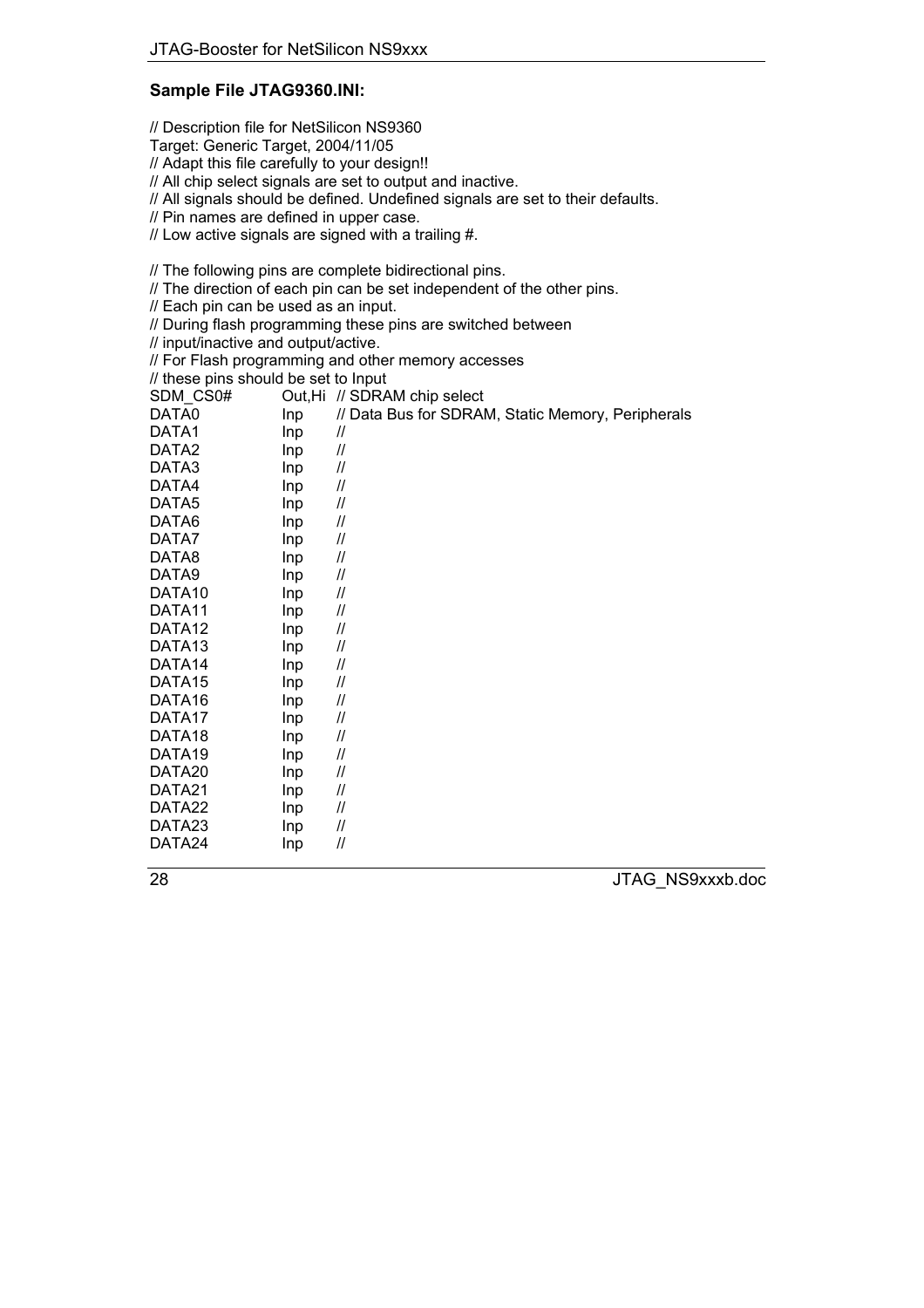| DATA25 | Inp | $^{\prime\prime}$ |
|--------|-----|-------------------|
| DATA26 | Inp | $^{\prime\prime}$ |
| DATA27 | Inp | $^{\prime\prime}$ |
| DATA28 | Inp | $^{\prime\prime}$ |
| DATA29 | Inp | $^{\prime\prime}$ |
| DATA30 | Inp | $^{\prime\prime}$ |
| DATA31 | Inp | $^{\prime\prime}$ |

// The following pins are tristateable outputs.

// These pins are tristateable outputs but can not be read back. // Each pin can be disabled independent of the other pins. // For Flash Programming these pins must be set to output ADDR0 Out,Lo // Data Bus for SDRAM, Static memory, Peripherals ADDR1 Out,Lo // ADDR2 Out,Lo // ADDR3 Out,Lo // ADDR4 Out,Lo // ADDR5 Out,Lo // ADDR6 Out,Lo // ADDR7 Out,Lo // ADDR8 Out,Lo // ADDR9 Out,Lo // ADDR10 Out,Lo // ADDR11 Out,Lo // ADDR12 Out,Lo // ADDR13 Out,Lo // ADDR14 Out,Lo //<br>ADDR15 Out,Lo // Out,Lo  $\sqrt{l}$ ADDR16 Out,Lo // ADDR17 Out,Lo // ADDR18 Out,Lo // ADDR19 Out,Lo // ADDR20 Out,Lo // ADDR21 Out,Lo //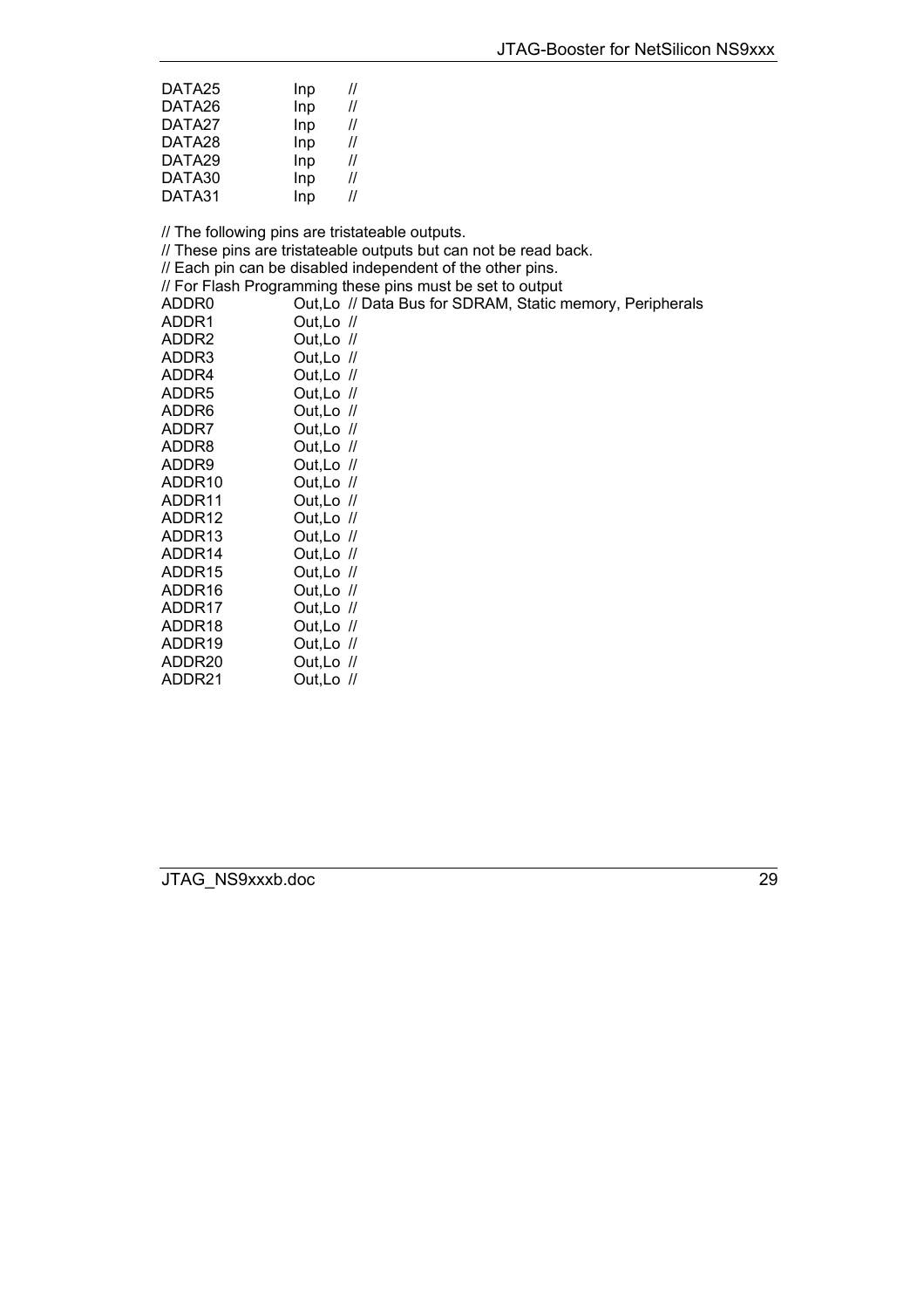// The following pins are complete bidirectional pins.

// The direction of each pin can be set independent of the other pins.

| // Each pin can be used as an input. |     |                      |
|--------------------------------------|-----|----------------------|
| RTCK OUT                             | Inp | // Return Test Clock |
| RESET DONE                           | Inp | ???                  |
| GPIO0                                | Inp | // TXDB              |
| GPIO1                                | Inp | // RXDB              |
| GPIO <sub>2</sub>                    | Inp | // RTSB#             |
| GPIO3                                | Inp | $\textit{//}$ CTSB#  |
| GPIO4                                | Inp | // DTRB#             |
| GPIO5                                | Inp | // DSRB#             |
| GPIO6                                | Inp | // RIB#              |
| GPIO7                                | Inp | // DCDB#             |
| GPIO8                                | Inp | // TXDA              |
| GPIO9                                | Inp | // RXDA              |
| GPIO10                               | Inp | // RTSA#             |
| GPIO11                               | Inp | // CTSA#             |
| GPIO12                               | Inp | // DTRA#             |
| GPIO13                               | Inp | // DSRA#             |
| GPIO14                               | Inp | // RIA#              |
| GPIO15                               | Inp | // DCDA#             |
| GPIO16                               | Inp | // USB OVRCURR       |
| GPIO17                               | Inp | // USB PWR           |
| GPIO18                               | Inp | // ETH               |
| GPIO19                               | Inp | // ETH               |
| GPIO20                               | Inp | // DTRC#             |
| GPIO21                               | Inp | // DSRC#             |
| GPIO22                               | Inp | $\frac{\pi}{6}$ RIC# |
| GPIO23                               | Inp | // DCDC#             |
| GPIO24                               | Inp | $\prime\prime$ DTRD# |
| GPIO25                               | Inp | // DSRD#             |
| GPIO26                               | Inp | // RID#              |
| GPIO27                               | Inp | // DCDD#             |
| GPIO28                               | Inp | // EXT IRQ1          |
| GPIO29                               | Inp | //                   |
| GPIO30                               | Inp | 11                   |
| GPIO31                               | Inp | 11                   |
| GPIO32                               | Inp | // EXT_IRQ2          |
| GPIO33                               | Inp | $^{\prime\prime}$    |
| GPIO34                               | Inp | // IIC SCL           |
| GPIO35                               | Inp | // IIC_SDA           |
| GPIO36                               | Inp | // PWM0              |
| GPIO37                               | Inp | // PWM1              |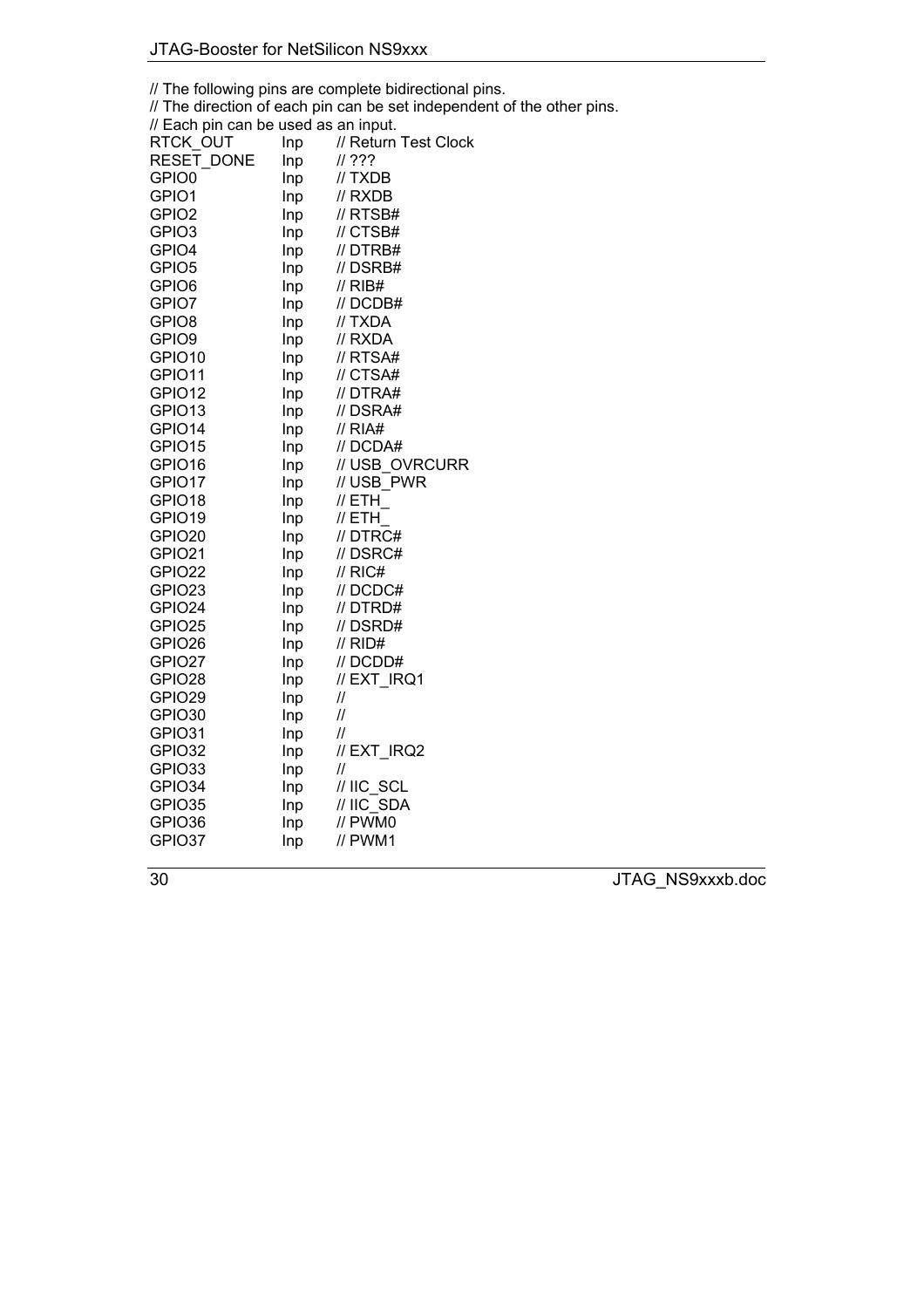| GPIO38             | Inp | // PWM2                               |
|--------------------|-----|---------------------------------------|
| GPIO39             | Inp | $\frac{\textit{II}}{\textit{I}}$ PWM3 |
| GPIO40             | Inp | // TXDC                               |
| GPIO41             | Inp | $\textit{II}$ RXDC                    |
| GPIO42             | Inp | $\textit{//}$ RTSC#                   |
| GPIO43             | Inp | // CTSC#                              |
| GPIO44             | Inp | // TXDD                               |
| GPIO45             | Inp | // RXDD                               |
| GPIO46             | Inp | // RTSD#                              |
| GPIO47             | Inp | // CTSD#                              |
| GPIO48             | Inp | // USB SUSP                           |
| GPIO49             | Inp | // USB_PHYSPEED                       |
| GPIO50             | Inp | // MII MDIO/RMII MDIO                 |
| GPIO51             | Inp | // MII RXDV                           |
| GPIO <sub>52</sub> | Inp | // MII RXER/RMII RXER                 |
| GPIO53             | Inp | // MII RXD0/RMII RXD0                 |
| GPIO <sub>54</sub> | Inp | // MII RXD1/RMII RXD1/USB PHYSPEED    |
| GPIO <sub>55</sub> | Inp | // MII RXD2/USB PHYSPEED              |
| GPIO56             | Inp | // MII RXD3/USB RXD+                  |
| GPIO57             | Inp | // MII TXEN/RMII TXEN/USB RXD-        |
| GPIO58             | Inp | // MII TXER/                          |
| GPIO59             | Inp | // MII_TXD0/RMII_TXD0                 |
| GPIO60             | Inp | // MII_TXD1/RMII_TXD1                 |
| GPIO61             | Inp | // MII TXD2                           |
| GPIO62             | Inp | // MII TXD3                           |
| GPIO63             | Inp | // MII COL                            |
| GPIO64             | Inp | // MII CRS/RMII CRS DV                |
| GPIO65             | Inp | $//$ MII $INT#$                       |
| GPIO66             | Inp | // ADDR22                             |
| GPIO67             | Inp | // ADDR23                             |
| GPIO68             | Inp | // ADDR24/SDM CLKEN0/EXT IRQ0         |
| GPIO69             | Inp | // ADDR25/SDM_CLKEN1/EXT_IRQ1         |
| GPIO70             | Inp | // ADDR26/SDM CLKEN2/IIC SDA          |
| GPIO71             | Inp | // ADDR27/SDM CLKEN3                  |
| GPIO72             | Inp | // TA_STRB                            |
|                    |     |                                       |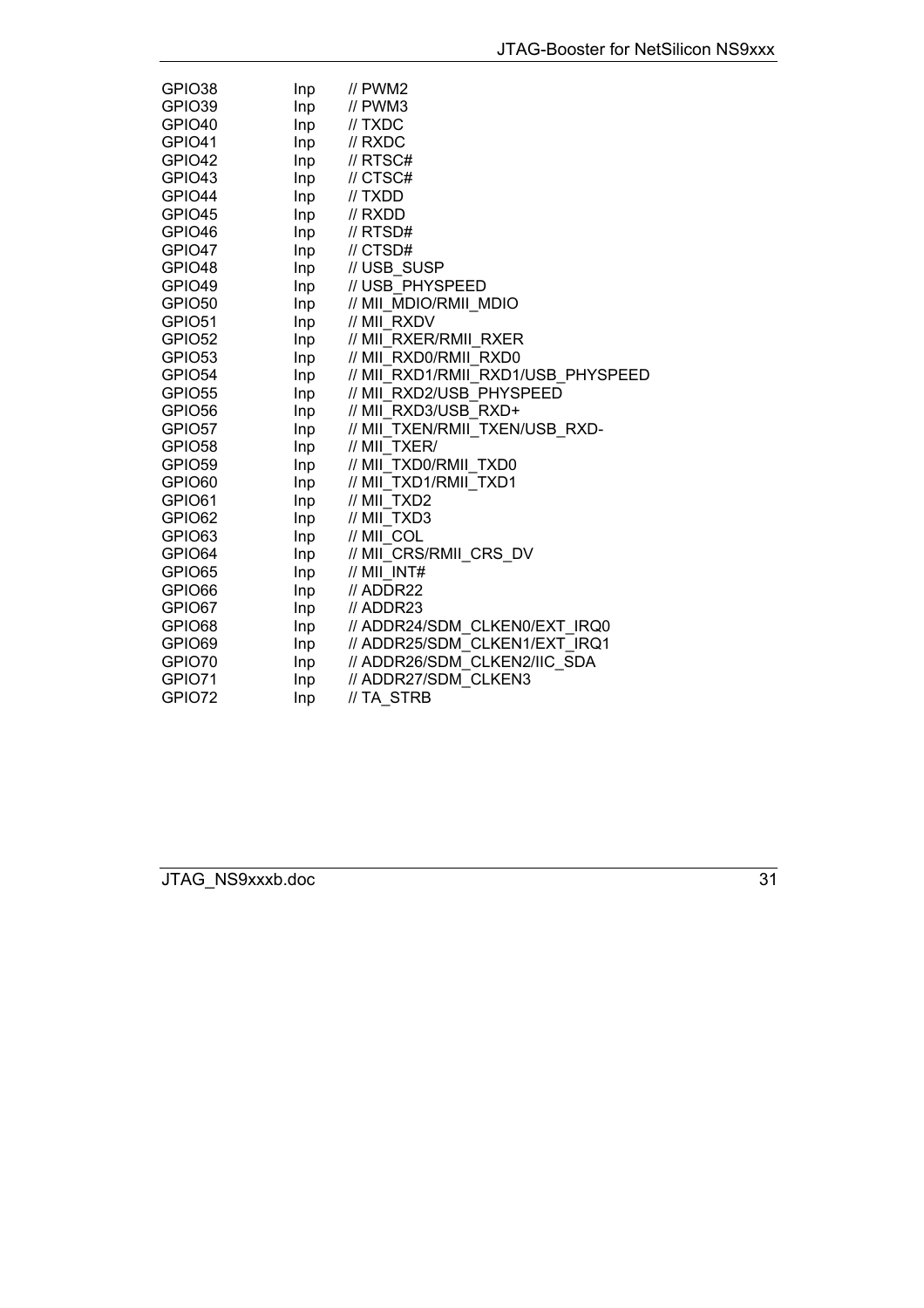| // The following pins are tristateable outputs.  |     |                                                                  |  |  |  |  |
|--------------------------------------------------|-----|------------------------------------------------------------------|--|--|--|--|
|                                                  |     | // These pins are tristateable outputs but can not be read back. |  |  |  |  |
|                                                  |     | // Each pin can be disabled independent of the other pins.       |  |  |  |  |
| WE#<br>Out, Hi // Write Enable, SDRAM/Peripheral |     |                                                                  |  |  |  |  |
| EXT OE#                                          |     | Out, Hi // Peripheral output enable                              |  |  |  |  |
| EXT CS0#                                         |     | Out, Hi // Peripheral chip select                                |  |  |  |  |
| EXT CS1#                                         |     | Out, Hi // Peripheral chip select                                |  |  |  |  |
| EXT CS2#                                         |     | Out, Hi // Peripheral chip select                                |  |  |  |  |
| EXT CS3#                                         |     | Out, Hi // Peripheral chip select                                |  |  |  |  |
| EXT BE0#                                         |     | Out, Lo // Periperal Byte Enable                                 |  |  |  |  |
| EXT BE1#                                         |     | Out, Lo // Periperal Byte Enable                                 |  |  |  |  |
| EXT BE2#                                         |     | Out, Lo // Periperal Byte Enable                                 |  |  |  |  |
| EXT BE3#                                         |     | Out, Lo // Periperal Byte Enable                                 |  |  |  |  |
| <b>SDM CLKOUT0</b>                               |     | Out, Lo // SDRAM clock output                                    |  |  |  |  |
| SDM CLKOUT1                                      |     | Out, Lo // SDRAM clock output                                    |  |  |  |  |
| SDM CLKOUT2                                      |     | Out, Lo // SDRAM clock output                                    |  |  |  |  |
| SDM CLKOUT3                                      |     | Out, Lo // SDRAM clock output                                    |  |  |  |  |
| SDM CS0#                                         |     | Out, Hi // SDRAM chip select                                     |  |  |  |  |
| SDM CS1#                                         |     | Out, Hi // SDRAM chip select                                     |  |  |  |  |
| SDM CS2#                                         |     | Out, Hi // SDRAM chip select                                     |  |  |  |  |
| SDM CS3#                                         |     | Out, Hi // SDRAM chip select                                     |  |  |  |  |
| SDM CAS#                                         |     | Out, Hi // SDRAM column address strobe                           |  |  |  |  |
| SDM RAS#                                         |     | Out, Hi // SDRAM row address strobe                              |  |  |  |  |
| SDM DQM0                                         |     | Out, Lo // SDRAM Data Mask                                       |  |  |  |  |
| SDM DQM1                                         |     | Out, Lo // SDRAM Data Mask                                       |  |  |  |  |
| SDM DQM2                                         |     | Out, Lo // SDRAM Data Mask                                       |  |  |  |  |
| SDM DQM3                                         |     | Out, Lo // SDRAM Data Mask                                       |  |  |  |  |
| MII MDC                                          | Inp | $^{\prime\prime}$                                                |  |  |  |  |
|                                                  |     |                                                                  |  |  |  |  |

// The following pins are input only.

// Setting to output of one of these pins results in an error.

// Declaration of the direction of these pins is optional.

SDM\_CLKIN0 Inp //

| <b>MII RXCLK</b> | Inp | // RMII REFCLK    |
|------------------|-----|-------------------|
| <b>MII TXCLK</b> | Inp |                   |
| SRESET#          | Inp | $^{\prime\prime}$ |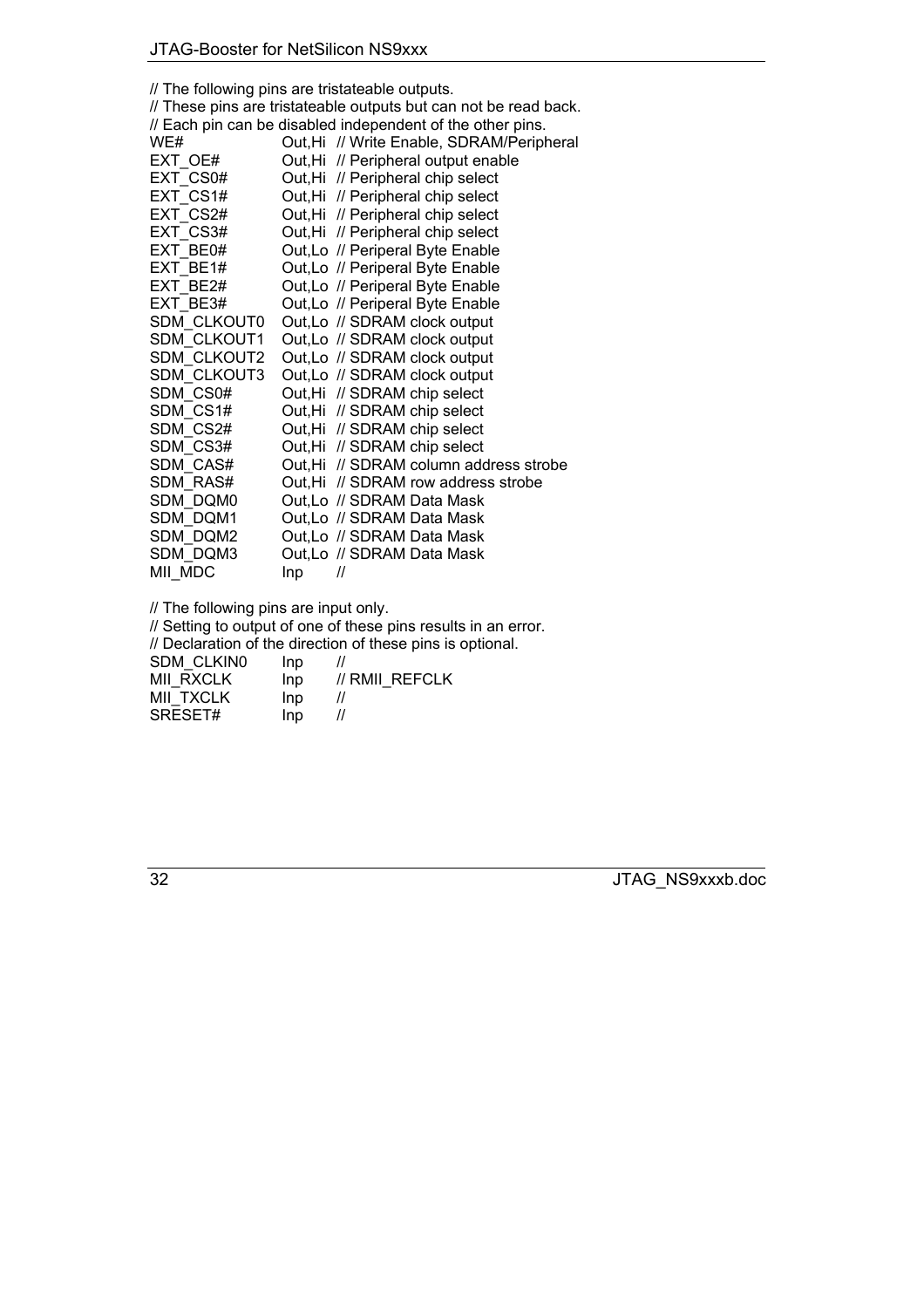# <span id="page-32-0"></span>**1.10. Supported flash devices**

Type JTAG9xxx /LIST [optionlist]

to get a online list of all flash types which could be used with the /DEVICE= option. In addition newer flash devices are supported by using the option /CFI.

See separate file JTAG\_V4xx\_FLASHES.pdf to get a complete list of supported flash types.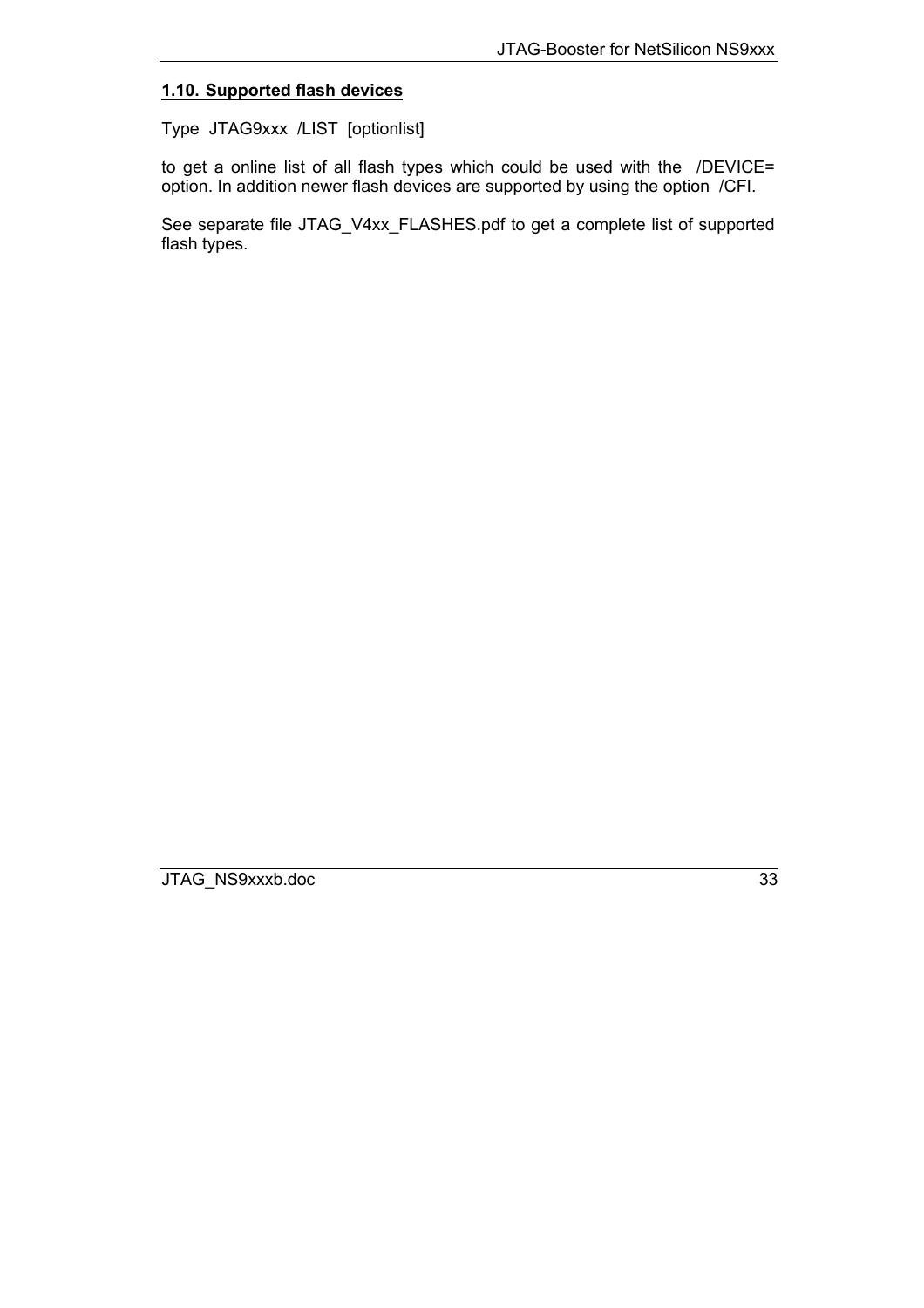# <span id="page-33-0"></span>**2. JTAG9xxx Parameter Description**

When you start JTAG9xxx.EXE without any parameters the following help screen with all possible functions and options is displayed:

JTAG9xxx --- JTAG utility for NetSilicon NS9xxx Copyright © FS FORTH-SYSTEME GmbH, Breisach Version 4.xx of mm/dd/yyyy

Programming of Flash-EPROMs and hardware tests on targets with the NetSilicon NS9xxx.

The JTAG-Booster is needed to connect the parallel port of the PC to the JTAG port of the NetSilicon NS9xxx.

Usage: JTAG9xxx /function [filename] [/option\_1] ... [/option\_n] Supported functions:

| /P           | : Program a Flash Device                        |
|--------------|-------------------------------------------------|
| /R           | : Read a Flash Device to file                   |
| N            | : Verify a Flash Device with file               |
| /DUMP        | : Make a target dump                            |
| /PNAND       | : Program a NAND Flash Device                   |
| /RNAND       | : Read a NAND Flash Device to file              |
| <b>NNAND</b> | : Verify a NAND Flash Device with file          |
|              | /DUMPNAND: Make a dump of NAND Flash Device     |
| /PSER        | : Program an I2C/SPI/MicroWire Device with file |
| /RSER        | : Read an I2C/SPI/MicroWire Device to file      |
| <b>NSER</b>  | : Verify an I2C/SPI/MicroWire Device with file  |
| /DUMPSER     | : Make a dump of an I2C/SPI/MicroWire Device    |
| /BLINK       | : Toggle a CPU pin                              |
| /PIN?        | : Test a CPU pin                                |
| /SAMPLE      | : Test a CPU pin while the CPU is running       |
| /SNAP        | : Test all CPU pins while CPU is running        |
| /LIST        | : Print a list of supported Flash devices       |
|              |                                                 |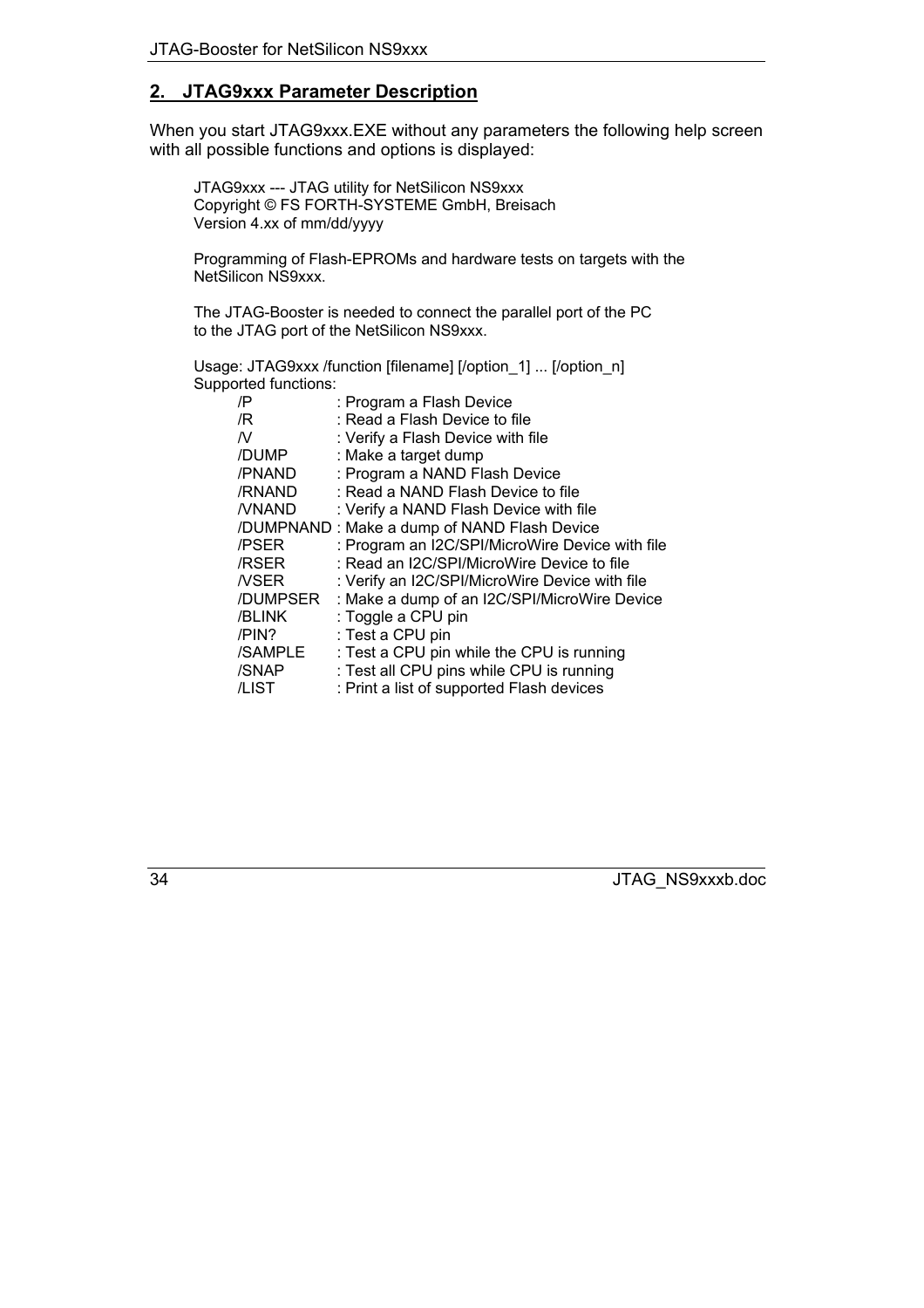| <b>Supported Options:</b> |                  |                  |                       |             |  |
|---------------------------|------------------|------------------|-----------------------|-------------|--|
| /CS <sub>0</sub>          | /CS <sub>1</sub> | /CS <sub>2</sub> | /CS3                  | /BIG        |  |
| /NOCS                     | <b>NOWRSETUP</b> | /TOP             | /BYTE-MODE            | /BM         |  |
| $/$ CFI                   | /CFIDEBUG        | /PAUSE           | /P                    | /NODUMP     |  |
| <b>NOERASE</b>            | /ERASEALL        | <b>/LATTICE</b>  | <b><i>NIGGLER</i></b> | /PLS        |  |
| $\mu$ PT1                 | /LPT2            | /LPT3            | /LPT-BASE=            | /32BIT      |  |
| $/16B$ IT                 | /8BIT            | /NOMAN           | /LENGTH=              | $l =$       |  |
| /FILE-OFFSET= /FO=        |                  | /OFFSET=         | $\overline{O}$ =      | $/DELAY=$   |  |
| /DEVICE-BASE=/DB=         |                  | /DRIVER=         | /IROFFS=              | /CPUPOS=    |  |
| /DEVICE=                  | $/PIN=$          | /SERCS=          | /SERCLK=              | $/SERDAT =$ |  |
| /SERDATI=                 | /SERDATO=        | /SERBUFF=        | /SERBIG               | /SPI        |  |
| /MWIRE                    | /LSB1ST          | /SPIERA          | /WATCH=               | $JOUT =$    |  |
| $/ \mathbf{N} $ =         | /RFP             |                  |                       |             |  |

The following options are valid for most functions:

/DRIVER= $x$  with  $x = 1,2,3,4$ A driver for the interface to the JTAG-BOOSTER on the parallel port may be specified. /DRIVER=1 selects the fastest available driver, /DRIVER=4 selects the slowest one. Use a slower driver if there are problems with JTAG-BOOSTER. Default: /DRIVER=3

#### /INI=file

An initialization file may be specified. By default the current directory is searched for the file JTAG9xxx.INI. If this file is not found and no initialization file is specified in the command line, default initialization values are used (see also chapter [1.9](#page-19-0) "Initialization file JTAG9xxx.INI").

Note: The initialization file is not loaded for the functions /SAMPLE (chapter [2.11\)](#page-58-0) and /SNAP (chapter [2.12](#page-59-0)).

Default: /INI=JTAG9xxx.INI

## /LATTICE /WIGGLER /PLS

Besides the standard JTAG-Booster interface there are several simple "Parallel-Port-JTAG" interfaces supported. With this interfaces the programming performance, of course, is reduced.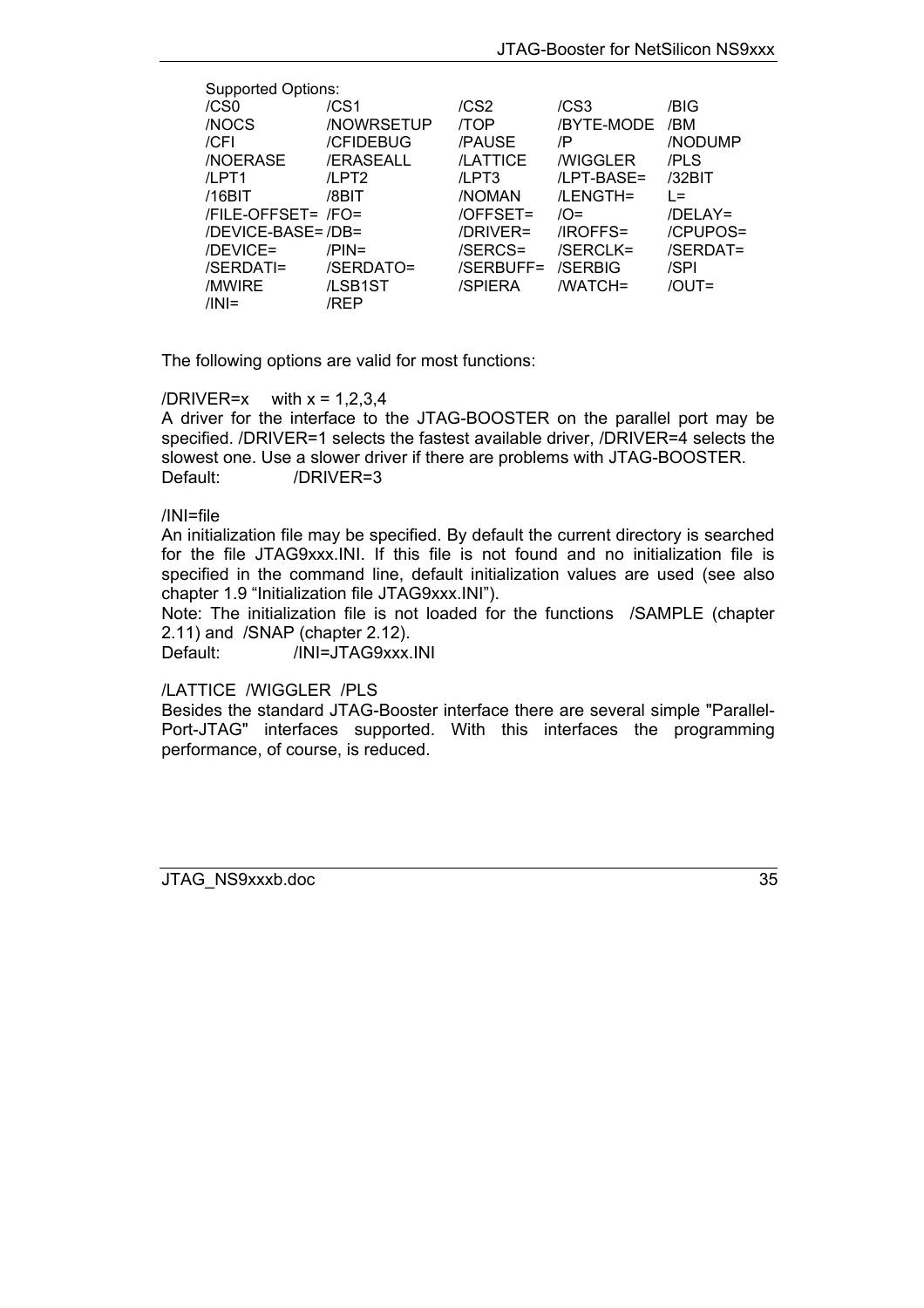## /LPT1 /LPT2 /LPT3

A printer port may be specified where the JTAG-Booster resides. If you are using this program with WinNT, Win2000 or WinXP you must specify /LPT2 or /LPT-BASE=378 to get access to the standard printer port. Default: /LPT1

## /LPT-BASE

The physical I/O-Address of printer port may be specified instead of the logical printer name. Useful option, if you work with WinNT or Win2000, because the standard printer port is mapped as LPT2 here. Use the option /LPT-BASE=378 to get a command line which works independent of the operation system.

## /OUT=file\_or\_device

All screen outputs are redirected to the specified file or device. Note that you can't redirect to the same parallel port where the JTAG-Booster resides. Default: /OUT=CON

## /PAUSE

With the option /PAUSE you can force the program to stop after each screen. Please do not use this option if you redirect the output to a file. Abbreviation: /P

## /WATCH=

With the option /WATCH= a pin can be specified, which is toggled twice per second, while the program is active. This pin may be the trigger of a watchdog. This pin must be specified as output in the initialization file.

## /IROFFS=

Specifies the position of the NetSilicon NS9xxx instruction register within the JTAG chain. In most cases this option is not needed. Default: /IROFFS=0

## /CPUPOS=

Specifies the position of the NetSilicon NS9xxx within the JTAG chain. Default: /CPUPOS=0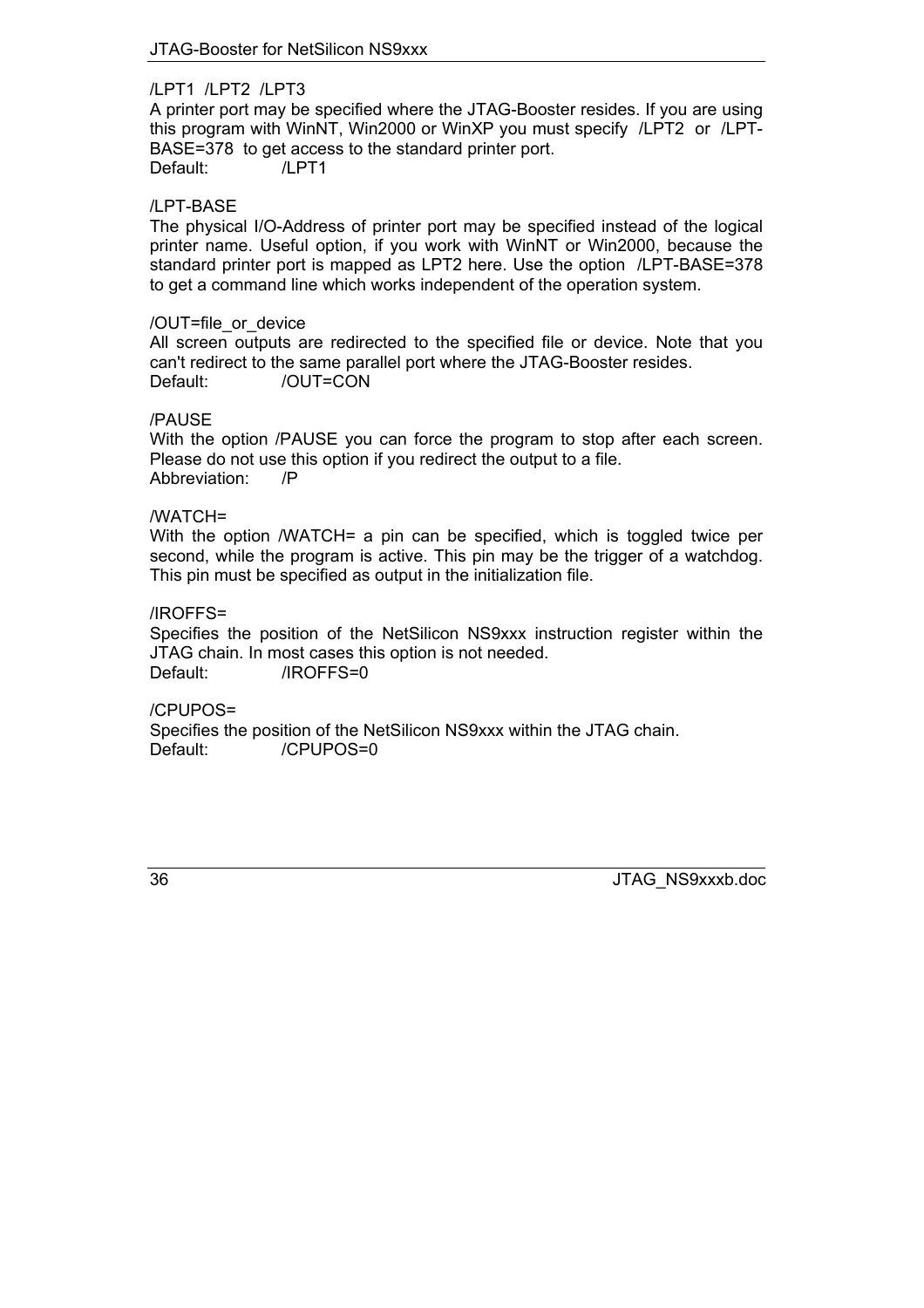# <span id="page-36-0"></span>**2.1. Program a Flash Device**

## Usage: JTAG9xxx /P filename [optionlist]

The specified file is programmed into the flash memory. The flash status is polled after programming of each cell (cell=8, 16 or 32 bit, depending on current data bus width). In case of a programming error, the contents of the flash memory is written to a file with the extension DMP.

If you want a complete verify after programming, please use an additional command line with the verify function. See chapter [2.3](#page-43-0) "[Verify a Flash Device](#page-43-0) [with file](#page-43-0)". In most cases this additional verify step is not needed.

The type of the flash device is normally detected by the software. When autodetection fails you should use the /DEVICE= option together with /8BIT or /16BIT or /32BIT to set the right flash device and configuration. The known flash devices are shown in chapter [1.10](#page-32-0) "Supported flash devices". Use the option /CFI if the flash is not in the list of know devices.

## **Options:**

## /DEVICE=devicename

The flash device is detected automatically by switching to autoselect mode. In case of trouble you should select the flash device by using this parameter to avoid autodetection. Combine this option with one of the following options which specify the data bus width and the option /BYTE-MODE if applicable.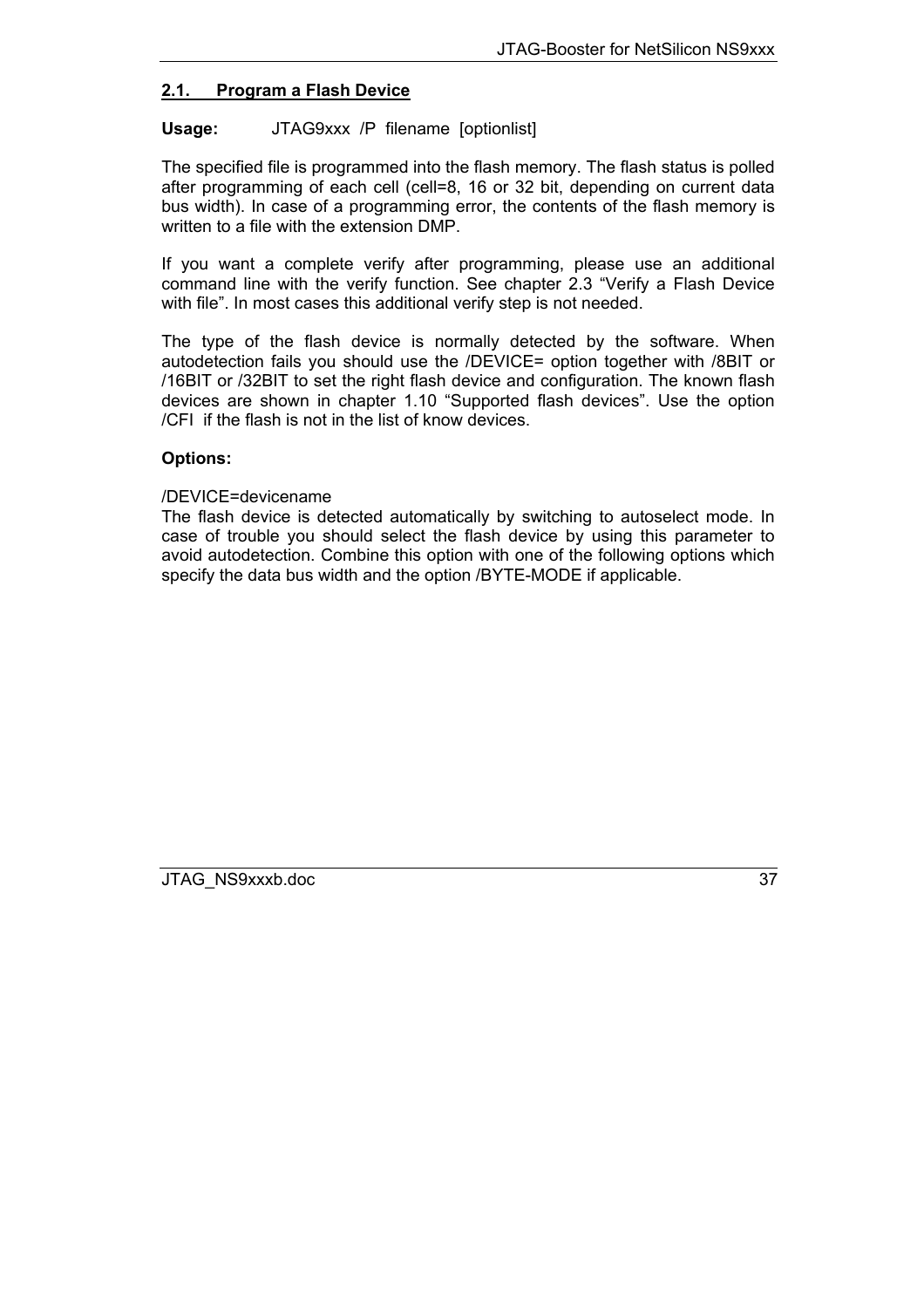## /CFI

To be prepared for future flash chips, the JTAG-Booster integrates support for flashes which contain the CFI (Common Flash Interface) information structure. The CFI support is activated by simply adding the option /CFI to the command line. The JTAG-Booster then automatically searches in all available bus widths for all possible flash types and configurations instead of searching for the JEDEC identification code.

In case of an error add the command line option /CFIDEBUG and redirect the program output into a file. Sending us this file helps in solving problems.

## /8BIT /16BIT /32BIT

Specifies the data bus width to the target flash device. You can speed up autodetection, if you specify the correct data bus size. You need this option together with the option /DEVICE= to explicit specify a specific flash configuration.

## /BYTE-MODE

If there is a flash device connected to the CPU which does have a byte mode pin (8 bit and 16/32 bit bus mode), you can force it to be used as 8 bit mode with the option /BYTE-MODE. In most cases this option will not be needed. Abbreviation: /BM

## /NOMAN

If you use a flash device which is identical to one of the supported parts, but is from a different manufacturer, with this option you can suppress the comparison of the manufacturer identification code. We recommend to use this option together with the /DEVICE= option to avoid failures in autodetection.

## /DEVICE-BASE=hhhhhh**[1](#page-37-0)**

Here you can specify a flash device starting address. In most cases, where the flash device is selected with one of the CPUs chip select pins, this parameter is not needed. But if there is any decoding logic in your hardware, this option will be needed. Especially, if there are several flash banks connected to one chip select and a sub decoding logic generates chip selects for these flash banks, this option can be used to select a specific flash bank.

Default: /DEVICE-BASE=0 Abbreviation: /DB=

<span id="page-37-0"></span>**1** hhhhhh=number base is hex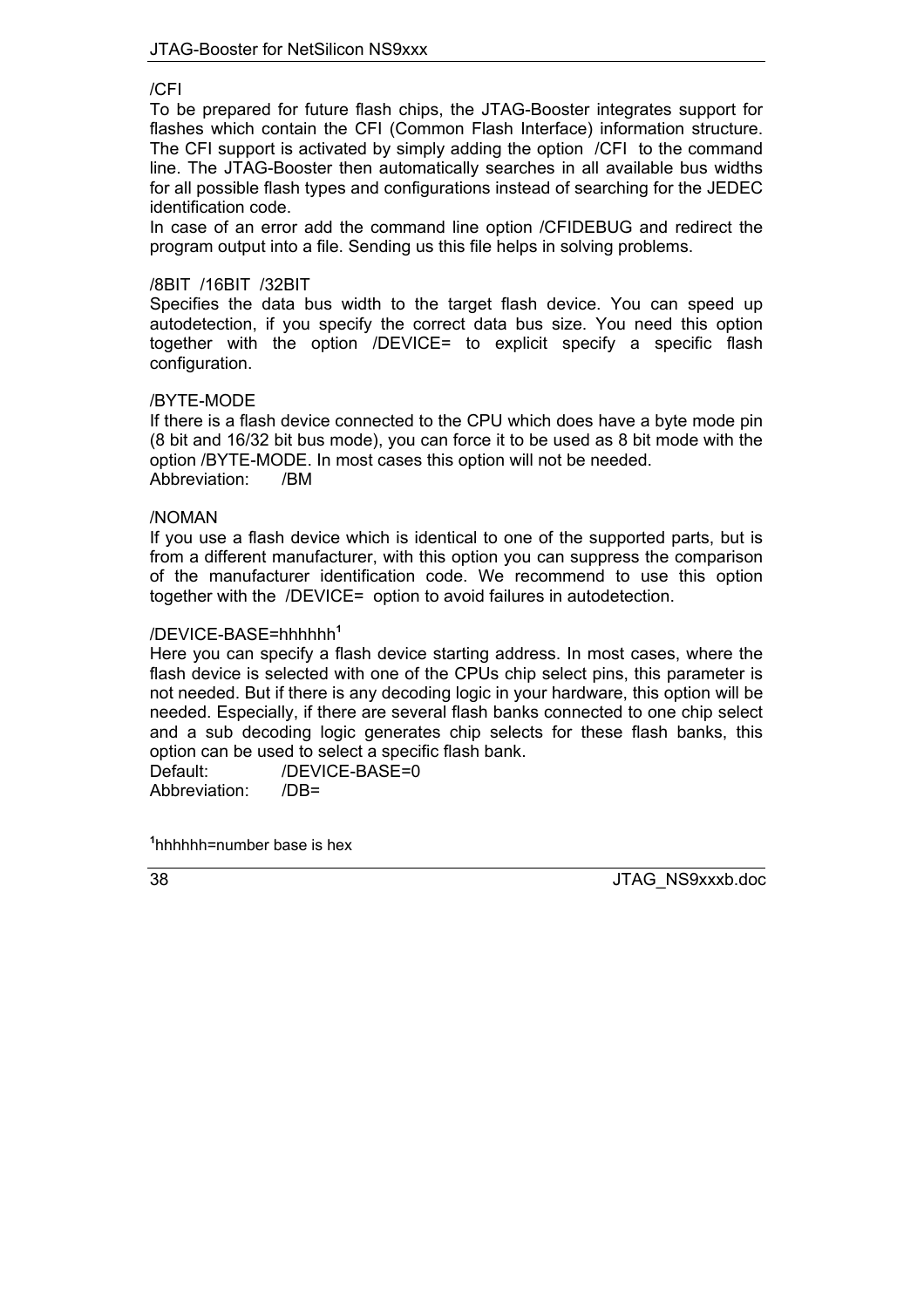## /OFFSET=hhhhhh

The programming starts at an offset of hhhhhh relative to the start address of the flash device. If the offset is negative, the offset specifies an address relative to the end of the flash device. See also option /TOP

Default: /OFFSET=0 Abbreviation: /O=

## /TOP

If the option /TOP is used the option /OFFSET= specifies the address where the programming ends (plus one) instead of the starting address. This option is very important for Intel CPU architectures, because target execution always starts at the top of the address space.

/FILE-OFFSET=hhhhhh

If FILE-OFFSET is specified, the first hhhhhh bytes of the file are skipped and not programmed to target.

Default: /FILE-OFFSET=0 Abbreviation: /FO=

## /LENGTH=hhhhhh

The number of programmed bytes may be limited to LENGTH. If no LENGTH is specified the whole file is programmed.

Default: /LENGTH=4000000 (64 MByte) Abbreviation: /L=

## /NODUMP

In case of a verify error the contents of the flash memory is written to a file with the extension .DMP. With /NODUMP you can suppress this feature.

/ERASEALL

Erase the whole flash device. If this option isn't set, only those blocks are erased where new data should be written to.

## /NOERASE

This option prevents the flash device from being erased.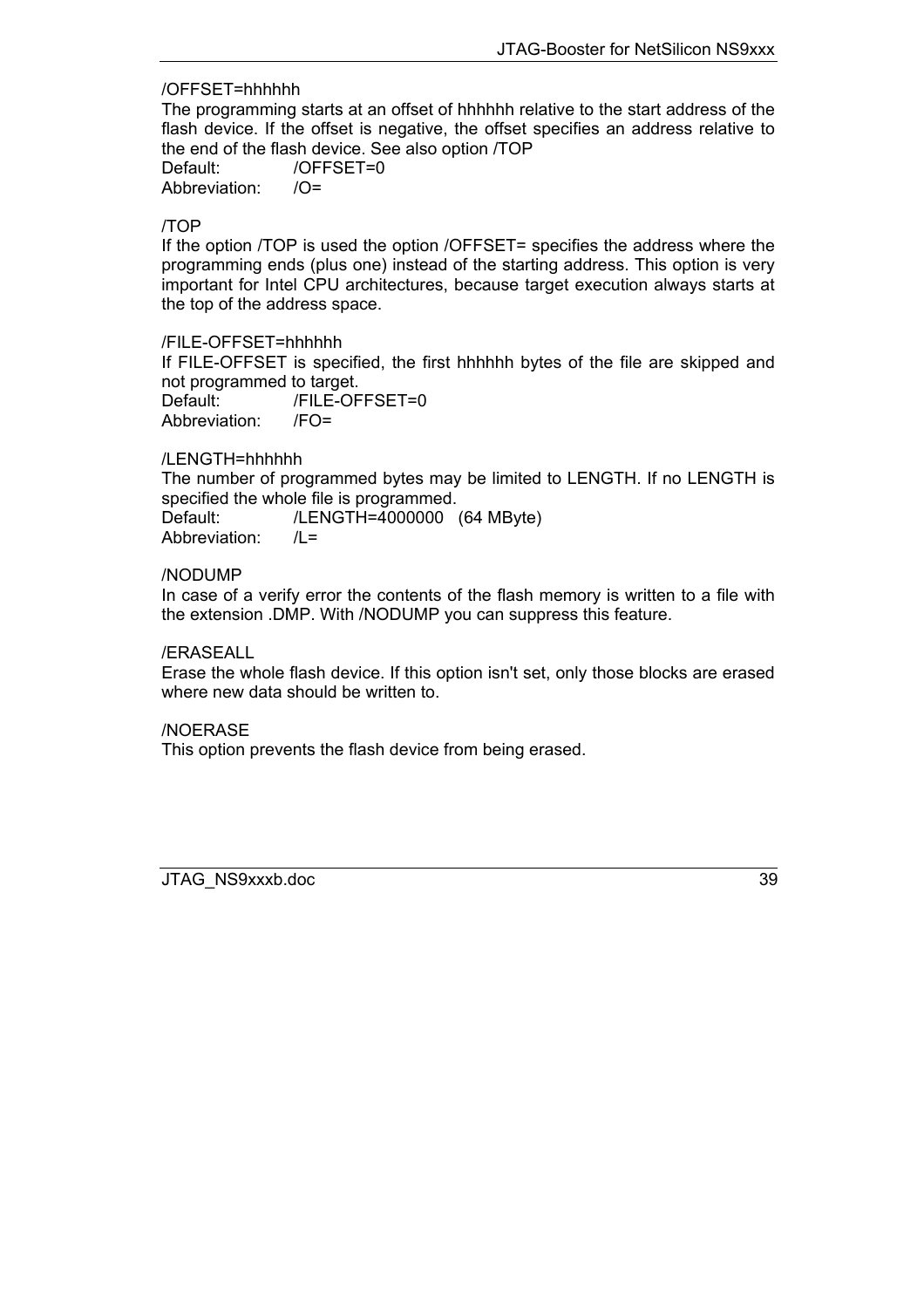## /CS0 /CS1 /CS2 /CS3

This options may be used to specify one or more chip select signals to the flash memory. The used chip selects must be defined as output and inactive in the initialization file. (See chapter 1.9 "Initialization file JTAG9xxx.INI".) Default: /CS1

## /NOCS

Use this option to switch off all chip select signals. This may be necessary if the device's chip select is generated via a normal decoder instead of using the NetSilicon NS9xxx chip select unit.

## /NOWRSETUP

By default write cycles to the Flash EPROM are realized with three steps: 1. set address/data 2. write strobe active 3. write strobe inactive. **In most cases** it is possible to set the write strobe coincident with setting of address and data by specifying the option /NOWRSETUP. **This increases the programming speed by 50%.**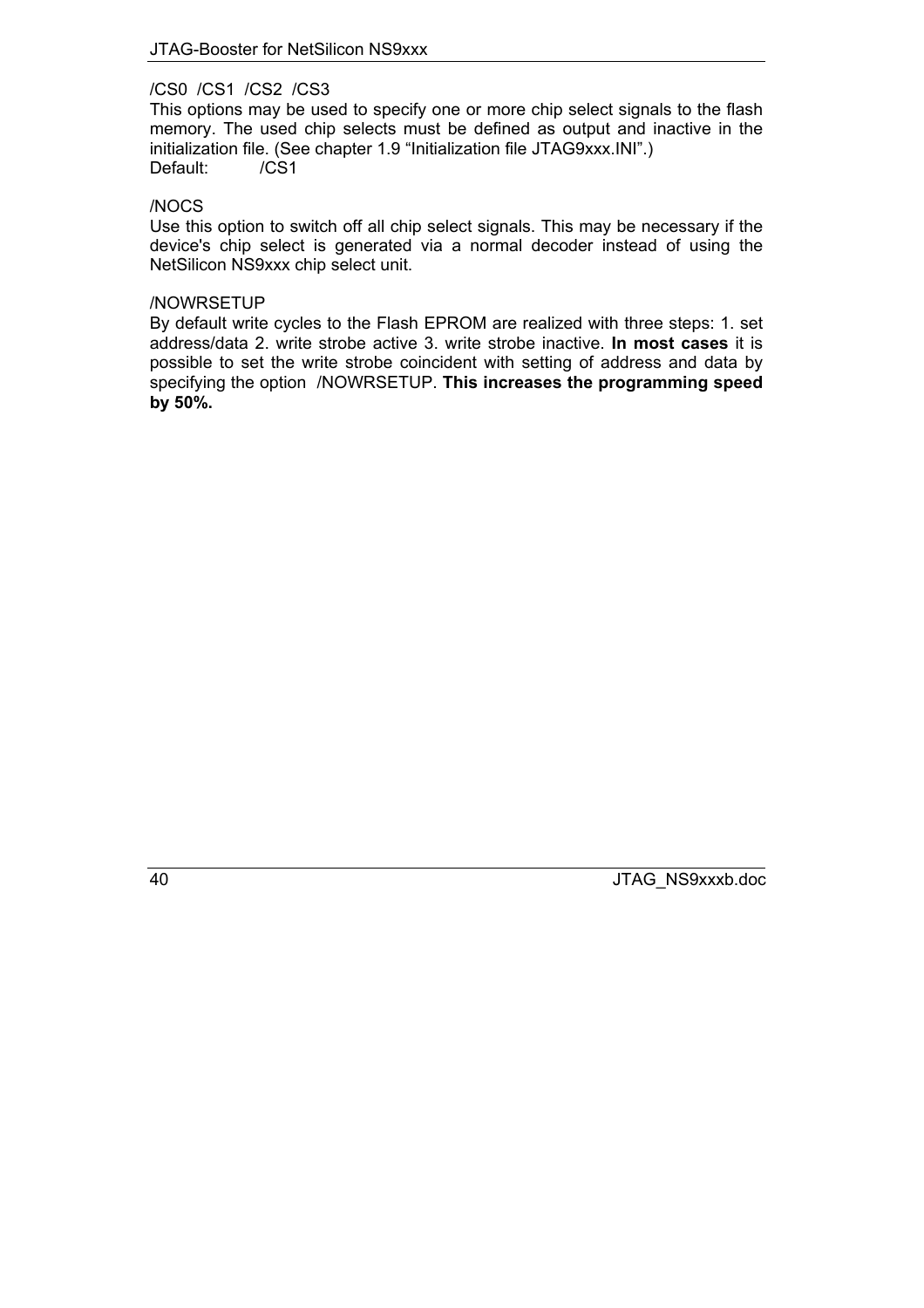## **Examples:**

JTAG9xxx /P ROMDOS.ROM /L=20000 /TOP This example programs up to 128 Kbytes of the file ROMDOS.ROM (with i.e. 512 Kbytes) to the top of the boot flash memory.

JTAG9xxx /P CE.ROM /32BIT /CS1 This example programs the file CE.ROM to the 32 Bit Flash-EPROM connected to CS1#.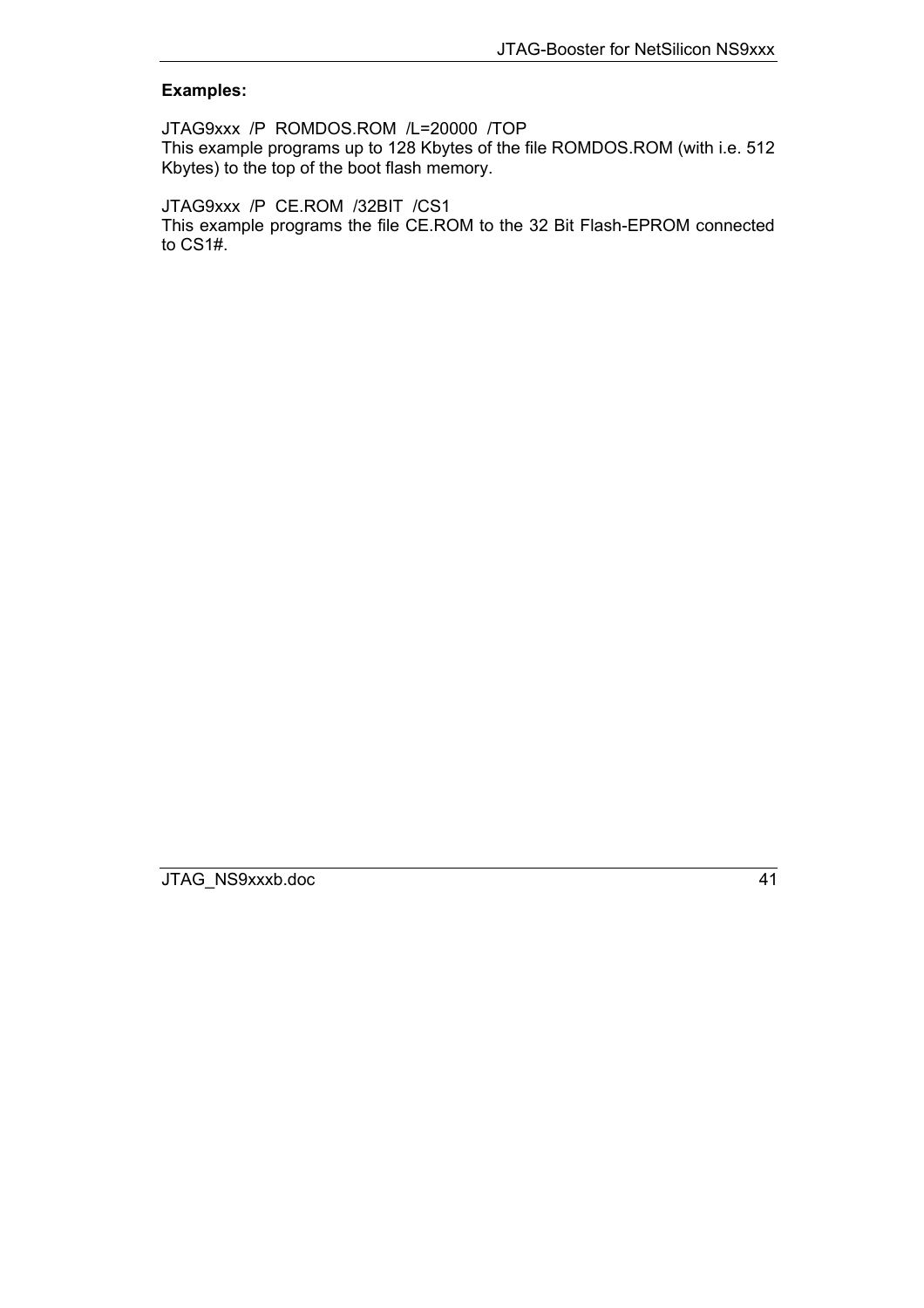# <span id="page-41-0"></span>**2.2. Read a Flash Device to file**

Usage: **JTAG9xxx /R** filename [optionlist]

The contents of a flash device is read and written to a file.

The type of the flash device is normally detected by the software. When autodetection fails you should use the /DEVICE= option together with /8BIT or /16BIT or /32BIT to set the right flash device and configuration. The known devices are shown in chapter [1.10](#page-32-0) "Supported flash devices". Use the option /CFI if the flash is not in the list of know devices.

# **Options:**

/DEVICE=devicename See function /P (Chapter [2.1\)](#page-36-0)

/CFI See function /P (Chapter [2.1\)](#page-36-0)

/8BIT /16BIT /32BIT See function /P (Chapter [2.1\)](#page-36-0)

/BYTE-MODE See function /P (Chapter [2.1\)](#page-36-0)

/NOMAN See function /P (Chapter [2.1\)](#page-36-0)

/DEVICE-BASE=hhhhhh**[2](#page-41-1)** See function /P (Chapter [2.1\)](#page-36-0)

<span id="page-41-1"></span>**2** hhhhhh=number base is hex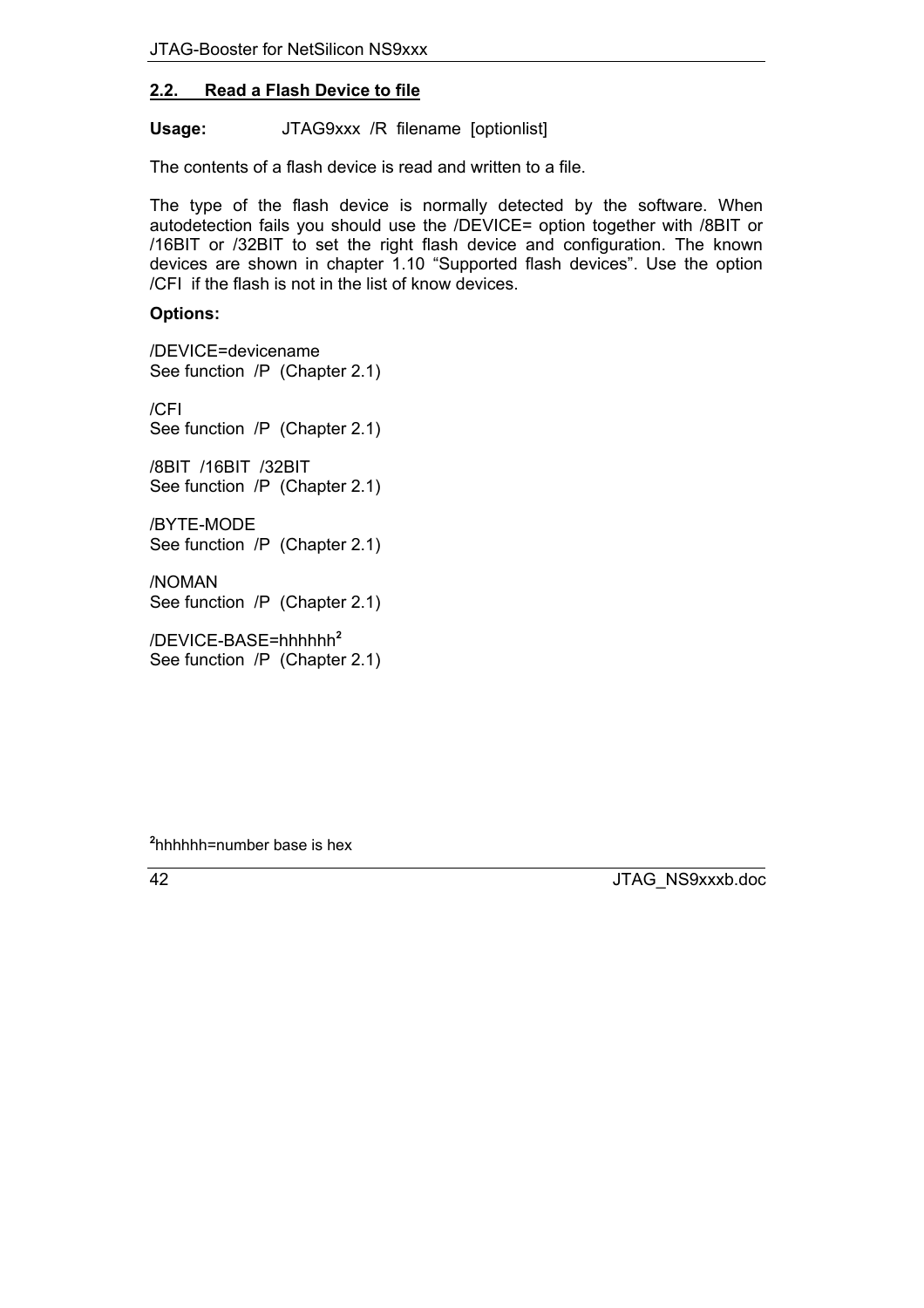## /OFFSET=hhhhhh

Reading of the flash memory starts at an offset of hhhhhh relative to the start address of the flash device. If the offset is negative, the offset specifies a address relative to the end of the flash device.

See also option /TOP. Default: /OFFSET=0

Abbreviation: /O=

# /TOP

If the option /TOP is used the option /OFFSET= specifies the address where reading ends (plus one) instead of the starting address.

/LENGTH=hhhhhh

The number of read bytes may be limited to LENGTH. If no LENGTH is specified the whole flash device is read (if no offset is specified).

/CS0 /CS1 /CS2 /CS3 See function /P (Chapter [2.1](#page-36-0))

/NOWRSETUP

See function /P (Chapter [2.1](#page-36-0)) Please note: In the function /R write cycles are needed to detect the type of the flash memory.

# **Example:**

JTAG9xxx /R BIOS.ABS /L=10000 /TOP This example may be used to read the upper most 64 Kbyte of the flash memory to the file BIOS.ABS.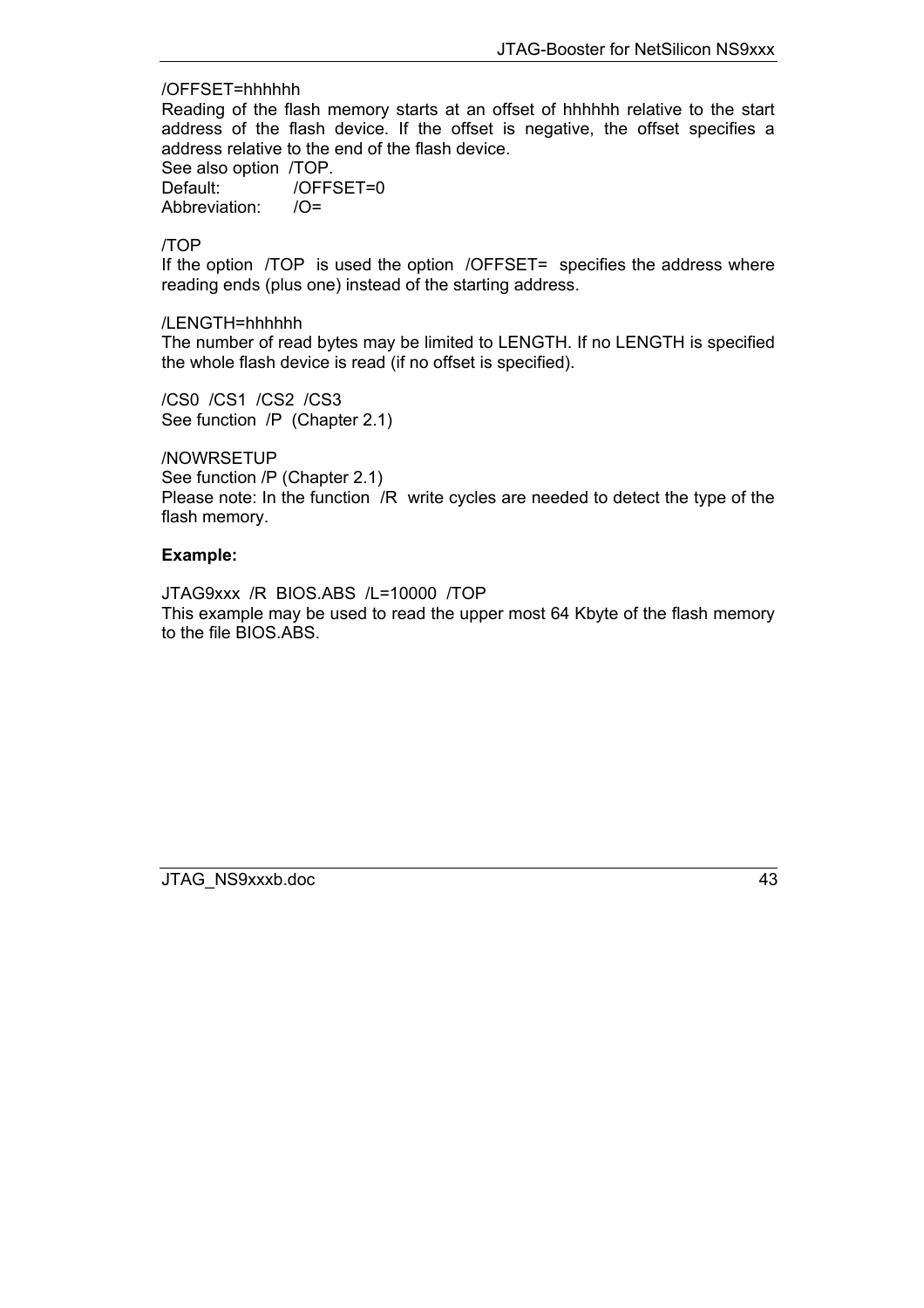# <span id="page-43-0"></span>**2.3. Verify a Flash Device with file**

Usage: JTAG9xxx /V filename [optionlist]

The contents of a flash device is compared with the specified file. If there are differences the memory is dumped to a file with the extension DMP.

The type of flash device is normally detected by the software. When autodetect fails you should use the */DEVICE=* option together with */8BIT* or */16BIT* or */32BIT* to set the right flash device and configuration. The known devices are shown in chapter [1.10](#page-32-0) "Supported flash devices". Use the option  $/CFI$  if the flash is not in the list of know devices.

# **Options:**

/DEVICE=devicename See function /P (Chapter [2.1](#page-36-0))

/CFI See function /P (Chapter [2.1\)](#page-36-0)

/8BIT /16BIT /32BIT See function /P (Chapter [2.1](#page-36-0))

/BYTE-MODE See function /P (Chapter [2.1](#page-36-0))

/NOMAN See function /P (Chapter [2.1\)](#page-36-0)

/DEVICE-BASE=hhhhhh See function /P (Chapter [2.1](#page-36-0))

/OFFSET=hhhhhh See function /P (Chapter [2.1](#page-36-0))

/TOP See function /P (Chapter [2.1](#page-36-0))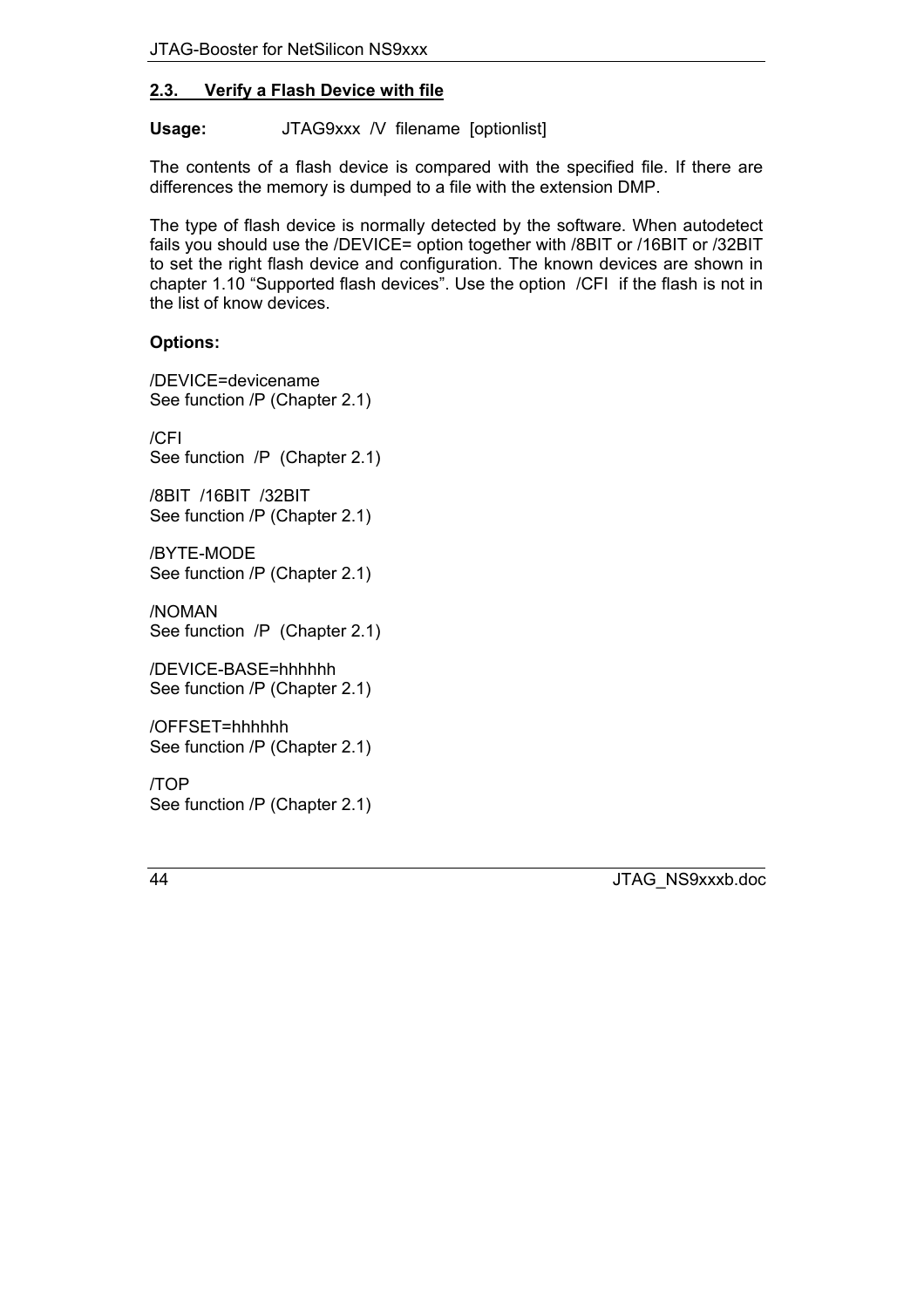/FILE-OFFSET=hhhhhh See function /P (Chapter [2.1](#page-36-0))

/LENGTH=hhhhhh See function /P (Chapter [2.1](#page-36-0))

/NODUMP See function /P (Chapter [2.1](#page-36-0))

/CS0 /CS1 /CS2 /CS3 See function /P (Chapter [2.1](#page-36-0))

/NOWRSETUP See function /P (Chapter [2.1](#page-36-0)) Please note: In the function *N* write cycles are needed to detect the type of the flash memory.

# **Example:**

JTAG9xxx /V ROMDOS.ROM /L=20000 /TOP This example may be used to verify the upper most 128 Kbytes of the flash memory with the file ROMDOS.ROM (with i.e. 512 Kbytes).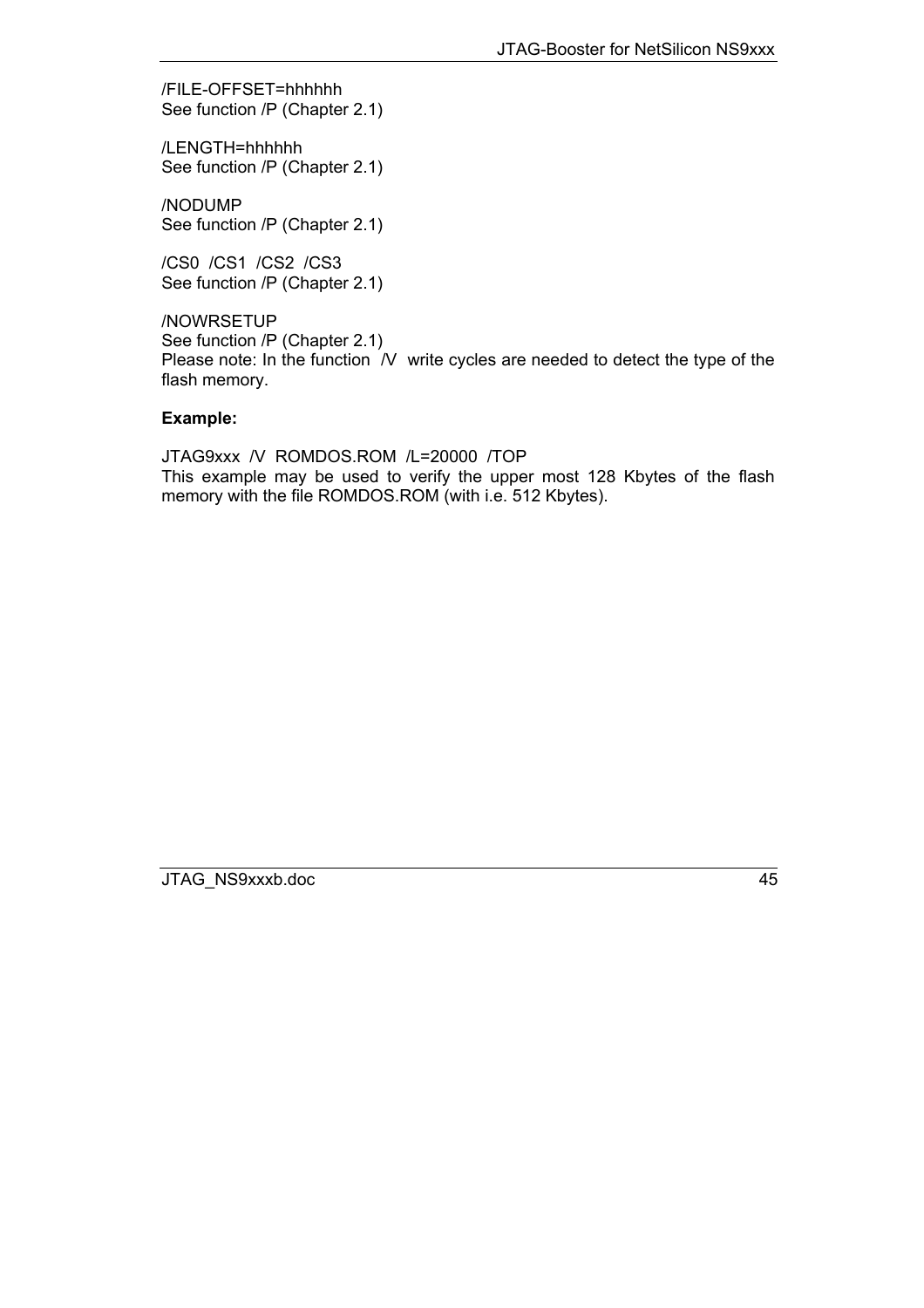# <span id="page-45-0"></span>**2.4. Dump target memory**

Usage: **JTAG9xxx /DUMP** [optionlist]

A Hex-Dump of the target memory is printed on the screen, if not redirected to file or device.

# **Options:**

/8BIT /16BIT /32BIT Default: /32BIT

/OFFSET=hhhhhh The memory dump starts at an offset of hhhhhh plus the device start address (see option /DEVICE-BASE=). Default: /OFFSET=0 Abbreviation: /O=

/DEVICE-BASE=hhhhhh**[3](#page-45-1)** The device start address is used as an additional offset. This gives the function /DUMP the same behavior as function /P /V and /R. Default: /DEVICE-BASE=0 Abbreviation: /DB=

## /TOP

If the option /TOP is used the option /OFFSET= specifies the address where the dump ends (plus one) instead of the starting address

/LENGTH=hhhhhh Default: /LENGTH=100 Abbreviation: /L=

/CS0 /CS1 /CS2 /CS3 See function /P (Chapter [2.1](#page-36-0)) Default: /CS1

<span id="page-45-1"></span>**3** hhhhhh=number base is hex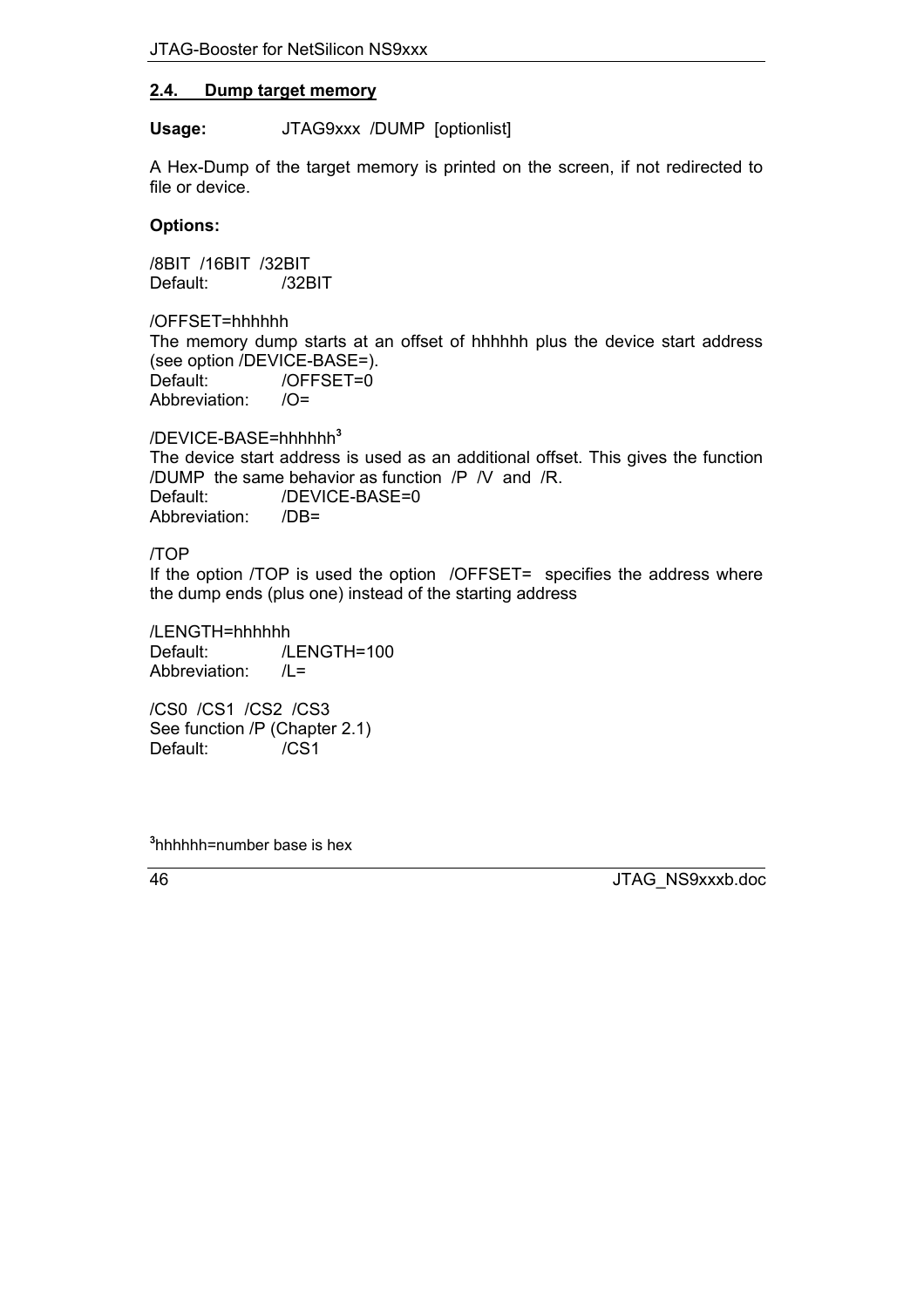# **Example:**

## JTAG9xxx /DUMP

This example makes a memory dump of the first 256 bytes of the Boot-EPROM.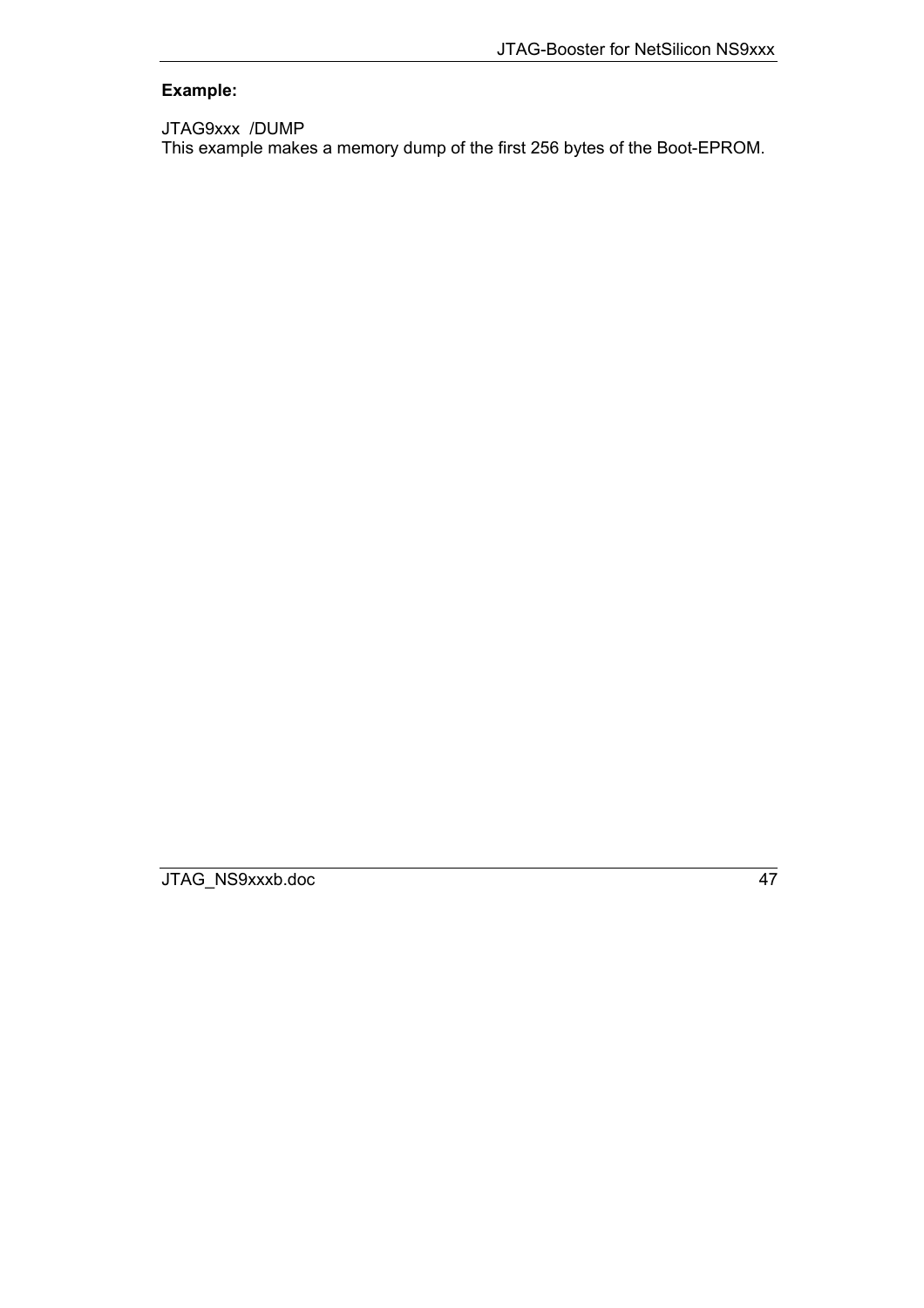# <span id="page-47-0"></span>**2.5. Program a Serial Device (I²C/SPI/MicroWire)**

# **Usage:** JTAG9xxx /PSER filename [/SERBIG] [optionlist]

The specified file is programmed to a serial device (i.e. EEPROM) connected to pins of the CPU. Finally a complete verify is done. If the verify fails, the contents of the serial device is written to a file with the extension DMP.

For an I²C device there are two different methods how to connect it to the CPU. The first method uses two CPU pins, one pin for clock output (SERCLK) and one pin for serial data input/output (SERDAT). The second method uses one pin for clock output (SERCLK), one for serial data input (SERDATI) and one for serial data output (SERDATO).

Connecting a SPI/MicroWire device needs four different CPU pins: SERCS is the chip select output of the CPU, SERCLK is the clock output of the CPU, SERDATO is the serial data output of the CPU and must be connected to the SI input at the SPI/MicroWire device and SERDATI is the serial data input to the CPU and must be connected to the SO output of the SPI/MicroWire device.

# **Options:**

# /SERBIG

Specify this option if there is a device which needs a three byte address instead of a two byte address. For SPI devices this option is normally needed for devices with more than or equal to 64 kBytes. For <sup>12</sup>C devices this option is normally needed for devices with more than 2 kByte.

## **This option must be the first option after the filename.**

/SPI

Specify this option, if there is a SPI device connected instead of an I²C device.

## /MWIRE

Specify this option, if there is a MicroWire device connected instead of an I²C device.

Please Note: Actually only the M93C06 and the M93C46 and only in 16 Bit mode are supported.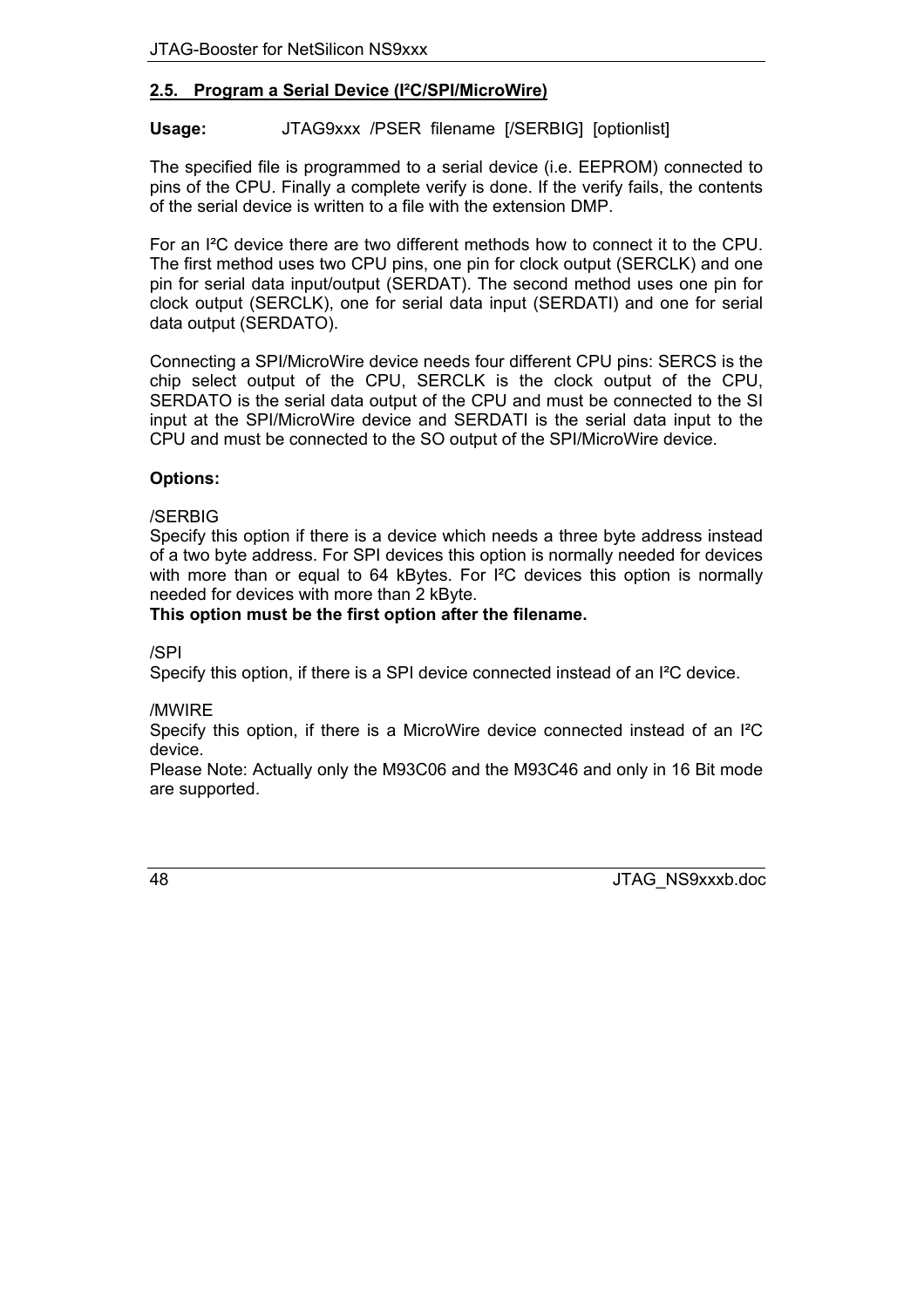## /DEVICE-BASE=hhhhhh

This option specifies an I²C device starting address. The default values are chosen to access a serial EEPROM. By changing the device starting address different devices can be selected. As SPI/MicroWire devices are selected by the chip select signal instead of an address, this option does not make sense for SPI/MicroWire devices.

| Default: | /DEVICE-BASE=5000   | (if option /SERBIG omitted)   |
|----------|---------------------|-------------------------------|
| Default: | /DEVICE-BASE=500000 | (if option /SERBIG specified) |
| Default: | /DEVICE-BASE=0      | (for SPI/MicroWire devices)   |

/OFFSET=hhhhhh

The programming starts at an offset of hhhhhh relative to the start address of the serial device. Default: /OFFSET=0

Abbreviation: /O=

/FILE-OFFSET=hhhhhh

If FILE-OFFSET is specified, the first hhhhhh bytes of the file are skipped and not programmed to target.

Default: /FILE-OFFSET=0 Abbreviation: /FO=

/LENGTH=hhhhhh

The number of programmed bytes may be limited to LENGTH. If no LENGTH is specified the whole file is programmed. Abbreviation: /L=

/NODUMP

In case of a verify error the contents of the I²C-Device is written to a file with the extension .DMP. With option /NODUMP you can suppress this feature.

/SERCS=pin\_name (SPI/MicroWire mode only) Specifies the CPU pin used to select the serial device. In SPI mode SERCS is treated as low active. In MicroWire mode SERCS is treated as high active.

/SERCLK=pin\_name Specifies the CPU pin used for serial clock output.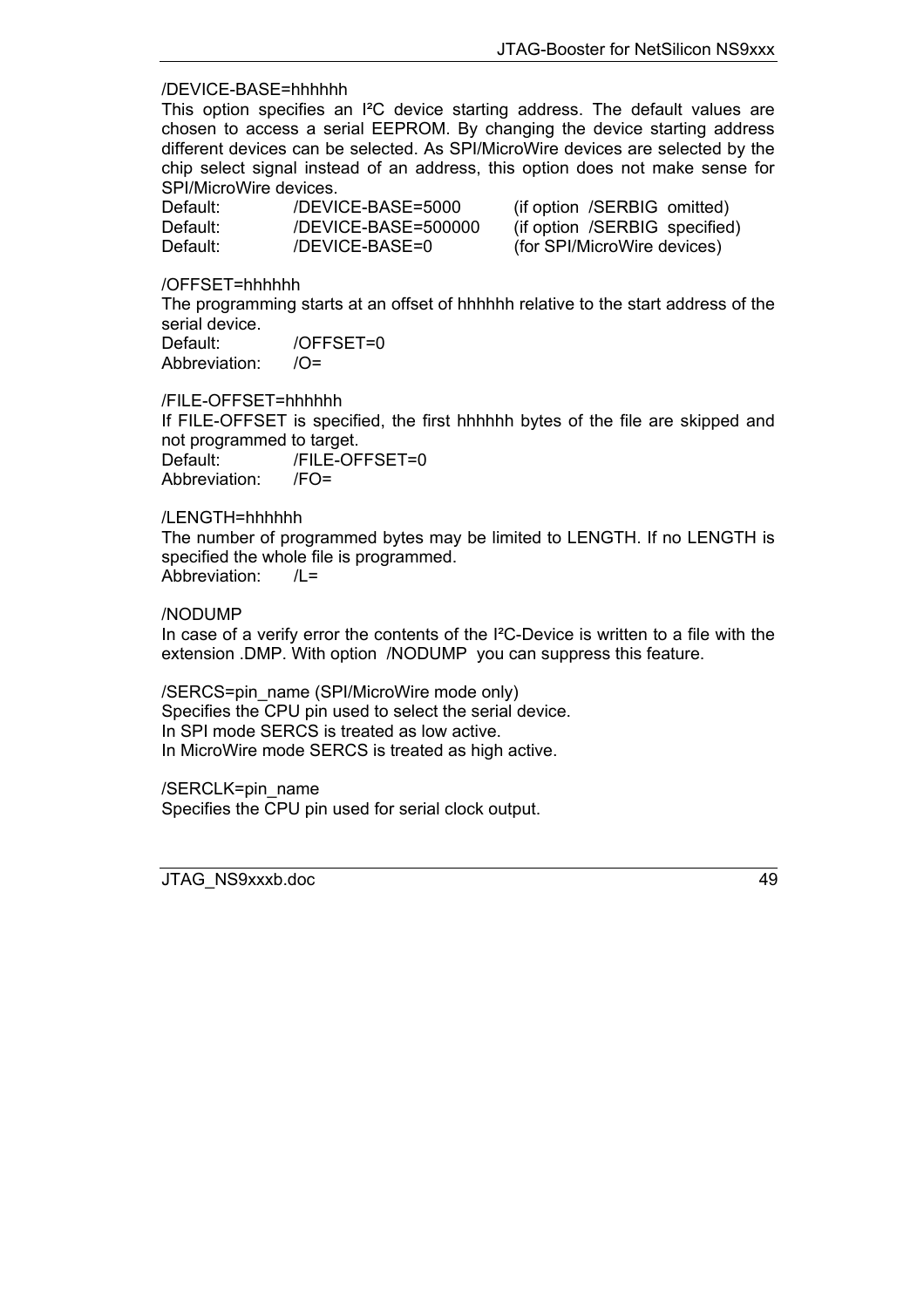## /SERDAT=pin\_name (I²C only)

Specifies the CPU pin used for serial data input and output for an I²C device. Pin\_name must specify a bidirectional pin otherwise an error message occurs. Instead of one bidirectional pin one pin for serial data input and one for serial data output may be used. See option /SERDATO= and /SERDATI= .

## /SERDATO=pin\_name

Specifies the CPU pin used for serial data output. Pin name must specify a output pin otherwise an error message occurs. This pin must be connected to the serial data **input** of a SPI/MicroWire device.

## /SERDATI=pin\_name

Specifies the CPU pin used for serial data input. Pin\_name must specify a input pin otherwise an error message occurs. This pin must be connected to the serial data **output** of a SPI/MicroWire device.

## /SERBUFF= hhhhhh

For I²C and SPI devices the write page mode can be activated by specifying the option /SERBUFF=. Using this feature increases the programming performance. Please note: Some SPI devices do not support single byte write mode. For these devices the option /SERBUFF= must be specified in the command line.

## /LSB1ST

Some devices need the least significant data bit sent/received first (i.e. Altera ECS1 configuration device for FPGAs). Addresses are still sent/received most significant bit first. This option does not affect the behavior of accessing I²C devices.

## /SPIERA

Some SPI devices need to be erased before programming. Add option /SPIERA to the command line to perform a chip erase procedure before programming.

## **Example:**

JTAG9xxx /PSER EEPROM.CFG /SERCLK=FLAG0 /SERDAT=FLAG1 This example loads the file EEPROM.CFG to a I²C EEPROM connected to the pins FLAG0 and FLAG1 of the NetSilicon NS9xxx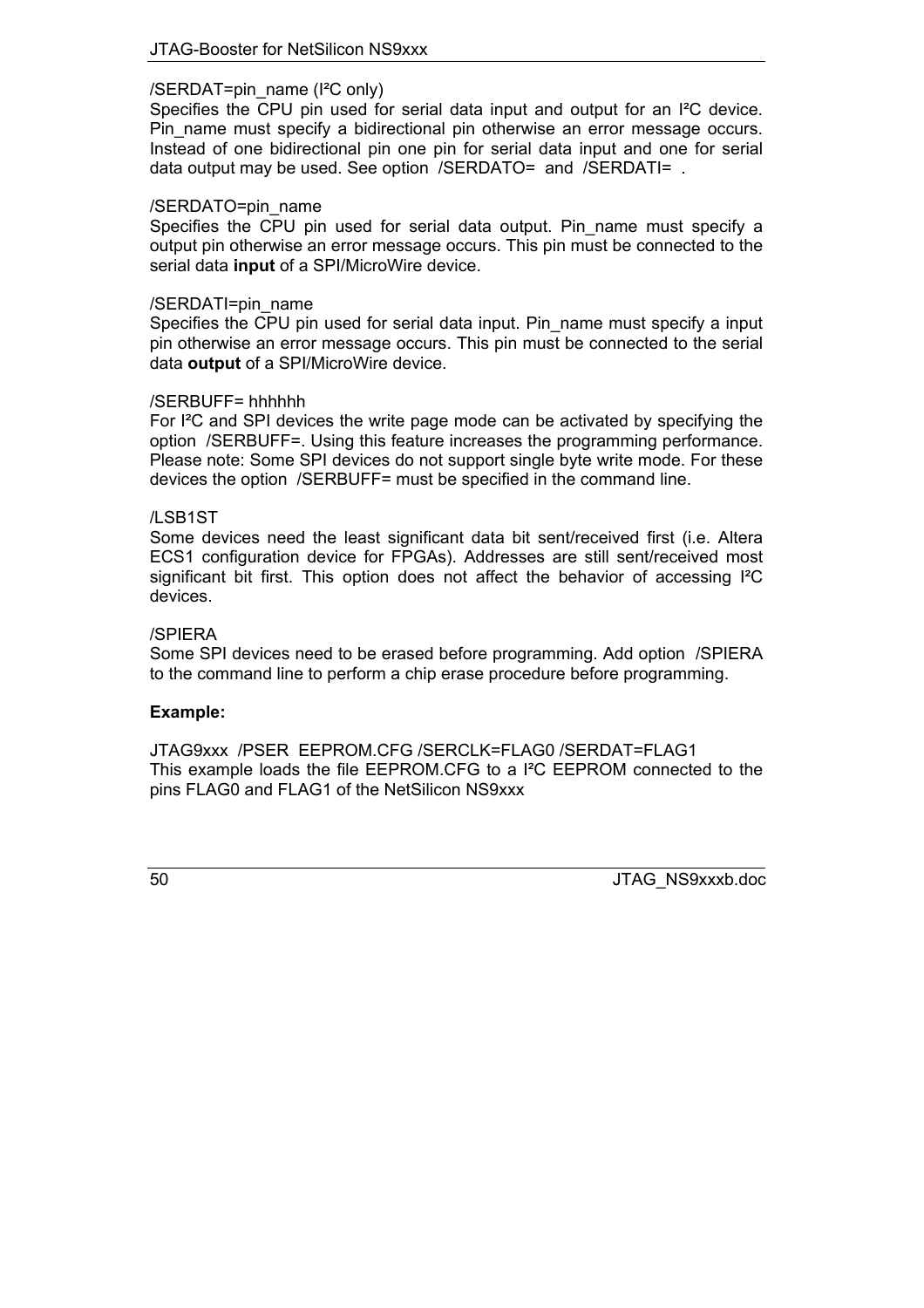# <span id="page-50-0"></span>**2.6. Read a Serial Device to file (I²C/SPI/MicroWire)**

**Usage:** JTAG9xxx /RSER filename [/SERBIG] /L=hhhhhh [optionlist]

The contents of a serial device (i.e. EEPROM) is read and written to a file. The option /LENGTH= must be specified.

## **Options:**

/SERBIG **This option must be the first option after the filename.** See function /PSER (Chapter [2.5\)](#page-55-0)

/SPI

Specify this option, if there is a SPI device connected instead of a I²C device.

/MWIRE

Specify this option, if there is a MicroWire device connected instead of an I²C device.

/DEVICE-BASE=hhhhhh See function /PSER (Chapter [2.5\)](#page-55-0)

/OFFSET=hhhhhh Reading of the serial device starts at an offset of hhhhhh relative to the start address of the serial device. Default: /OFFSET=0 Abbreviation: /O=

/LENGTH=hhhhhh The number of read bytes must be specified otherwise an error message occurs. Abbreviation: /L=

/SERCS=pin\_name See function /PSER (Chapter [2.5\)](#page-55-0)

/SERCLK=pin\_name See function /PSER (Chapter [2.5\)](#page-55-0)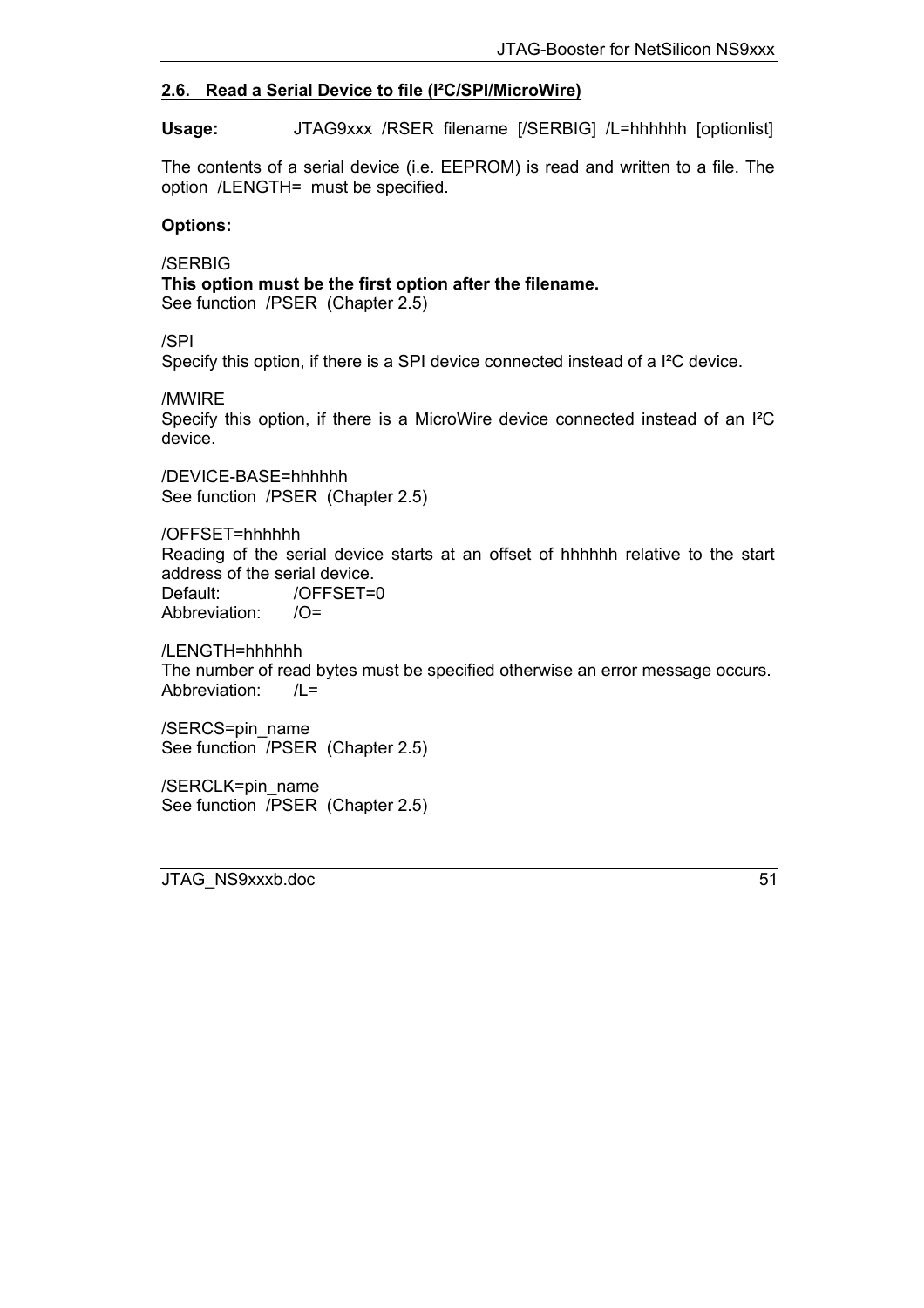/SERDAT=pin\_name See function /PSER (Chapter [2.5\)](#page-55-0)

/SERDATO=pin\_name See function /PSER (Chapter [2.5\)](#page-55-0)

/SERDATI=pin\_name See function /PSER (Chapter [2.5\)](#page-55-0)

/LSB1ST See function /PSER (Chapter [2.5\)](#page-55-0)

# **Example:**

JTAG9xxx /RSER EEPROM.CFG /SERCLK=GP26 /SERDAT=GP27 /L=100 This example reads 256 bytes from a I²C EEPROM to the file EEPROM.CFG. The serial EEPROM is connected to the pins CP26 and GP27 of the NetSilicon NS9xxx.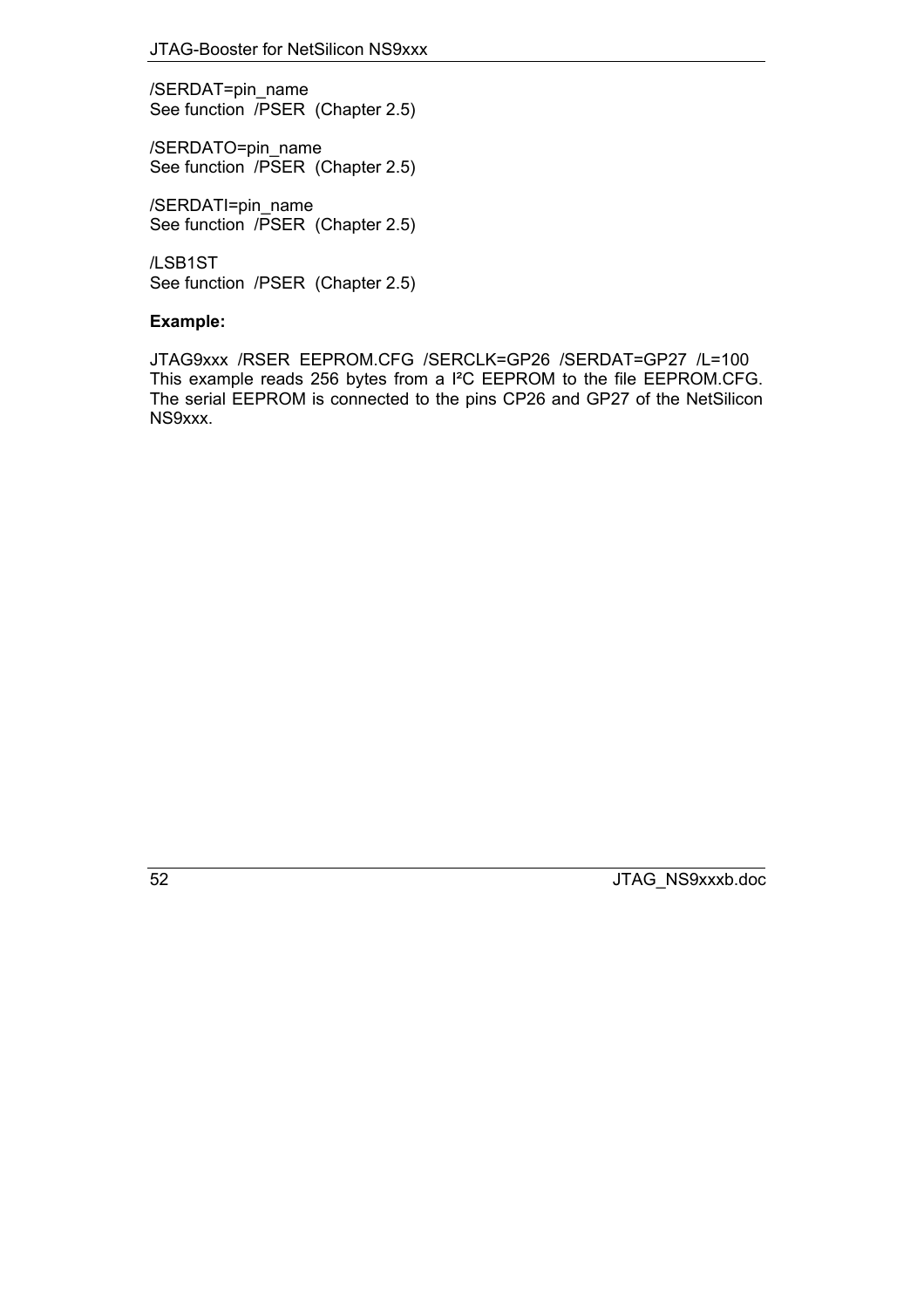# <span id="page-52-0"></span>**2.7. Verify a Serial Device with file (I²C/SPI/MicroWire)**

**Usage:** JTAG9xxx /VSER filename [/SERBIG] [optionlist]

The contents of a serial device (i.e. EEPROM) is compared with the specified file. If there are differences the contents of the I²C -Device is written to a file with the extension DMP.

## **Options:**

/SERBIG **This option must be the first option after the filename.** See function /PSER (Chapter [2.5\)](#page-55-0)

/SPI

Specify this option, if there is a SPI device connected instead of a I²C device.

/MWIRE

Specify this option, if there is a MicroWire device connected instead of an I²C device.

/DEVICE-BASE=hhhhhh See function /PSER (Chapter [2.5\)](#page-55-0)

/OFFSET=hhhhhh See function /PSER (Chapter [2.5\)](#page-55-0)

/FILE-OFFSET=hhhhhh See function /PSER (Chapter [2.5\)](#page-55-0)

/LENGTH=hhhhhh See function /SER (Chapter [2.5](#page-55-0))

/NODUMP See function /PSER (Chapter [2.5\)](#page-55-0)

/SERCS=pin\_name See function /PSER (Chapter [2.5\)](#page-55-0)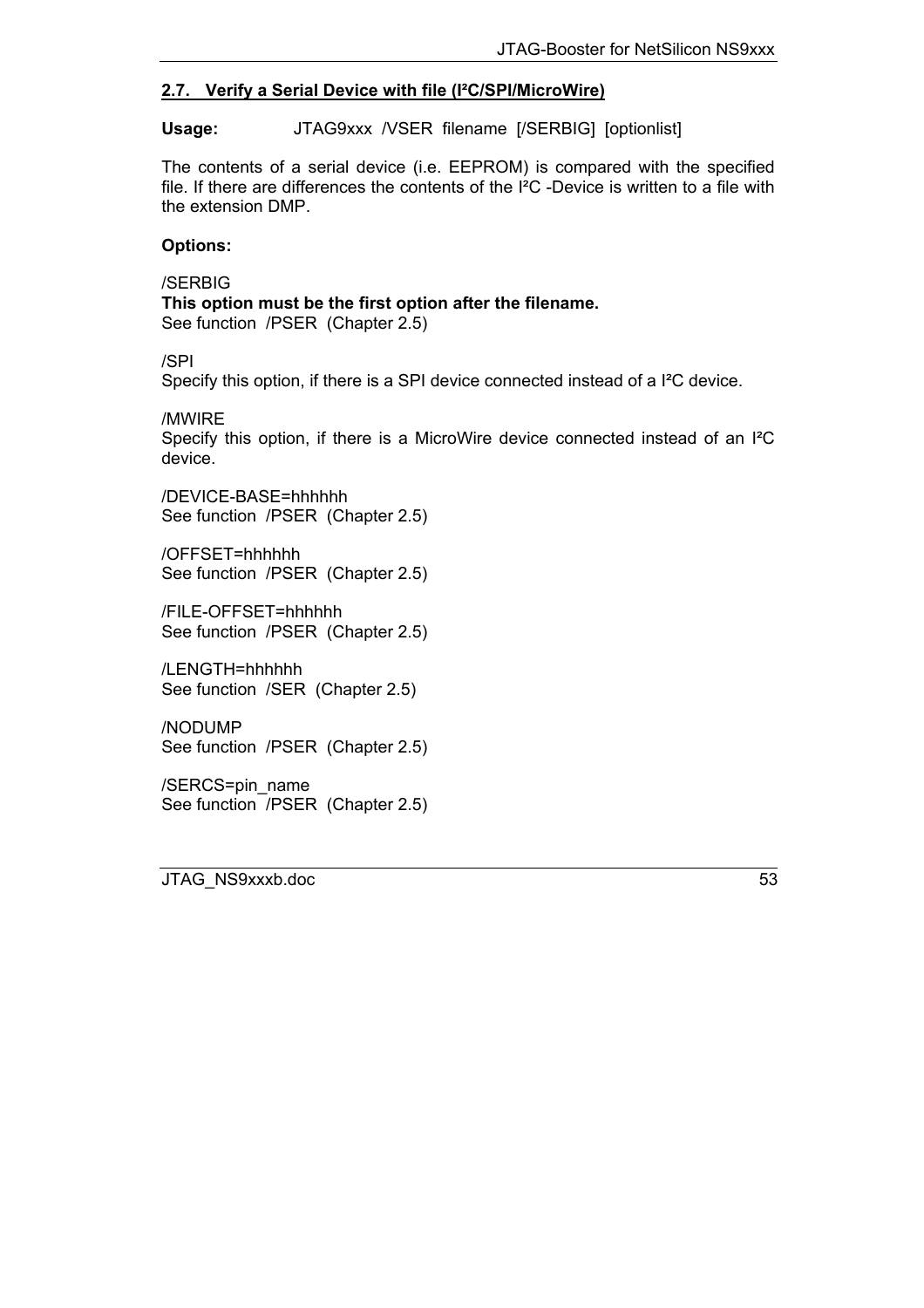/SERCLK=pin\_name See function /PSER (Chapter [2.5\)](#page-55-0)

/SERDAT=pin\_name See function /SER (Chapter [2.5\)](#page-55-0)

/SERDATO=pin\_name See function /PI2C (Chapter [2.5\)](#page-55-0)

/SERDATI=pin\_name See function /PI2C (Chapter [2.5\)](#page-55-0)

/LSB1ST See function /PSER (Chapter [2.5\)](#page-55-0)

## **Example:**

JTAG9xxx /VSER EEPROM.CFG /SERCLK=GP26 /SERDAT=GP27 This example verifies 256 bytes from a serial EEPROM with the file EEPROM.CFG. The serial EEPROM is connected to the pins CP26 and GP27 of the NetSilicon NS9xxx.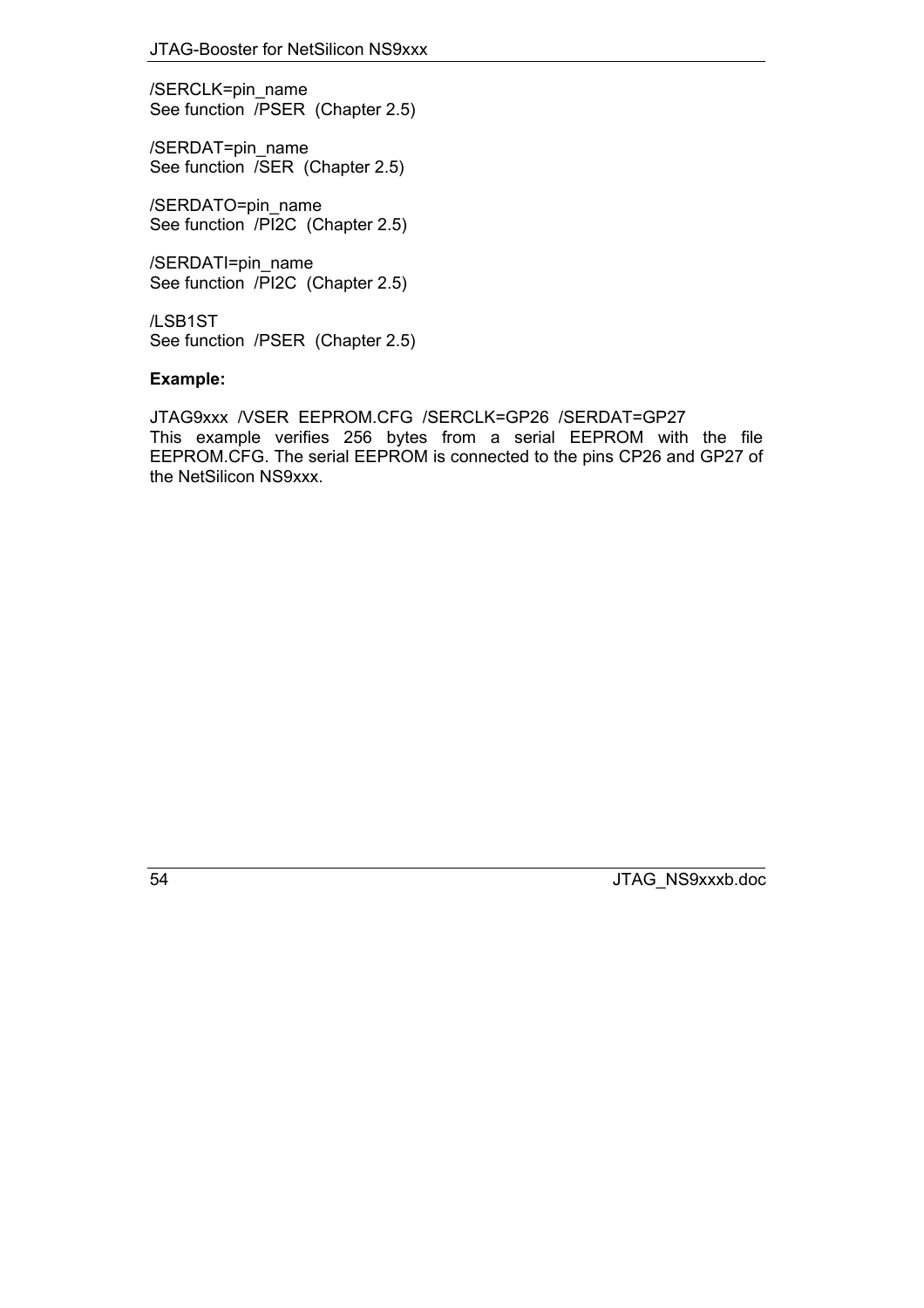# <span id="page-54-0"></span>**2.8. Dump a Serial Device (I²C/SPI/MicroWire)**

**Usage:** JTAG9xxx /DUMPSER [/SERBIG] [optionlist]

A Hex-Dump of serial device (i.e. EEPROM) is printed on the screen, if not redirected to file or device.

## **Options:**

/SERBIG **This option must be the first option.** See function /PSER (Chapter [2.5\)](#page-55-0)

/SPI

Specify this option, if there is a SPI device connected instead of a I²C device.

/MWIRE

Specify this option, if there is a MicroWire device connected instead of an I²C device.

/DEVICE-BASE=hhhhhh See function /PSER (Chapter [2.5\)](#page-55-0)

/OFFSET=hhhhhh**[4](#page-54-1)** The memory dump starts at an offset of hhhhhh. Default: /OFFSET=0 Abbreviation: /O=

/LENGTH=hhhhhh<br>Default: /L /LENGTH=100 Abbreviation: /L=

/SERCS=pin\_name See function /PSER (Chapter [2.5\)](#page-55-0)

/SERCLK=pin\_name See function /PSER (Chapter [2.5\)](#page-55-0)

<span id="page-54-1"></span>**4** hhhhhh=number base is hex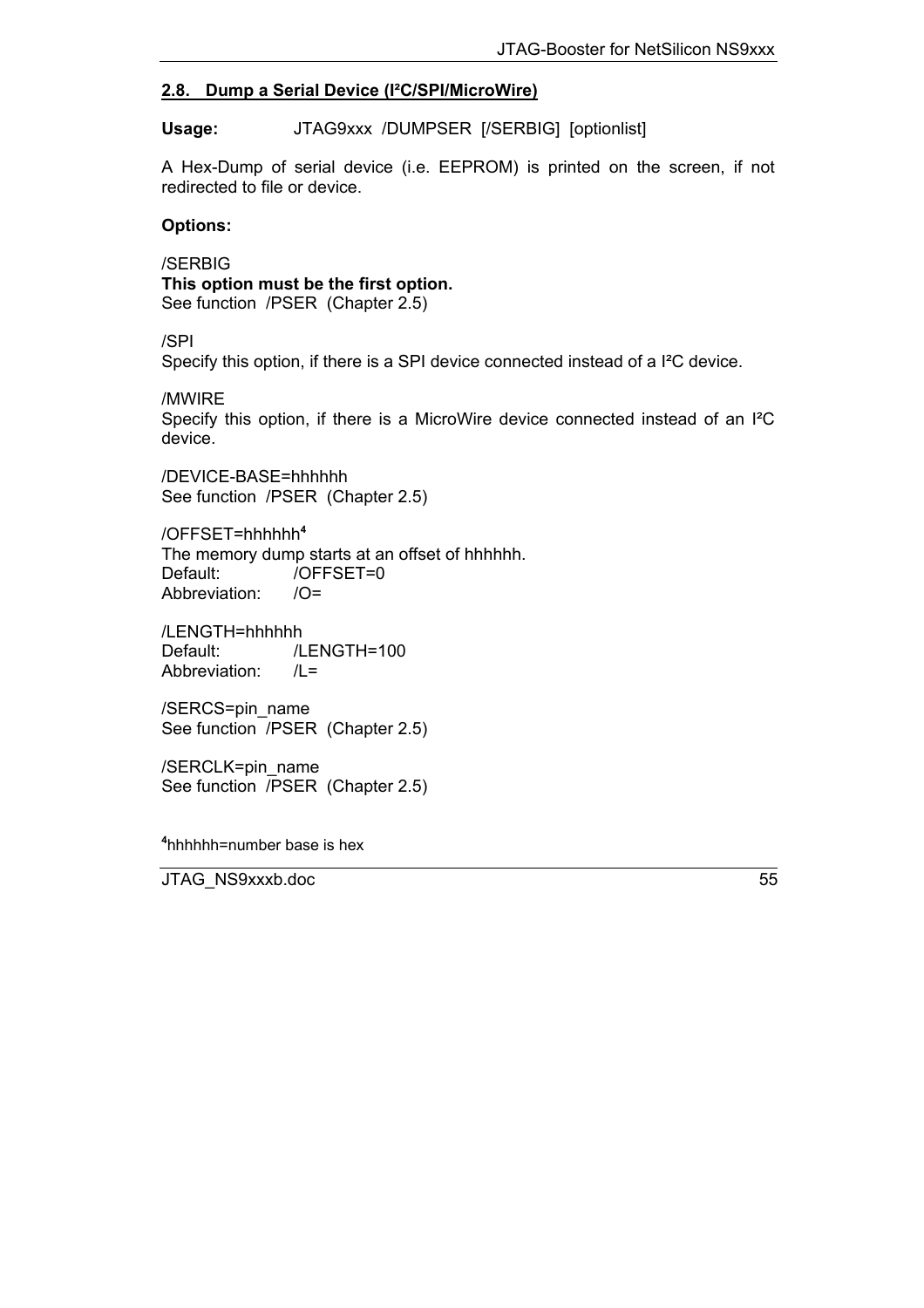<span id="page-55-0"></span>/SERDAT=pin\_name See function /SER (Chapter [2.5\)](#page-55-0)

/SERDATO=pin\_name See function /PI2C (Chapter [2.5\)](#page-55-0)

/SERDATI=pin\_name See function /PI2C (Chapter [2.5\)](#page-55-0)

/LSB1ST See function /PSER (Chapter [2.5\)](#page-55-0)

# **Example:**

JTAG9xxx /DUMPSER /SERCLK=FLAG0 /SERDAT=FLAG1 This example makes a memory dump of the first 100h bytes of a I²C EEPROM connected to the CPU.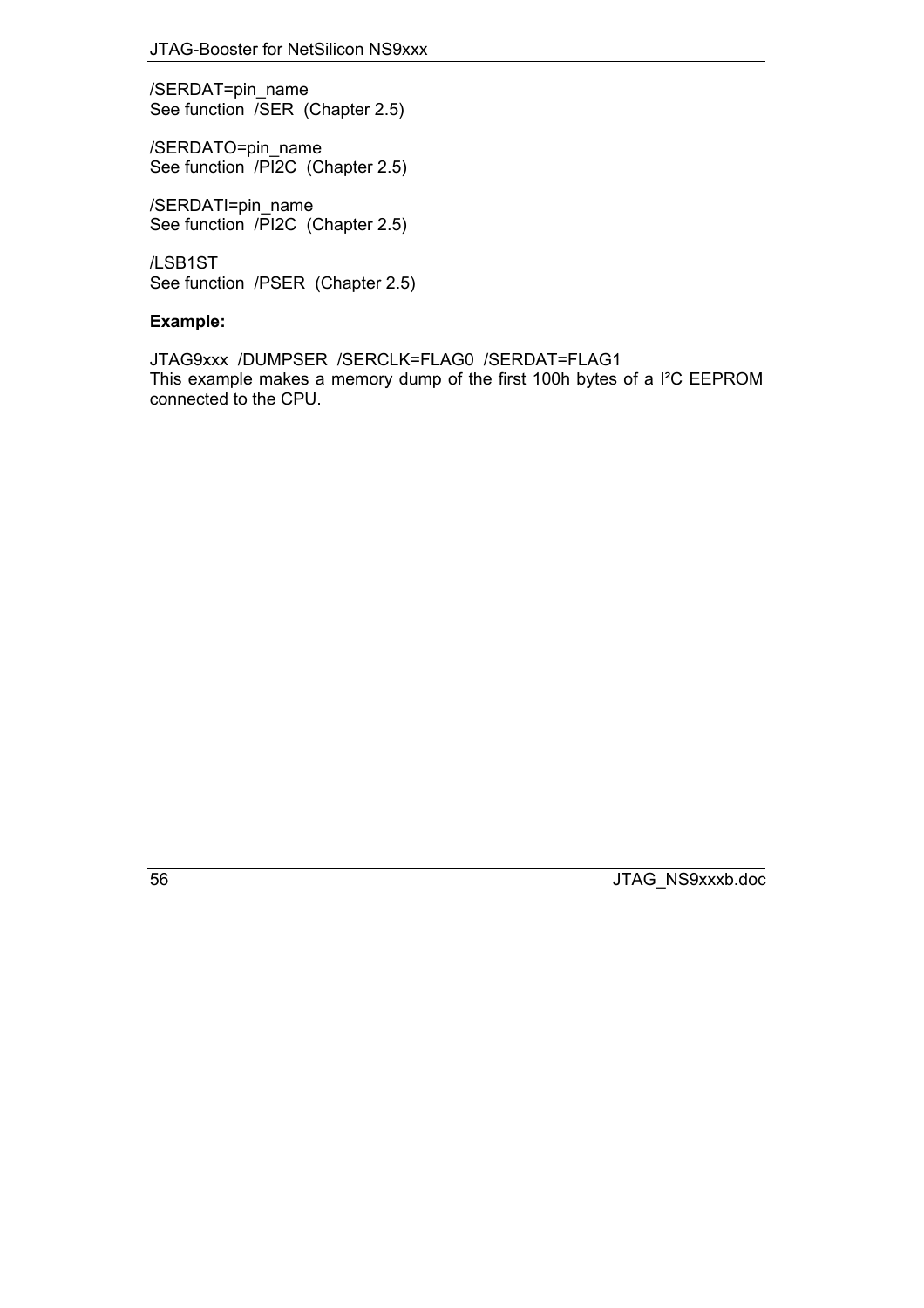## <span id="page-56-0"></span>**2.9. Toggle CPU pins**

**Usage:** JTAG9xxx /BLINK /PIN=pinname [optionlist]

This command allows to test the hardware by blinking with LEDs or toggling CPU signals. Faster signals can be generated by setting the delay option to zero. This can be a very helpful feature to watch signals on an oscilloscope.

The signal on the defined pin has an duty cycle of 1/2: The level is 67% high and 33% low.

Please Note: Not every pin of the NetSilicon NS9xxx may be specified as an output pin.

## **Options:**

/PIN=pin\_name

CPU pin to toggle. If the option /PIN= is not specified an error message occurs. Most pins of the list in chapter 1.9 "Initialization file JTAG9xxx.INI" can be used. If you type /PIN= without any pin declaration a list of the CPU pins is displayed.

#### /DELAY=dddddd**[5](#page-56-1)**

Time to wait to next change of signal. This option can be adjusted to get optimum signals for measures with the oscilloscope. Default: /DELAY=10000

## **Example:**

JTAG9xxx /BLINK /PIN=FLAG3 /DELAY=0 This example toggles the FLAG3 pin very fast which can be followed by the use of an oscilloscope.

<span id="page-56-1"></span>**5** dddddd=number base is decimal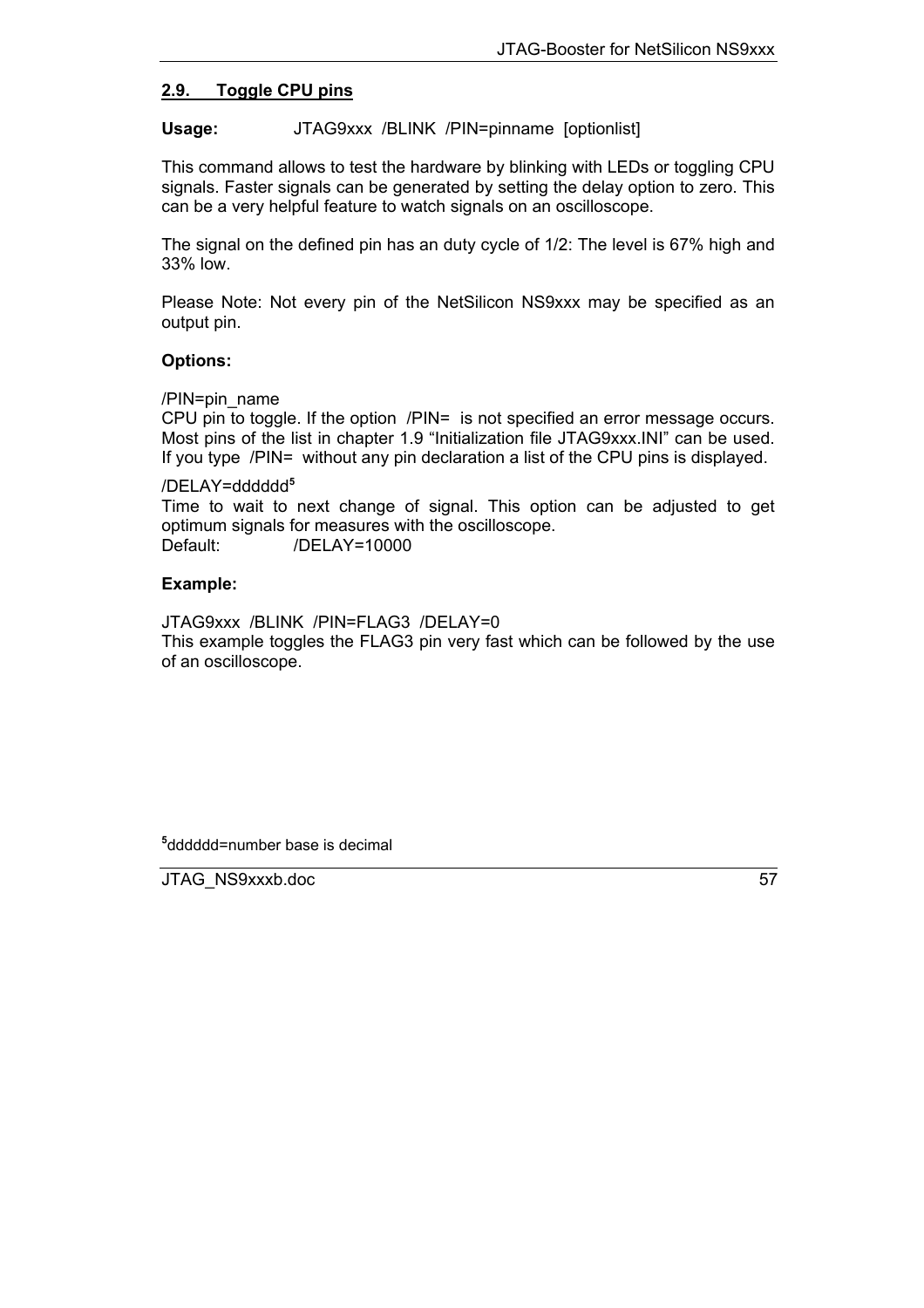# <span id="page-57-0"></span>**2.10. Polling CPU pins**

**Usage:** JTAG9xxx /PIN? /PIN=pinname [optionlist]

This command allows to test the hardware by polling CPU signals.

Please Note: Not every pin of the NetSilicon NS9xxx may be specified as an input pin.

# **Options:**

/PIN=pin\_name

CPU pin to poll. If the option /PIN= is not specified an error message occurs. Most pins of the list in chapter 1.9 "Initialization file JTAG9xxx.INI" can be used. If you type /PIN= without any pin declaration a list of the CPU pins is displayed.

## **Example:**

JTAG9xxx /PIN? /PIN=RESET# This example samples the reset pin of the NetSilicon NS9xxx.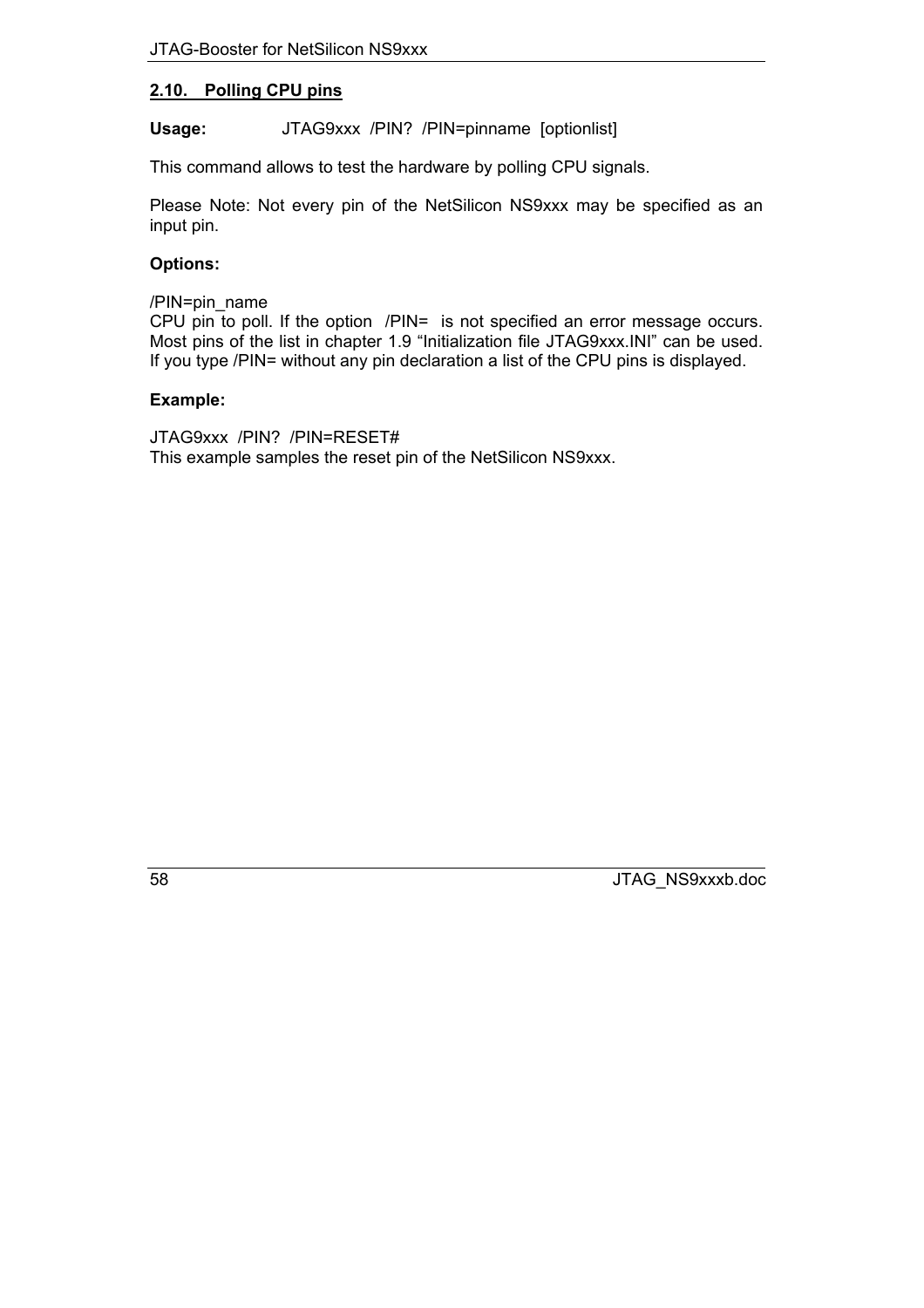# <span id="page-58-0"></span>**2.11. Polling CPU pins while the CPU is running**

## **Usage:** JTAG9xxx /SAMPLE /PIN=pinname [optionlist]

This command is similar to the function /PIN?. But with this function any pin can be observed, independent of the pin direction. Furthermore the CPU remains in normal operation.

## **Options:**

/PIN=pin\_name

CPU pin to poll. If the option /PIN= is not specified an error message occurs. All pins of the list in chapter 1.9 "Initialization file JTAG9xxx.INI" can be used. If you type /PIN= without any pin declaration a list of the CPU pins is displayed.

## **Example:**

JTAG9xxx /SAMPLE /PIN=FLAG3 This example samples the state of the port pin FLAG3 while the NetSilicon NS9xxx is running.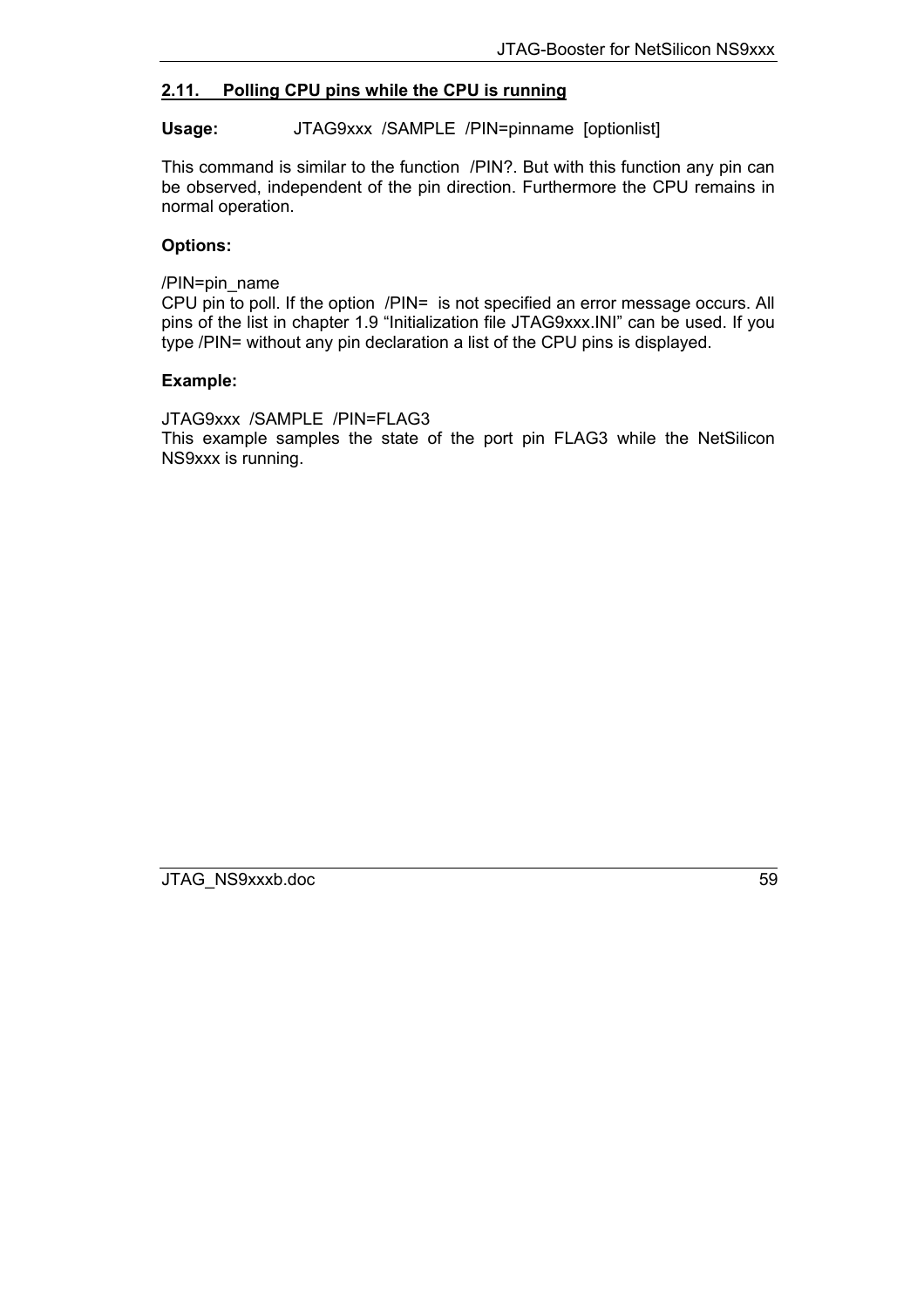# <span id="page-59-0"></span>**2.12. Show status of all CPU pins while the CPU is running**

## Usage: **JTAG9xxx /SNAP** [optionlist]

This function is similar to the function /SAMPLE, but displays the status of all CPU pins on the screen. The CPU remains in normal operation.

The behavior of the function /SNAP depends on the option /REP: With this option specified, the JTAG-Booster samples and displays the state of the CPU pins repetitive. Without this option the status of the pins is displayed only once.

## **Options:**

## /PAUSE

Use this option to stop the output after each displayed screen. Don't use this option together with the option /REP or if the output is redirected to a file. Abbreviation /P

## /REP

If this option is specified the status of the pins is sampled and displayed repetitive. In case of many signals the display is separated into several screens. Therefor we recommend to use a video mode with 43 or 50 lines. Use the '+' and the '-' key to switch between different screens. Any other key terminates the program.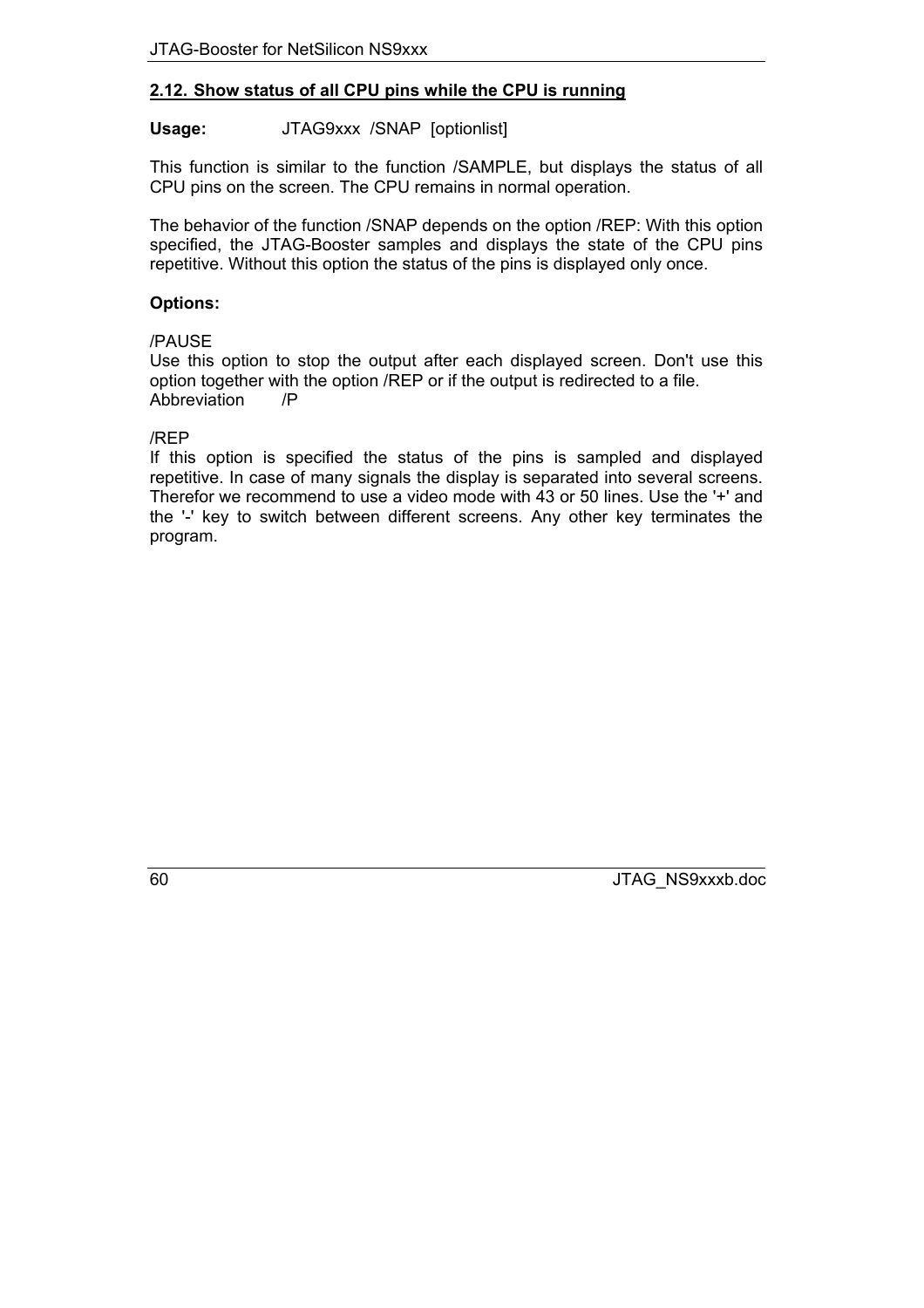Sample output:

This is a sample output for a NetSilicon NS9750/NS9775

| 0 RTCK OUT    |                | 0 PCI CENTRAL#   0 RESET DONE | 0 PCI INTD#   |
|---------------|----------------|-------------------------------|---------------|
| 0 PCI INTC#   | 0 PCI INTB#    | 0 PCI INTA#                   | 0 PCI GNT3#   |
| 0 PCI REQ3#   | 0 PCI GNT2#    | 0 PCI REQ2#                   | 0 PCI GNT1#   |
| 0 PCI REQ1#   | 0 PCI RESET#   | 0 PCI CLKOUT                  | 0 PCI CLKIN   |
| 0 PCI AD31    | 0 PCI AD30     | 0 PCI AD29                    | 0 PCI AD28    |
| 0 PCI AD27    | 0 PCI AD26     | 0 PCI AD25                    | 0 PCI AD24    |
| 0 PCI CBE3#   | 0 PCI IDSEL    | 0 PCI AD23                    | 0 PCI AD22    |
| 0 PCI AD21    | 0 PCI AD20     | 0 PCI AD19                    | 0 PCI AD18    |
| 0 PCI AD17    | 0 PCI AD16     | 0 PCI CBE2#                   | 0 PCI FRAME#  |
| 0 PCI IRDY#   | 0 PCI TRDY#    | 0 PCI DEVSEL#                 | 0 PCI STOP#   |
| 0 PCI PERR#   | 0 PCI SERR#    | 0 PCI PAR                     | 0 PCI CBE1#   |
| 0 PCI AD15    | 0 PCI AD14     | 0 PCI AD13                    | 0 PCI AD12    |
| 0 PCI AD11    | 0 PCI AD10     | 0 PCI AD9                     | 0 PCI AD8     |
| 0 PCI CBE0#   | 0 PCI AD7      | 0 PCI AD6                     | 0 PCI AD5     |
| 0 PCI AD4     | 0 PCI AD3      | 0 PCI AD2                     | 0 PCI AD1     |
| 0 PCI AD0     | 0 DATA0        | 0 DATA1                       | 0 DATA2       |
| 0 DATA3       | 0 DATA4        | 0 DATA5                       | 0 DATA6       |
| 0 DATA7       | 0 DATA8        | 0 DATA9                       | 0 DATA10      |
| 0 DATA11      | 0 DATA12       | 0 DATA13                      | 0 DATA14      |
| 0 DATA15      | 0 DATA16       | 0 DATA17                      | 0 DATA18      |
| 0 DATA19      | 0 DATA20       | 0 DATA21                      | 0 DATA22      |
| 0 DATA23      | 0 DATA24       | 0 DATA25                      | 0 DATA26      |
| 0 DATA27      | 0 DATA28       | 0 DATA29                      | 0 DATA30      |
| 0 DATA31      | 0 ADDR0        | 0 ADDR1                       | 0 ADDR2       |
| 0 ADDR3       | 0 ADDR4        | 0 ADDR5                       | 0 ADDR6       |
| 0 ADDR7       | 0 ADDR8        | 0 ADDR9                       | 0 ADDR10      |
| 0 ADDR11      | 0 ADDR12       | 0 ADDR13                      | 0 ADDR14      |
| 0 ADDR15      | 0 ADDR16       | 0 ADDR17                      | 0 ADDR18      |
| 0 ADDR19      | 0 ADDR20       | 0 ADDR21                      | 0 ADDR22      |
| 0 ADDR23      | 0 ADDR24       | 0 ADDR25                      | 0 ADDR26      |
| 0 ADDR27      | 0 SDM CLKOUT01 | 0 EXT CS0#                    | 0 EXT CS1#    |
| 0 SDM CLKOUT1 | 0 EXT CS2#     | 0 EXT CS3#                    | 0 SDM CS0#    |
| 0 SDM CS1#    | 0 SDM CS2#     | 0 SDM CS3#                    | 0 WE#         |
| 0 SDM CLKOUT2 | 0 EXT_OE#      | 0 SDM CAS#                    | 0 SDM CLKOUT3 |
| 0 SDM RAS#    | 0 SDM CLKIN0   | 0 EXT BE0#                    | 0 SDM CLKIN1  |
| 0 SDM CLKIN2  | 0 EXT BE1#     | 0 EXT BE2#                    | 0 SDM CLKIN3  |
| 0 EXT BE3#    | 0 SDM DQM0     | 0 SDM DQM1                    | 0 SDM DQM2    |
| 0 SDM DQM3    | 0 SDM_CKE0     | 0 SDM_CKE1                    | 0 SDM CKE2    |
| 0 SDM CKE3    | 0 EXT RP??     | 0 EXT TACK                    | 0 LCD CLK     |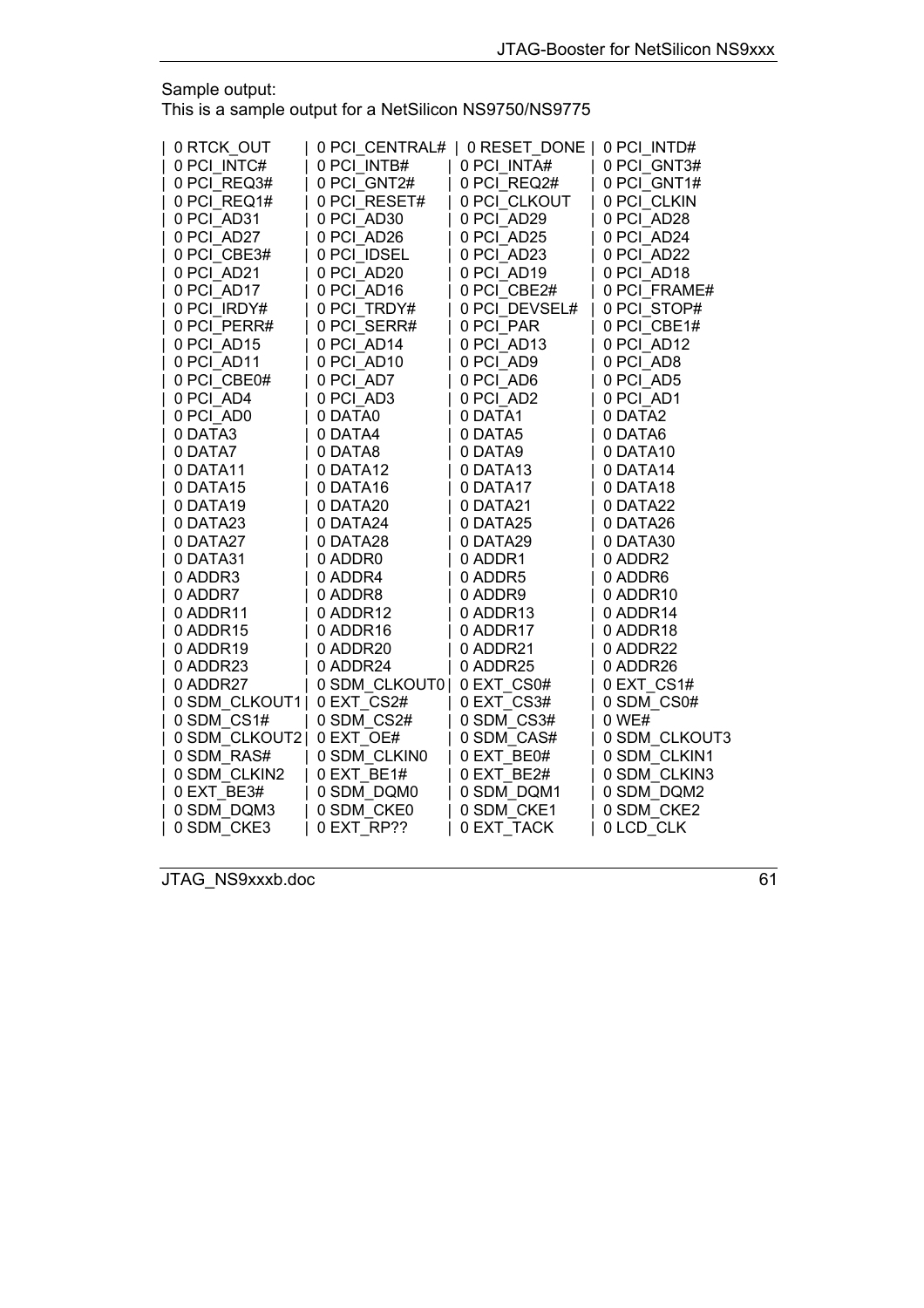# JTAG-Booster for NetSilicon NS9xxx

| 0 HSYNC0      | 0 HSYNC1      | 0 HSYNC2      | 0 HSYNC3      |
|---------------|---------------|---------------|---------------|
| 0 VIDEO DATA0 | 0 VIDEO DATA1 | 0 VIDEO DATA2 | 0 VIDEO DATA3 |
| 0 VSYNC0      | 0 VSYNC1      | 0 VSYNC2      | 0 VSYNC3      |
| 0 BP STAT0    | 0 BP STAT1    | 0 BP STAT2    | 0 BP STAT3    |
| 0 VCLK0       | 0 VCLK1       | 0 VCLK2       | 0 VCLK3       |
| 0 PRINT       | 0 MII RXCLK   | 0 MII RXD3    | 0 MII RXD2    |
| 0 MII RXD1    | 0 MII RXD0    | 0 MII RXDV    | 0 MII RXER    |
| 0 MII_TXCLK   | 0 MII TXD3    | 0 MII TXD2    | 0 MII TXD1    |
| 0 MII TXD0    | 0 MII TXEN    | 0 MII TXER    | 0 MII CRS     |
| 0 MII COL     | 0 MII MDC     | 0 MII MDIO    | 0 MII INT#    |
| 0 GPIO49      | 0 GPIO48      | 0 GPIO47      | 0 GPIO46      |
| 0 GPIO45      | 0 GPIO44      | 0 GPIO43      | 0 GPIO42      |
| 0 GPIO41      | 0 GPIO40      | 0 GPIO39      | 0 GPIO38      |
| 0 GPIO37      | 0 GPIO36      | 0 GPIO35      | 0 GPIO34      |
| 0 GPIO33      | 0 GPIO32      | 0 GPIO31      | 0 GPIO30      |
| 0 GPIO29      | 0 GPIO28      | 0 GPIO27      | 0 GPIO26      |
| 0 GPIO25      | 0 GPIO24      | 0 GPIO23      | 0 GPIO22      |
| 0 GPIO21      | 0 GPIO20      | 0 GPIO19      | 0 GPIO18      |
| 0 GPIO17      | 0 GPIO16      | 0 GPIO15      | 0 GPIO14      |
| 0 GPIO13      | 0 GPIO12      | 0 GPIO11      | 0 GPIO10      |
| 0 GPIO9       | 0 GPIO8       | 0 I2C_SCL     | 0 I2C SDA     |
| 0 GPIO7       | 0 GPIO6       | 0 GPIO5       | 0 GPIO4       |
| 0 GPIO3       | 0 GPIO2       | 0 GPIO1       |               |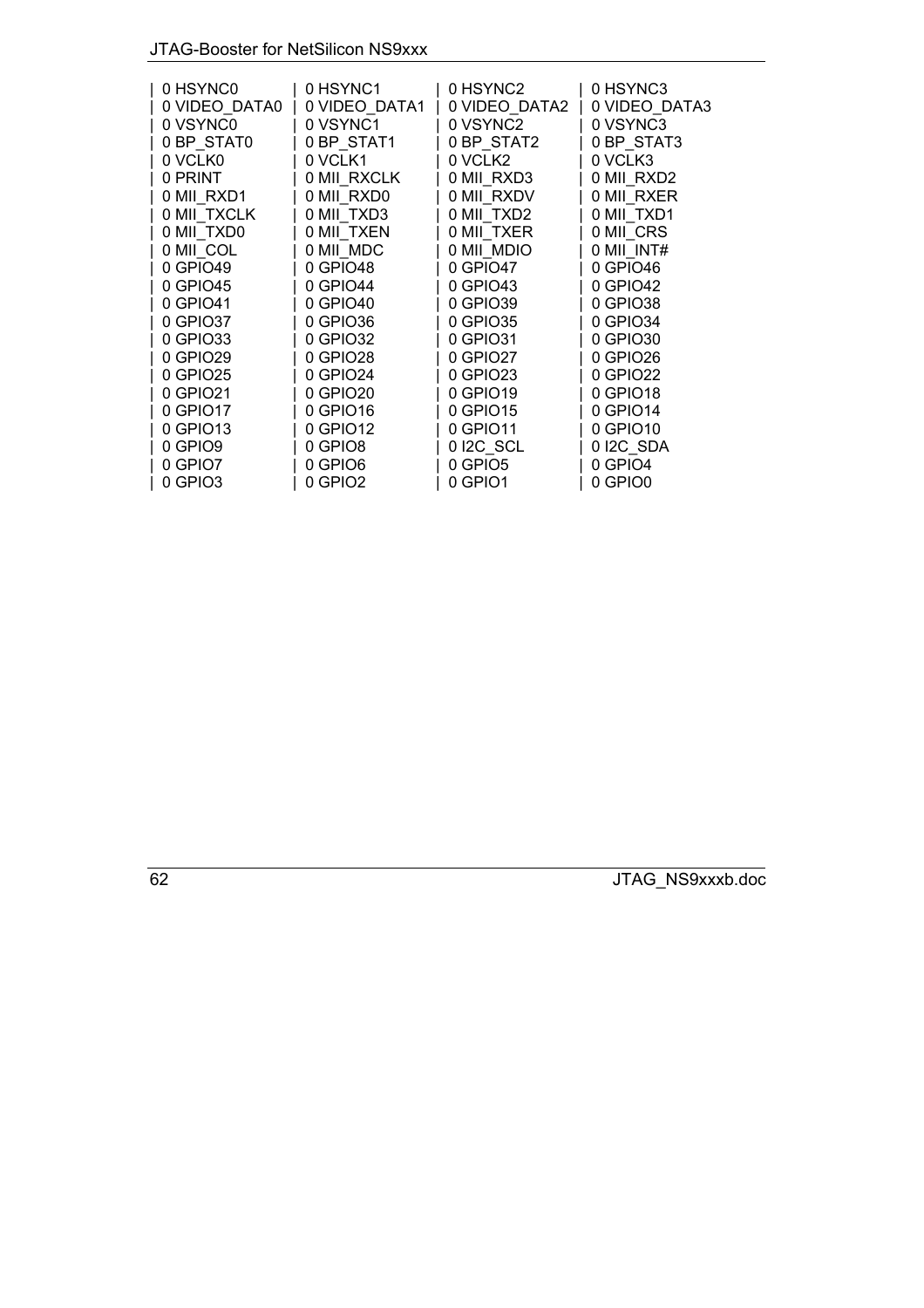# <span id="page-62-0"></span>**3. Implementation Information**

This chapter summarizes some information about the implementation of the JTAG-Booster and describes some restrictions.

- The JTAG-Booster currently uses Boundary Scan to perform Flash programming. The Debug Interface of the NetSilicon NS9xxx is not used.
- Some board designs do not have a pullup resistors at the TSRT# signal. As there is a weak pull down on the NetSilicon NS9xxx chip, you will get the error message: "No devices found in JTAG chain or TDO pin stuck at high level". To avoid this error message you need to connect the TSRT# output of the JTAG-Booster with the TRST# input of the NetSilicon NS9xxx. Normally this is the case if you use the standard 8 pin JTAG-Booster connector. If you use the JT\_ARM adapter (FS part number 360), the jumper JP2 must be set.

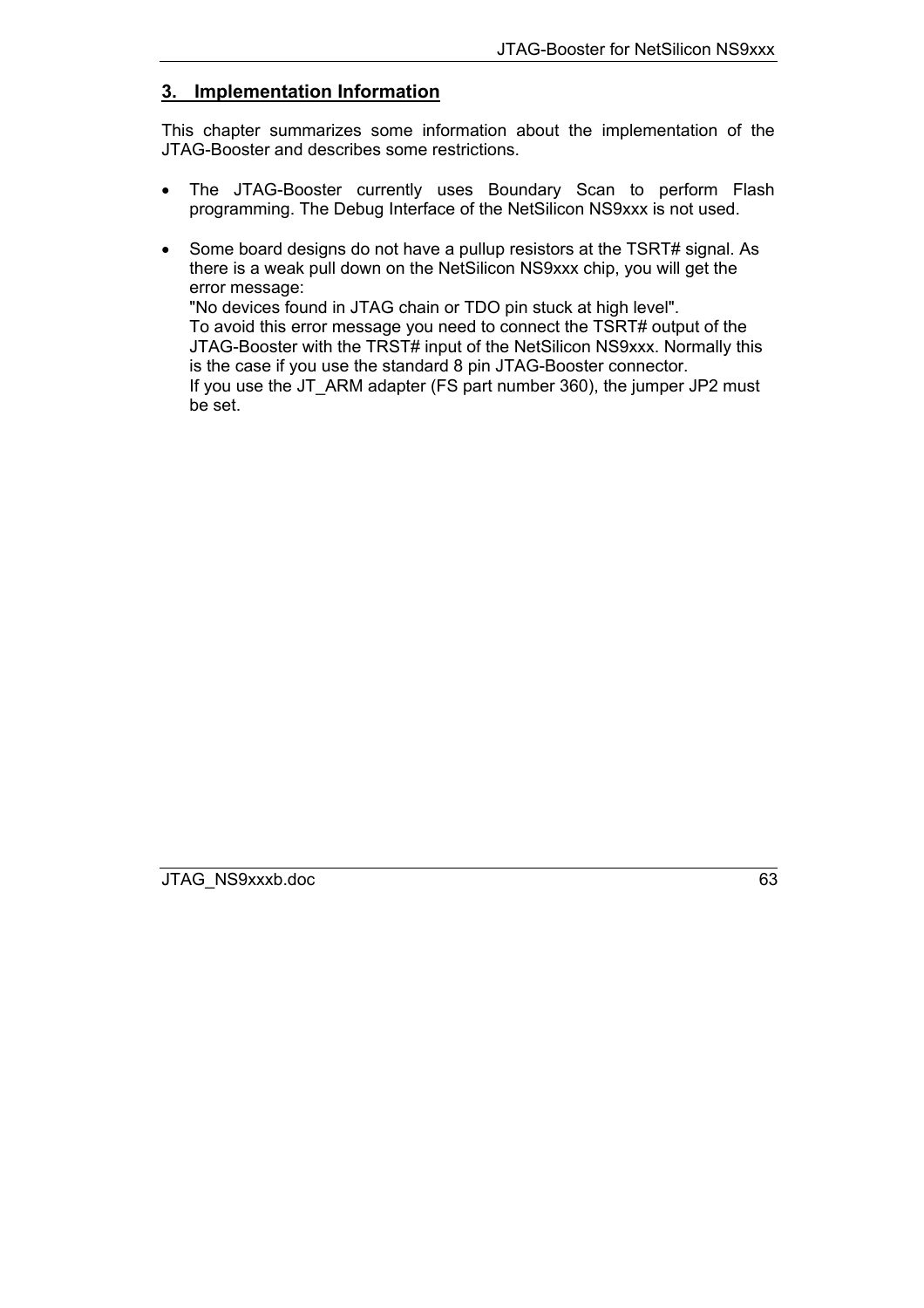# <span id="page-63-0"></span>**3.1. Implementation Information NetSilicon NS9750/NS9775**

• The software assumes the following scheme for connecting the (NOR-) Flash-EPROM to the NetSilicon NS9750/NS9775. Please contact us, if you have used a different method.

| <b>NetSilicon</b><br><b>NS9750/NS9775</b><br>signal |      | 8 Bit (NOR-) Flash   16 Bit (NOR-) Flash | 32 Bit (NOR-) Flash |
|-----------------------------------------------------|------|------------------------------------------|---------------------|
| EXT CS0#<br>EXT CS1#<br>EXT CS2#<br>EXT CS3#        | CS#  | CS#                                      | CS#                 |
| EXT OE#                                             | OE#  | OE#                                      | OE#                 |
| WE#                                                 | WE#  | WE#                                      | WE#                 |
| ADDR026                                             | A026 |                                          |                     |
| ADDR026                                             |      | A127                                     |                     |
| ADDR026                                             |      |                                          | A2.28               |
| DATA07                                              | D0.7 |                                          |                     |
| DATA015                                             |      | D0.15                                    |                     |
| DATA031                                             |      |                                          | D031                |

- 1.) The NetSilicon NS9750/NS9775 does adjust the addresses driven out through the address lines according to the selected bus size, this means: While A0 selects between bytes if the bus size is 8 bit, A0 selects between 32 bit words if the bus size is 32 bit.
- 2.) All other signals are hold static during flash programming. The state of these signals is defined in the Initialization file.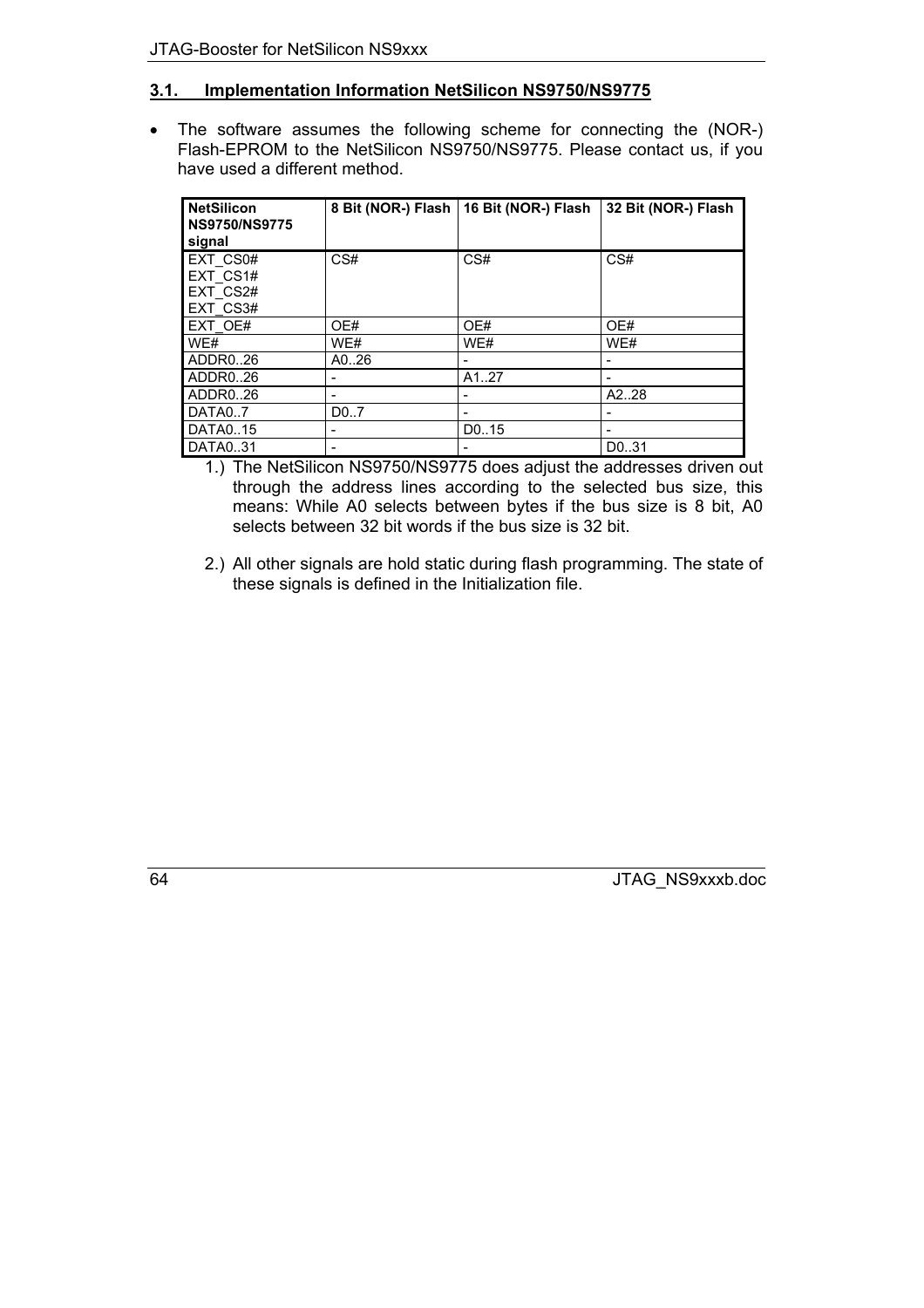• The software assumes the following scheme for connecting the NAND Flash-EPROM to the NetSilicon NS9750/NS9775. Only 8 bit NAND flashes are supported. Please contact us, if you have used a different method.

| <b>NetSilicon</b><br><b>NS9750/NS9775</b><br>signal | 8 Bit NAND Flash  |
|-----------------------------------------------------|-------------------|
| <b>EXT CS1#</b>                                     | FCE#              |
| EXT OE#                                             | FRE#              |
| WE#                                                 | FWE#              |
| ADDR <sub>13</sub>                                  | ALE               |
| ADDR14                                              | <b>CLE</b>        |
| DATA07                                              | D <sub>0</sub> .7 |
| GPIO49                                              | R/R#              |

- 1.) This scheme fits to the module A9M9750 from FS Forth-Systeme.
- 2.) EXT\_OE# and WE# are set according to the memory cycle.
- 3.) All other signals are hold static during flash programming. The state of these signals is defined in the Initialization file.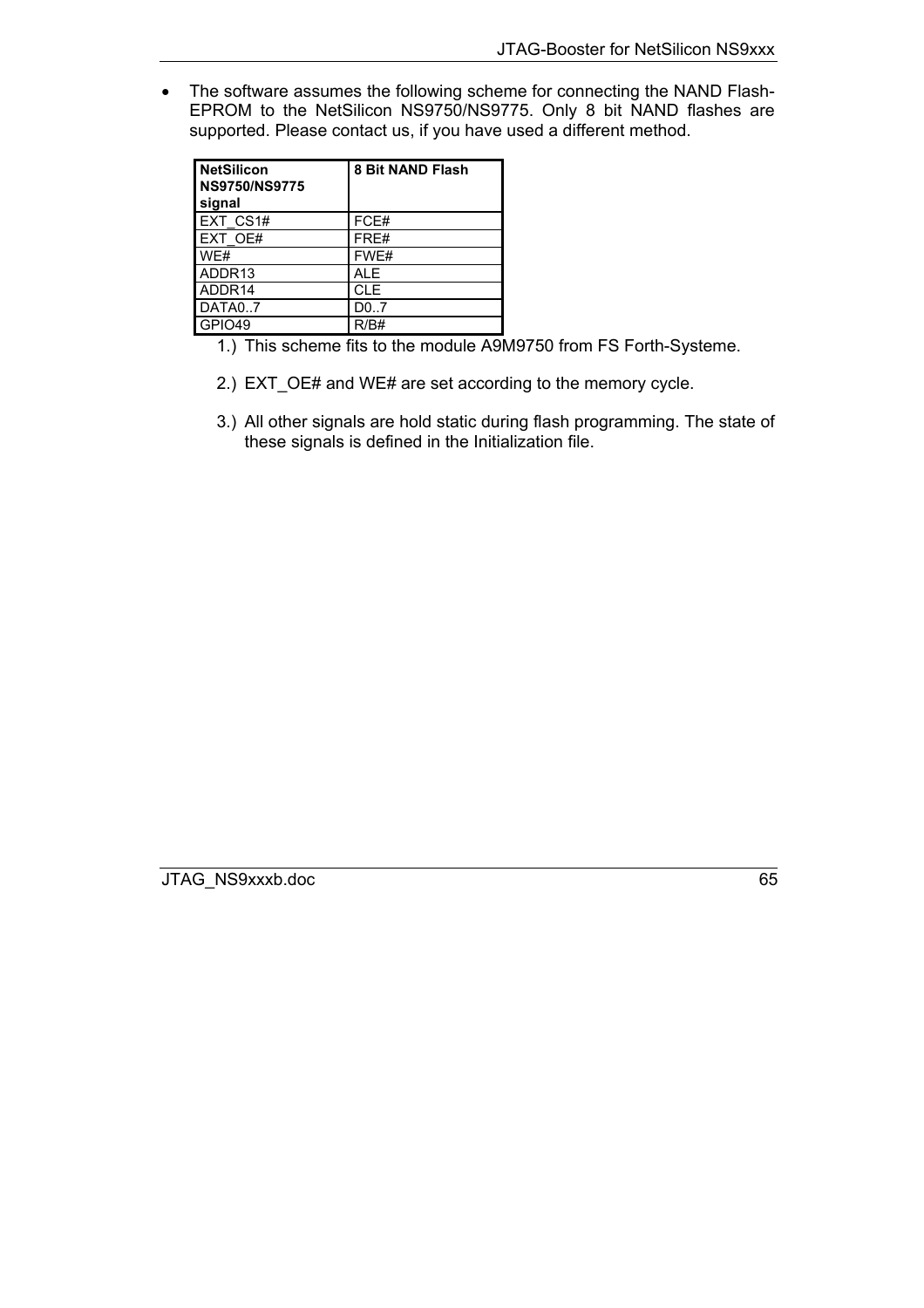# <span id="page-65-0"></span>**3.2. Implementation Information NetSilicon NS9360**

• The software assumes the following scheme for connecting the (NOR-) Flash-EPROM to the NetSilicon NS9360. Please contact us, if you have used a different method.

| <b>NetSilicon NS9360</b><br>signal           |             | 8 Bit (NOR-) Flash   16 Bit (NOR-) Flash | 32 Bit (NOR-) Flash |
|----------------------------------------------|-------------|------------------------------------------|---------------------|
| EXT CS0#<br>EXT CS1#<br>EXT CS2#<br>EXT CS3# | CS#         | CS#                                      | CS#                 |
| EXT OE#                                      | OE#         | OE#                                      | OE#                 |
| WE#<br>ADDR021                               | WE#<br>A021 | WE#                                      | WE#<br>-            |
| ADDR021<br>ADDR021                           |             | A122                                     | A2.23               |
| DATA07<br>DATA015                            | D0.7        | D0.15                                    |                     |
| DATA031                                      |             |                                          | D031                |

- 1.) The NetSilicon NS9360 does adjust the addresses driven out through the address lines according to the selected bus size, this means: While A0 selects between bytes if the bus size is 8 bit, A0 selects between 32 bit words if the bus size is 32 bit.
- 2.) All other signals are hold static during flash programming. The state of these signals is defined in the Initialization file.
- 3.) Flash size is actually limited to 4 MByte in 8 bit mode 8 MByte in 16 bit mode 16 MByte in 32 bit mode. ADDR23..27 are multiplexed with GPIO66..71. Actually no address information is driven on these CPU pins.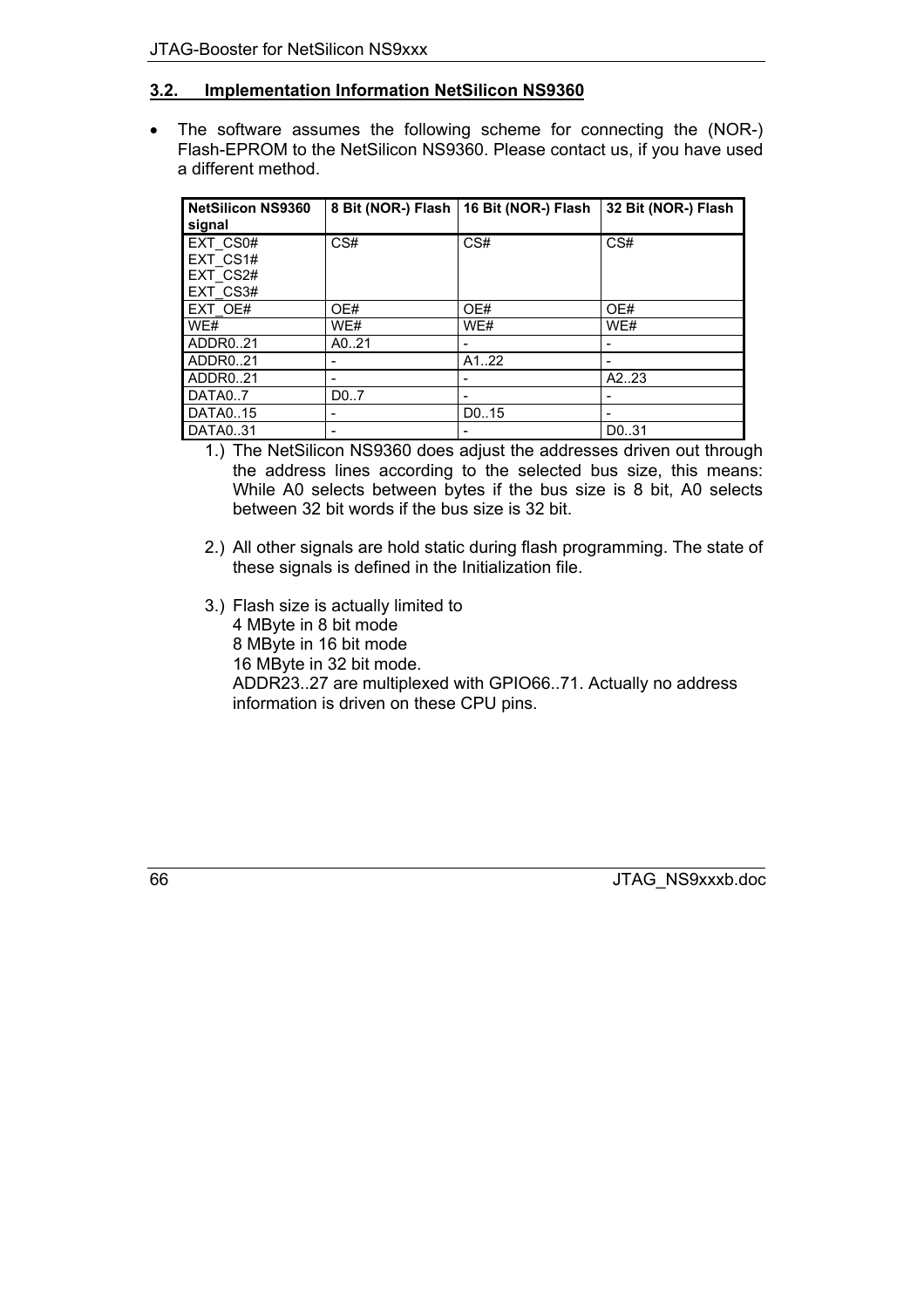• The software assumes the following scheme for connecting the NAND Flash-EPROM to the NetSilicon NS9360. Only 8 bit NAND flashes are supported. Please contact us, if you have used a different method.

| NetSilicon NS9360<br>signal | <b>8 Bit NAND Flash</b> |
|-----------------------------|-------------------------|
| EXT CS1#                    | FCE#                    |
| EXT OE#                     | FRE#                    |
| WE#                         | FWE#                    |
| ADDR <sub>13</sub>          | <b>ALE</b>              |
| ADDR14                      | <b>CLE</b>              |
| DATA07                      | D0.7                    |
| GPIO??                      | R/R#                    |

- 1.) This scheme fits to the module A9M9360 from FS Forth-Systeme.
- 2.) EXT\_OE# and WE# are set according to the memory cycle.
- 3.) All other signals are hold static during flash programming. The state of these signals is defined in the Initialization file.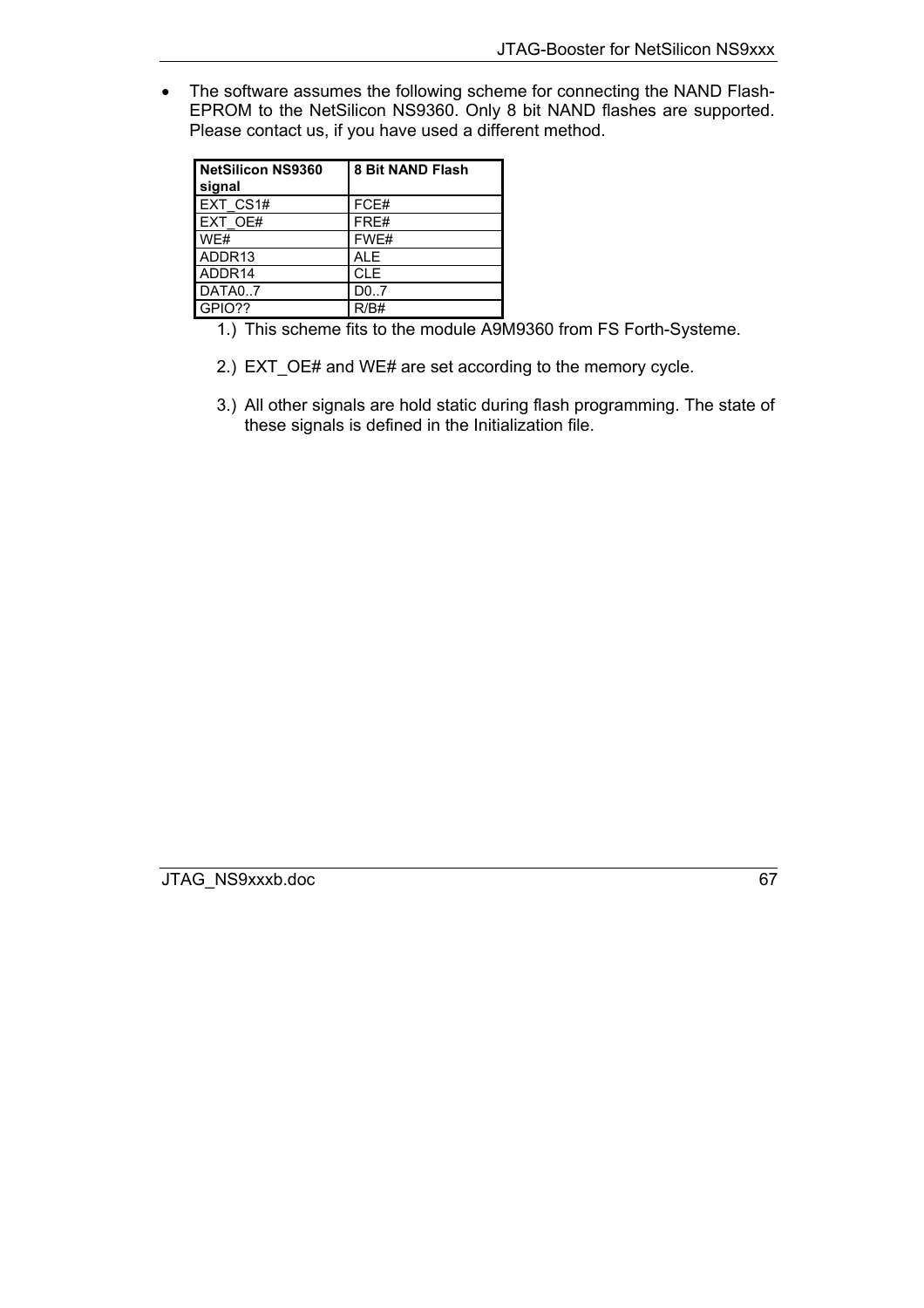# <span id="page-67-0"></span>**4. Converter Program HEX2BIN.EXE**

Since the JTAG-Booster software is not able to handle Intel-HEX or Motorola S-Record files, an separate converter tool is delivered with this product package.

Five types of HEX formats can be converted to BIN file:

- I : INTEL HEX format (BYTE oriented)
- D : Digital Research
- M : MOTOROLA S HEX format (BYTE oriented)
- T : TEKTRONICS HEX format (BYTE oriented)
- $\bullet$  H : Intel HEX-32

Maximum conversion size is 256 kBytes. A  $4<sup>th</sup>$  parameter for starting address can be specified to skip out the leading garbage and you will maintain a small size of output binary file.

If you start the HEX2BIN without any additional parameter all necessary parameters will be asked for in a prompt mode:

HEX2BIN Input HEX file name: MYAPP.H86 Output BIN file name[MYAPP.BIN]: HEX file format <I>ntel /<M>otorola /<D>igital Research /<T>ektronics /[H] Intel HEX-32[I] : H Input CODE segment start address[0000000]: 10000 Input CODE segment end address[FFFFFFF]: Unused bytes will be <1>00 <2>FF [1] : 2

Instead of using the prompt mode, you can directly specify all necessary parameters in the command line. This is essential for making batch files:

HEX2BIN MYAPP.H86 MYAPP.BIN H 0010000 FFFFFFF 2

It is very important to fill unused bytes with 0xFF, because this are simply skipped by the JTAG-Boosters software and so it speeds up the programming performance.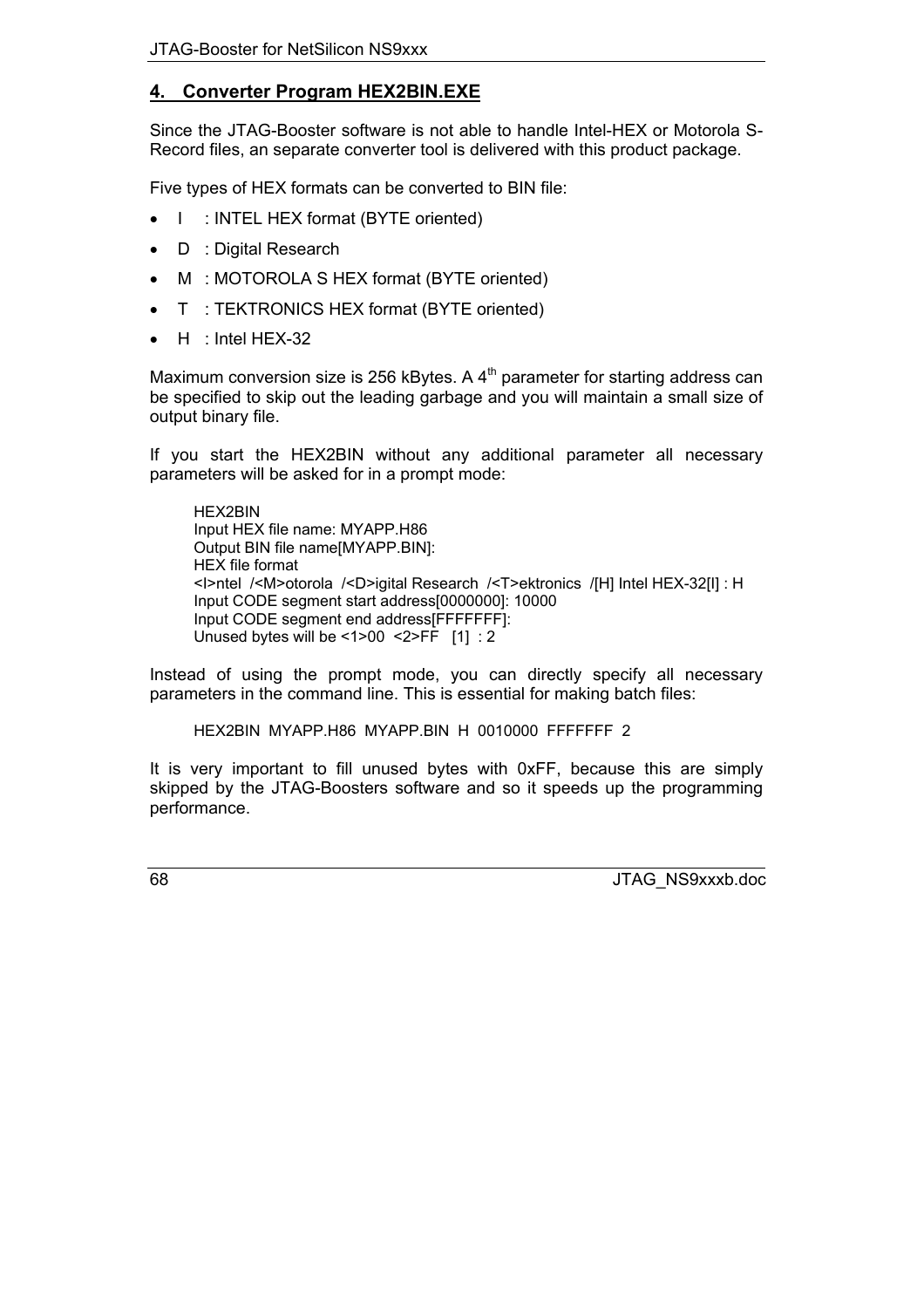Please Note: **"CODE segment start address"** is interpreted as a Intel x86 architecture segment address: You have to specify a start address of 10000 to start the conversion at 1 MByte.

This converter is a relatively old DOS tool and therefor it has problems with non DOS compliant file and directory names. Avoid names with spaces, limit names to eight characters. Otherwise the converter does not convert the input file, without any error message!!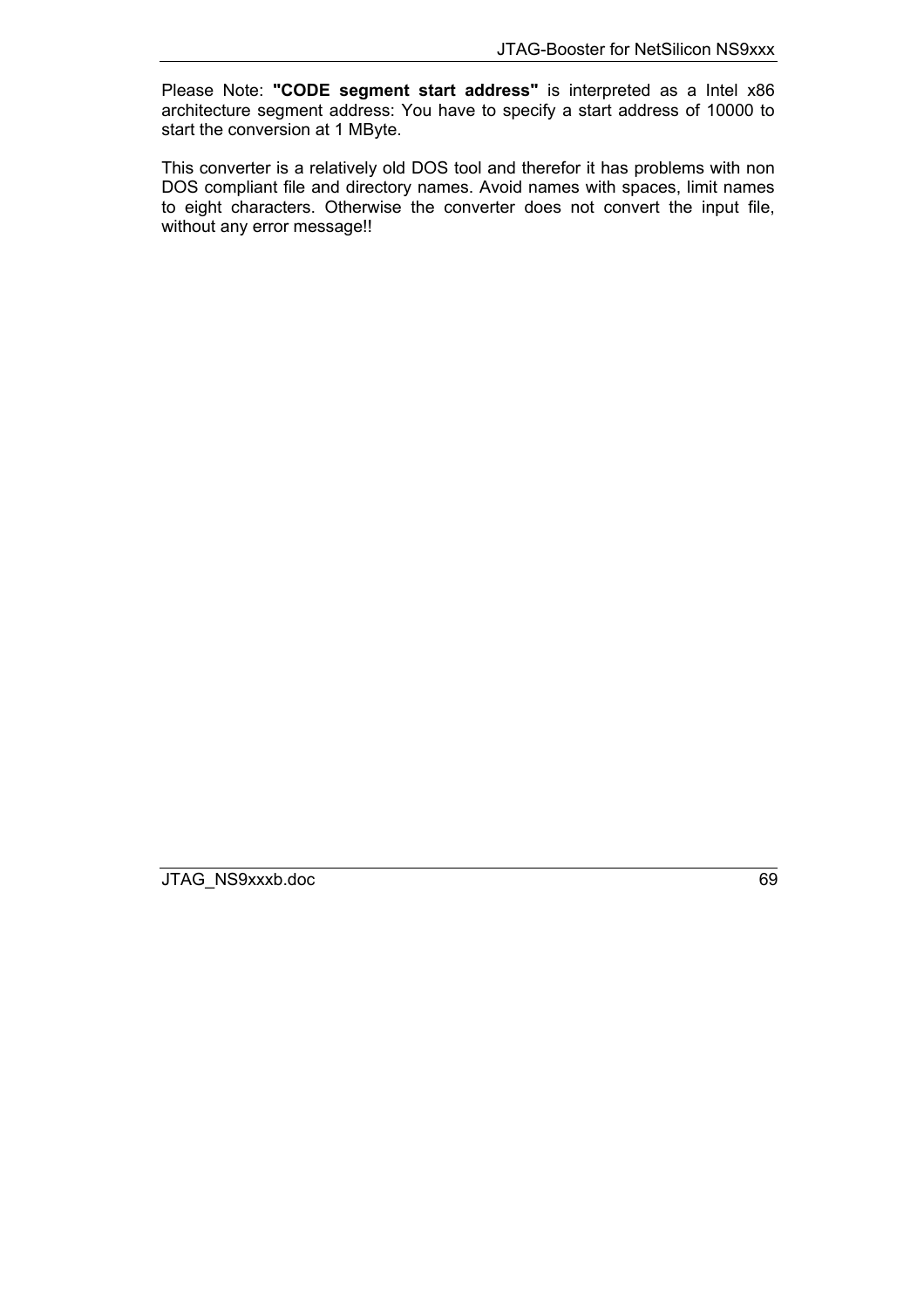# <span id="page-69-0"></span>**5. Support for Windows NT, Windows 2000 and Windows XP**

A configured run time version of the "Kithara DOS Enabler, Version 6.x" is used to give support for some of our DOS based tools (like the JTAG-Booster) for Windows NT, Windows 2000 and Windows XP. After installation of the "DOS Enabler" the accesses to the LPT ports are allowed for the all programs listed in file Readme\_WinNT.txt

Note: Accesses to the ports are only allowed for the programs listed in file Readme\_WinNT.txt. If you rename one of our tools, the DOS Enabler does not work.

Important: You need administrator rights to install or de-install this program.

# <span id="page-69-1"></span>**5.1. Installation on a clean system**

If you have a clean system without having installed a previous version of the "Kithara Tool Center", this tool is really simple to install. Extract the ZIP file to a new folder and start KSETUP.EXE. Everything is done within a few seconds. No additional input is needed. Now reboot your PC.

# <span id="page-69-2"></span>**5.2. Installation with already installed version 5.x/6.x of Kithara**

If you have already installed an older WinNT support (Kithara Version 5.x or 6.x), you have to de-install it  $1<sup>st</sup>$  as described in chapter [5.4](#page-70-0).

After rebooting your PC you can install the Kithara 6.x as described above.

# <span id="page-69-3"></span>**5.3. Installation with already installed version 4.x of Kithara**

Important!! If you have already installed an older WinNT support, you have to deinstall it completely!!!

- Start kcenter
- Select Register "Einstellungen" (=Settings) and deactivate "VDD benutzen" and "speziellen seriellen Treiber benutzen".
- Stop Kernel